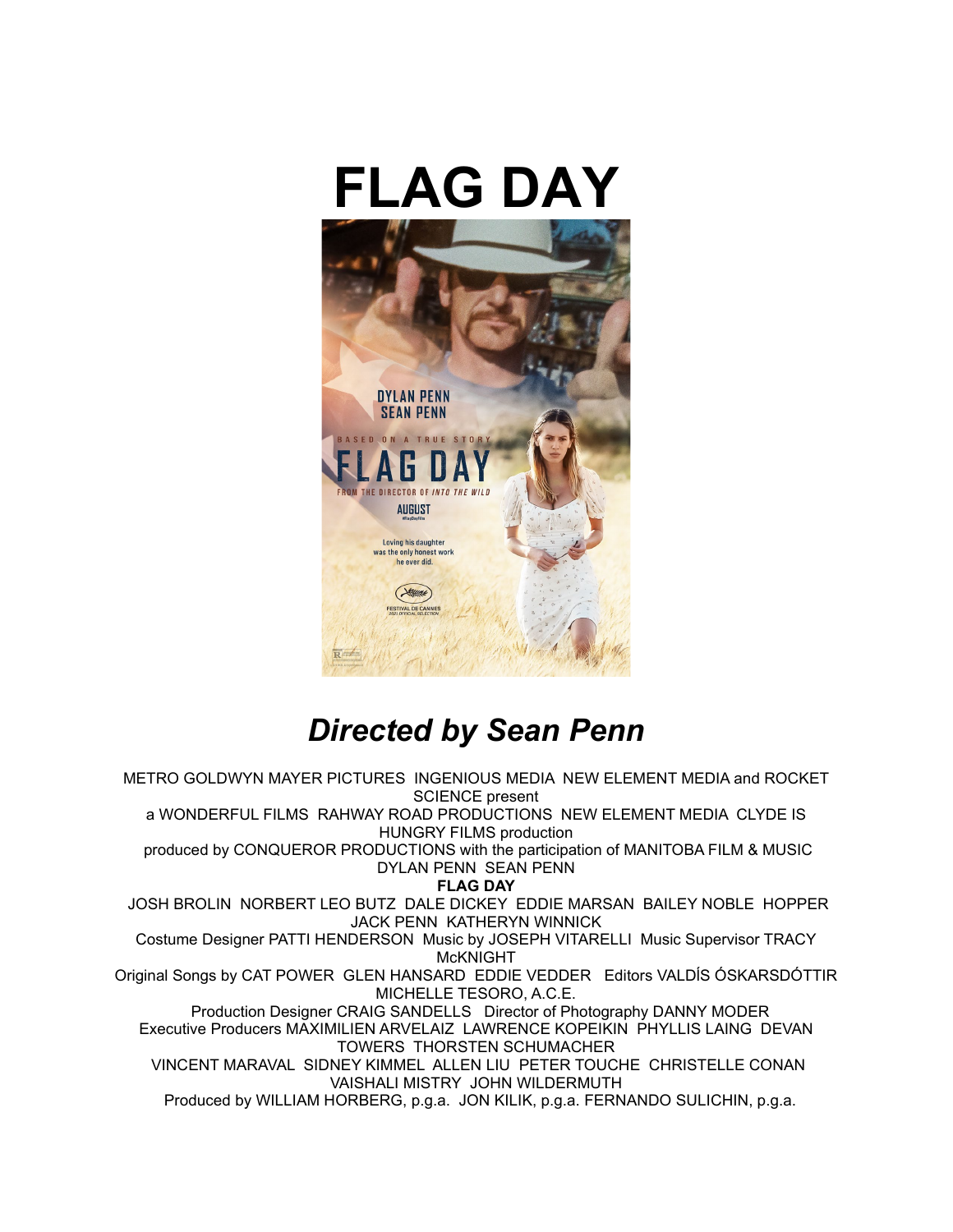#### Based upon the book "FLIM-FLAM MAN" by JENNIFER VOGEL Screenplay by JEZ BUTTERWORTH & JOHN-HENRY BUTTERWORTH Directed by SEAN PENN

Soundtrack Album Available on Seattle Surf/Republic Records, a division of UMG Recordings, Inc. Original Score Soundtrack Album available on Node Records

DISTRIBUTED THROUGH UNITED ARTISTS RELEASING

© 2021 METRO-GOLDWYN-MAYER PICTURES INC. ALL RIGHTS RESERVED.

## **KEY FACTS**

**Distributor:** United Artists Releasing

**Release Date:** August 20, 2021

**Directed by:** Sean Penn

**Screenplay by: Jez Butterworth, John-Henry Butterworth** 

**Based on the book:** Flim-Flam Man by Jennifer Vogel

**Produced by:** William Horberg, p.g.a., Jon Kilik, p.g.a., Fernando Sulichin, p.g.a.

**Executive Producers:** Maximilien Arvelaiz, Lawrence Kopeikin, Phyllis Laing, Devan Towers, Thorsten Schumacher, Vincent Maraval, Sidney Kimmel, Allen Liu, Peter Touche, Christelle Conan, Vaishali Mistry, John Wildermuth

**Director of Photography:** Danny Moder

**Production Designer:** Craig Sandells

**Editors:** Valdís Óskarsdóttir, Michelle Tesoro, A.C.E.

**Music by:** Joseph Vitarelli

**Original Songs by:** Cat Power, Glen Hansard, Eddie Vedder

**Music Supervisor:** Tracy McKnight

**Costume Designer:** Patti Henderson

**Starring:** Dylan Penn, Sean Penn, Josh Brolin, Norbert Leo Butz, Dale Dickey, Eddie Marsan, Bailey Noble, Hopper Jack Penn, Katheryn Winnick

**Genre:** Drama

**MPA Rating:** R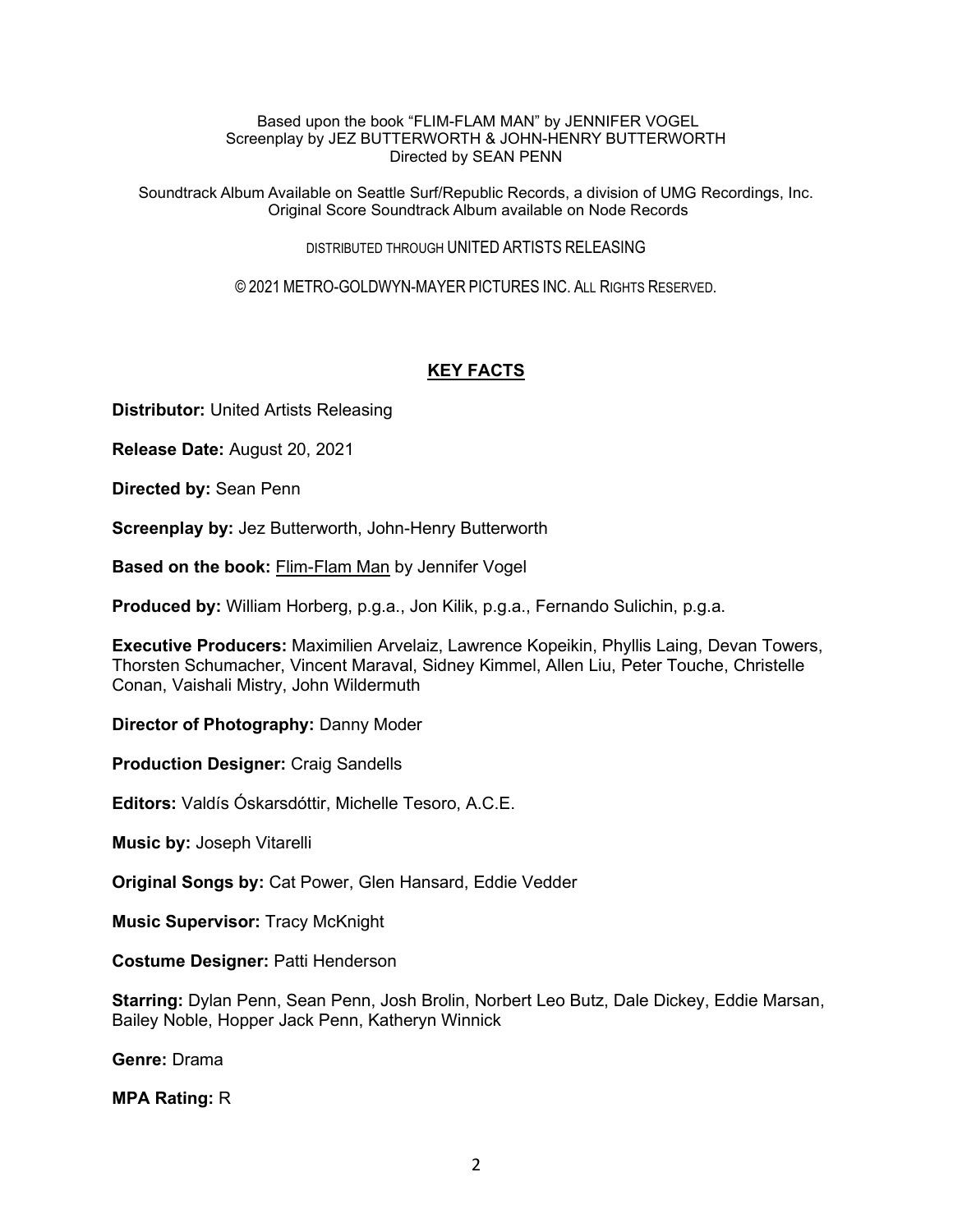**Run Time:** 1 hour 48 minutes

"It's what William Burroughs called, 'surprised recognition.' *Flag Day* should offer audiences the surprise that they themselves have lived, though differently, its parts."

### - **Sean Penn**

**LOGLINE:** Based on a true story, FLAG DAY follows Jennifer Vogel across two decades as she comes of age while navigating a fraught relationship with her beloved father, the con man John Vogel.

**SYNOPSIS:** Jennifer Vogel's father John was larger than life. As a child, Jennifer marveled at his magnetizing energy and ability to make life feel like a grand adventure. He taught her so much about love and joy, but he also happened to be one of the most notorious counterfeiter in US history.

Based on a true story and directed by Sean Penn, **Flag Day** stars Penn and his real-life daughter Dylan Penn in an intimate family portrait about a young woman who struggles to rise above the wreckage of her past while reconciling the inescapable bond between a daughter and her father.

**\*\*\*\*\*\***

## **ABOUT THE PRODUCTION**

*Two-time Academy Award® winner Sean Penn directs and stars in FLAG DAY alongside daughter Dylan Penn to tell the story of the real-life father and daughter upon which the movie is based. Adapted from the book* Flim-Flam Man: The True Story of My Father's Counterfeit Life *by Jennifer Vogel, the screenplay was written by Tony Award winner Jez Butterworth and John-Henry Butterworth. The cast is rounded out by Academy Award nominee Josh Brolin, two-time Tony Award winner Norbert Leo Butz, Dale Dickey, Eddie Marsan, Bailey Noble, Hopper Jack Penn, and Katheryn Winnick, plus a first-time acting role for YouTube sensation Jadyn Rylee. FLAG DAY was produced by Golden Globe and PGA Award winner William Horberg, Academy Award® nominee and BAFTA Award nominee Jon Kilik, and Fernando Sulichin, and includes original songs by Cat Power, Academy Award® winner and Grammy Award® winner Glen Hansard and Golden Globe Awardd® winner and Grammy Award® nominee Eddie Vedder*

*"The bonds of love can be present. They can be extraordinarily strong and real, and totally corrupt at the same time." – Sean Penn*

*\*\*\*\*\*\**

At the heart of FLAG DAY is a love story between a father and daughter, but as filmmaker Sean Penn describes, "a complicated one." It is a story of one woman's pursuit to find truth in her life after growing up in the shadow of her father's criminality. We see the bonds of family ebb and flow, with each truthful revelation and each destructive lie. This father daughter story serves as a metaphor for a country that often fails to live up to its highest ideals. A country that doesn't follow through on its promises. Stoic imagery of flags waving and fireworks give way to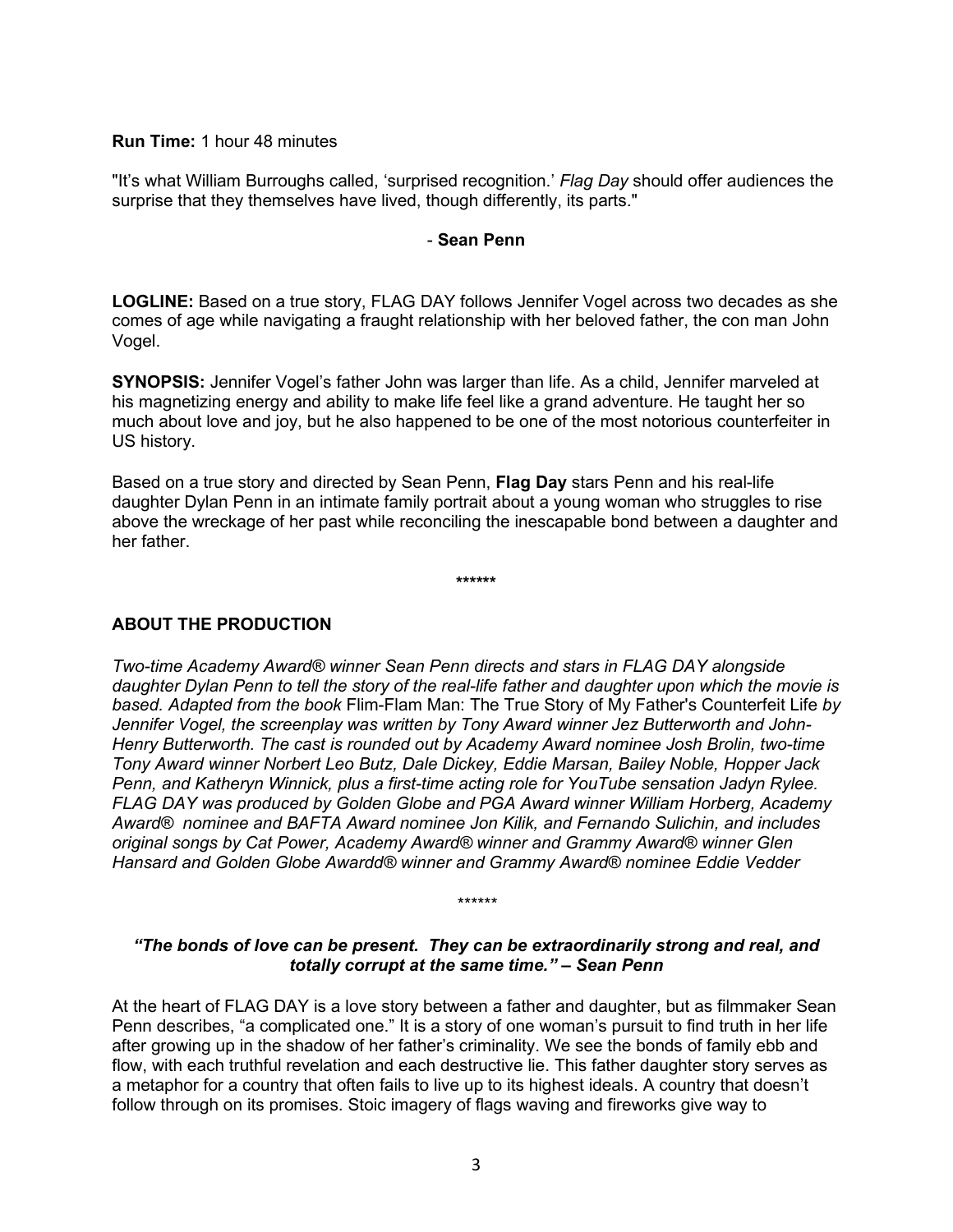darkened windows, disguises and eventually handcuffs and jail cells. Ultimately, it is a story of perseverance, of truth, and learning who you are in the shadow of someone else. It is a story of uncovering memories of the past and examining those memories from a raw and vulnerable place. Penn tells a dynamic story, and to do so, he brought together a cast and crew of exceptional talent to shepherd a project that he has always considered to be very close to his heart. One that took 15 years to finally put out into the world and the first film he has directed *and* starred in.

When producer William Horberg first read Jennifer Vogel's gripping memoir, he immediately knew it had the makings for a strong film adaptation. "It felt like a truthful window into families and love and loss and lies. I found it captivating."

Both humorous and heartbreaking, *Flim-Flam Man* details Vogel's tumultuous relationship with her father–who also turned out to be one of the biggest currency counterfeiters in U.S. history– amidst her journey to becoming a respected writer and journalist. Horberg secured the rights and he and Vogel set out on a journey to bring her story to the big screen. Horberg says that Penn was the first actor he thought of to play John Vogel, although it would be years before Penn actually read the book.

Vogel wrote the story for two reasons: one, to figure out why things happened and why people did what they did and two, because she was searching for legitimacy, something she said she did not feel as she was growing up. "I wanted to reach back and resolve some things on a personal level but also tell the story of how I got there." She's expressed that there are many people who have similar stories to hers; that coming to terms with her story and putting it out there was important to her because she knew it would resonate with others.

Horberg shares in that feeling: "As I imagine would be true for anyone who sees the film, you can't help but see some part of your own life in hers, not in the specific details, but in the way all families are dysfunctional, and all growing up involves separation and the need to forgive our parents for their mistakes even as we relive them ourselves."

The adapted screenplay was penned by brothers Jez Butterworth and John-Henry Butterworth. Horberg added, "Sydney Pollack and I got to know Jez through the making of BIRTHDAY GIRL, which he wrote and directed, and we supervised. I knew he was a uniquely talented writer with the same qualities and sensibility as the book. He was the first person I thought of when I read it, and I was thrilled when he and his brother and often collaborator John-Henry took it on. It took a long time for this film to come together, but his script was always the thing that kept us going. It was just too good to give up on."

FLAG DAY caught the attention of director and actor Sean Penn, who admired Jez's play JERUSALEM (hailed by the Telegraph as "the greatest British play of the  $21<sup>st</sup>$  Century") and later starred in the Butterworth brothers' gripping political thriller, FAIR GAME, about a real-life CIA agent, whose identity is leaked to the press. Penn knew he wanted to make FLAG DAY, "from the first time I read it," but it would take 15 years for the project to finally get the chance to come to life. Horberg and Penn were joined by producers Jon Kilik and Fernando Sulichin to tell this story, two people that Penn trusted and knew were the comrades he needed on this journey. Horberg notes how vital both Kilik and Silichin were to the production, stating, "There is simply no way I could have produced the film without Jon and Fernando as my full creative and logistical partners. They were in the trenches every step of the way, fighting for the resources to allow Sean to achieve his vision for this story, and getting every shekel we had up on screen."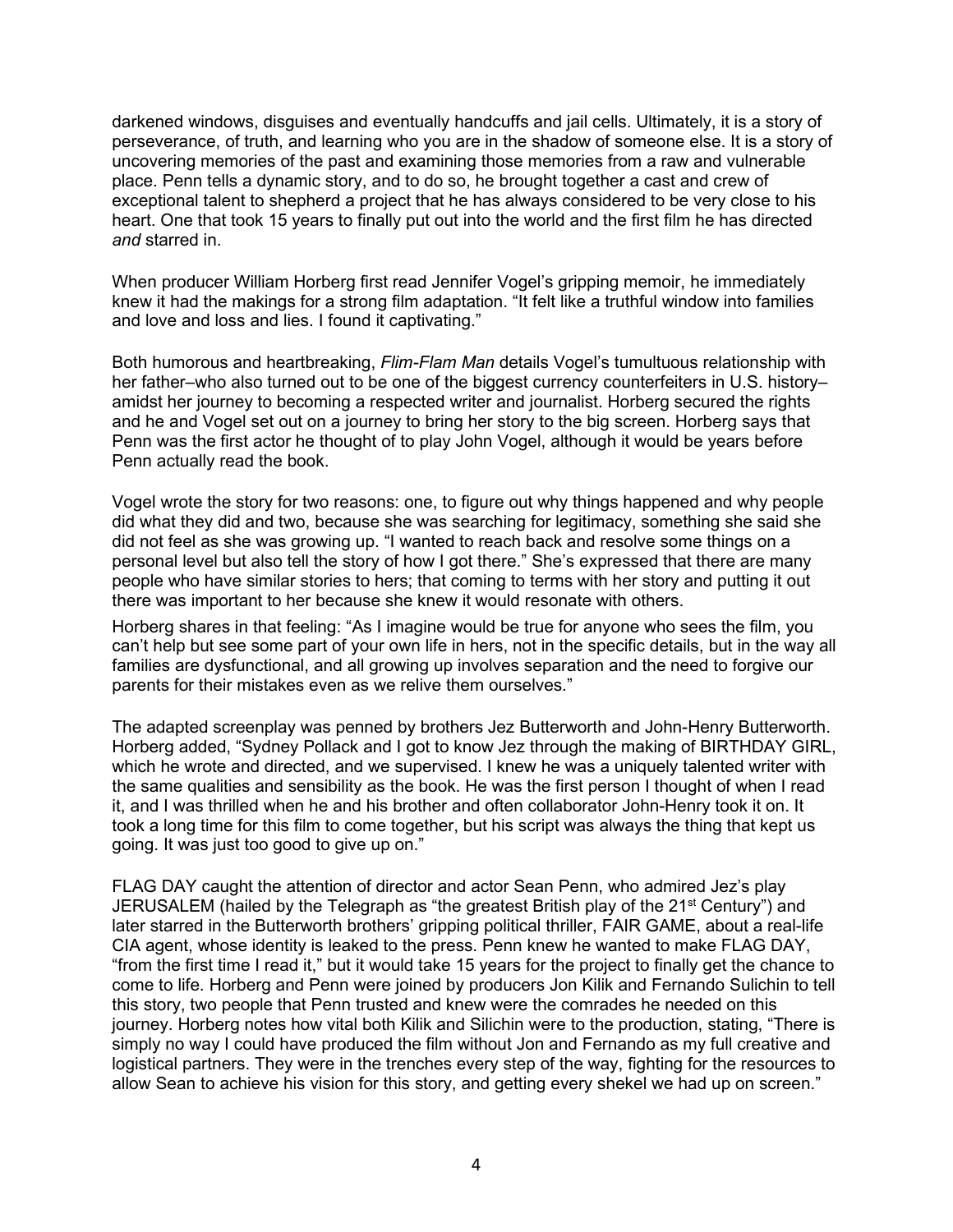Jennifer Vogel reflected, "The film project began before my memoir, *Flim-Flam Man*, was published. Producer William Horberg and screenwriter Jez Butterworth visited me in Minneapolis in 2004, where I gave them a tour of the city and my life. Since then, the screenplay has gone through various iterations—I wrote a version myself at one point. We came close to making the film several times, but it wasn't until Sean Penn came aboard that everything fell into place." Vogel called the opportunity to turn her memoir into a film "irresistible." When approached by Horberg and Butterworth, she said she felt, "curious to see what kind of new art could be made out of my story."

Horberg says that making this film was "an ultra-marathon where I was never off the track. Some projects have periods where they blow hot and cold ("irons in the freezer" as the late producer Stuart Cornfeld used to say), but I think because of the beautiful screenplay the Butterworths adapted from Jennifer's book, these two unforgettable characters, and the universal themes of family and resilience, there was hardly a year that went by where there wasn't strong interest from talent and production felt imminent. So even though it took a long time, I was able to maintain my strong conviction about the project throughout. I also felt the additional responsibility of knowing this was a true story, someone's life they had entrusted me to tell."

In reflecting on the way she feels having gone through the process of turning her memoir into a film, Vogel shares, "I can see an arc in my life, I can see the parts of me that I've brought along throughout my whole life and I can see the ways that I've changed as well. I'm more at peace with my story. I was able to kind of reconcile a lot of different things – people do bad things and you can forgive them. I'd rather move on with the good memories than sit and dwell on the bad ones. What's the point of that really? I can't change anything."

When asked about what she hopes people see and take from the film, Vogel says, "I hope that they see a father and a daughter who love each other, despite all the human failings that are on display. I hope they see that you can love somebody, even if they're not perfect. I hope that people also see that you can be at the bottom and you can at least find a life that you are happy with. You have to believe that."

Of his own attraction to the source material and script, Penn explained, "The memoir itself was so rich in its candor in the inside of its prose, any six movies could've been made from it. But Jez Butterworth and John-Henry Butterworth had so beautifully distilled its spirit from memoir to screenplay and these stories of family relationships I find terribly moving…This is one of those stories that people will find a lot of familiar themes in their own lives…" Kilik notes that, "Penn's vision [for the film] was deeply rooted in his enormous respect for Jennifer Vogel and the underlying material. Sean's vision worked on multiple levels."

Penn's attachment to the story and immense feeling for making sure it would get made moved him to make the decision to take a leap into something he had not yet tackled during his illustrious career – to direct and star in the same film.

Penn had never appeared in front of the camera in any of the five feature films he previously directed. "I've always marveled at anyone who could direct and act in the same film, and I had never considered doing it myself. But due to a confluence of circumstances, this just happened and–as I had anticipated– bled me dry. I don't know that I would consider doing it again." Danny Moder, the film's cinematographer, and someone who Penn calls, "a brother-in-arms," shared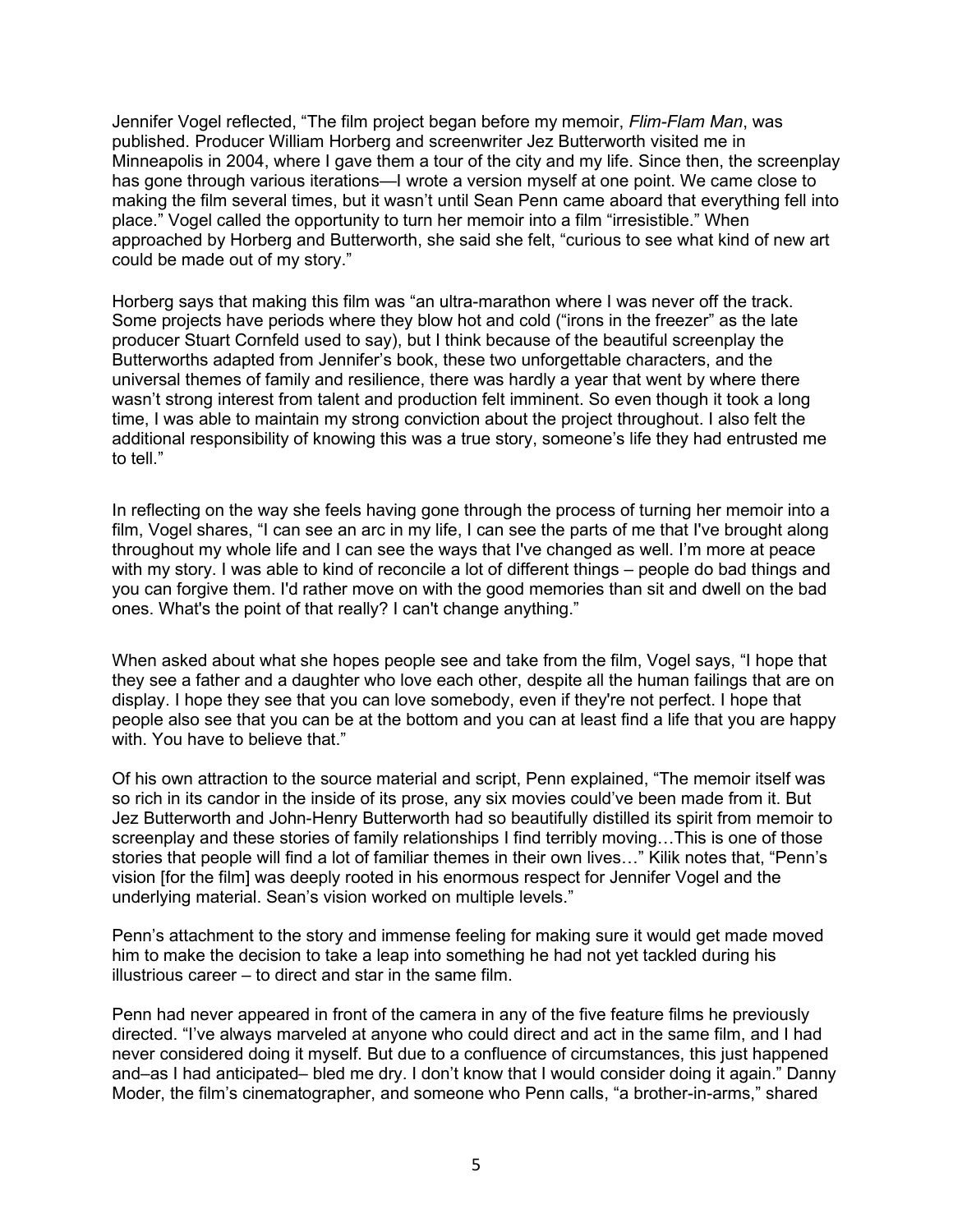that Penn's "strength as a director allowed us minimal distractions without a video village or too many opinions. He had it together and allowed us to keep moving forward… I found myself becoming a bigger fan with each of his performances and it took a lot for me to ask him to consider another approach or try another take. That was rare. His respect for filmmaking and for the camera is really great to witness."

Horberg explains that Penn, "is a consummate filmmaker involved in every last detail of what goes into a movie…he cut the script down to essentials, and added air and silence and the room for happy accidents and improvised discoveries, especially with the actors, but also with Moder." Horberg goes on to say that, "Sean's forty-year history of playing iconic rogue characters means we know from the get-go the authentic intensity is there, even if he's only nodding off while letting his 11-year-old daughter take the wheel of the family car for the first time."

The film tracks the complexity of the relationship between Jennifer Vogel and her father from adolescence to young adulthood. We see him through her eyes. As the story develops, her gaze shifts from adoring, to hopeful, to concerned, to angry, but always underscored with love.

Penn knew that the role of Jennifer had to be carried by the right person— an actor absent of any contrivance, and for him, that person was always going to be his daughter, Dylan. From the moment that he read the script, he couldn't see anyone else in the role. While she had initially turned him down as she didn't feel ready at the time, he had "hope" that she would accept one day. "She had become so synonymous with what I felt this could be as a performance." As things worked out over the years, Dylan took the time she needed to prepare for this role and ultimately accepted. Horberg shares that, "when Dylan showed up, she really showed up. [She is a] force of nature…The Chinese restaurant scene was shot pretty early on in the schedule, and watching the dailies from that scene, such a tender, funny, and heartbreaking dance, you just knew what this could be."

The cast includes another family member, Hopper Jack Penn, son to Sean and brother to Dylan, tapped to play the same familial roles in the movie as Nick Vogel.

Kilik, who worked with Penn on DEAD MAN WALKING and BEFORE NIGHT FALLS, shared his immediate enthusiasm, "The idea of Sean directing himself and Dylan in this wild fatherdaughter story was so compelling that we could not let the opportunity go by. We had to make the film no matter what the budget. I pushed both of them for selfish reasons of wanting to see it. So Sean, Bill, and I cut our fees to zero and dug in to do whatever had to be done to make the movie." Kilik also notes that, "After we made *Dead Man Walking,* people told me we could never make indies like that again. It has always been hard to make indie dramas. But we keep doing it. As long as we want to make the sacrifices you have to make to force your film into existence, filmmakers will always find a way to get it done. We have no choice. It's what we do."

Like Penn, this was an incredibly personal project for Horberg, who was close to the project from the very beginning and remained close when the cameras started rolling. Horberg emotionally stated, "For me, success is almost always defined by the experience of making the film, building the team, solving creative problems, supporting the filmmaker's vision, adjusting to the inevitable curveballs life throws your way, much more than by box office numbers or Rotten Tomatoes scores. Getting to work with a passionate artist like Sean, getting to see Dylan going toe-to-toe with her Dad in her first starring role, that's what stays around after the red carpets are rolled up and the popcorn swept away."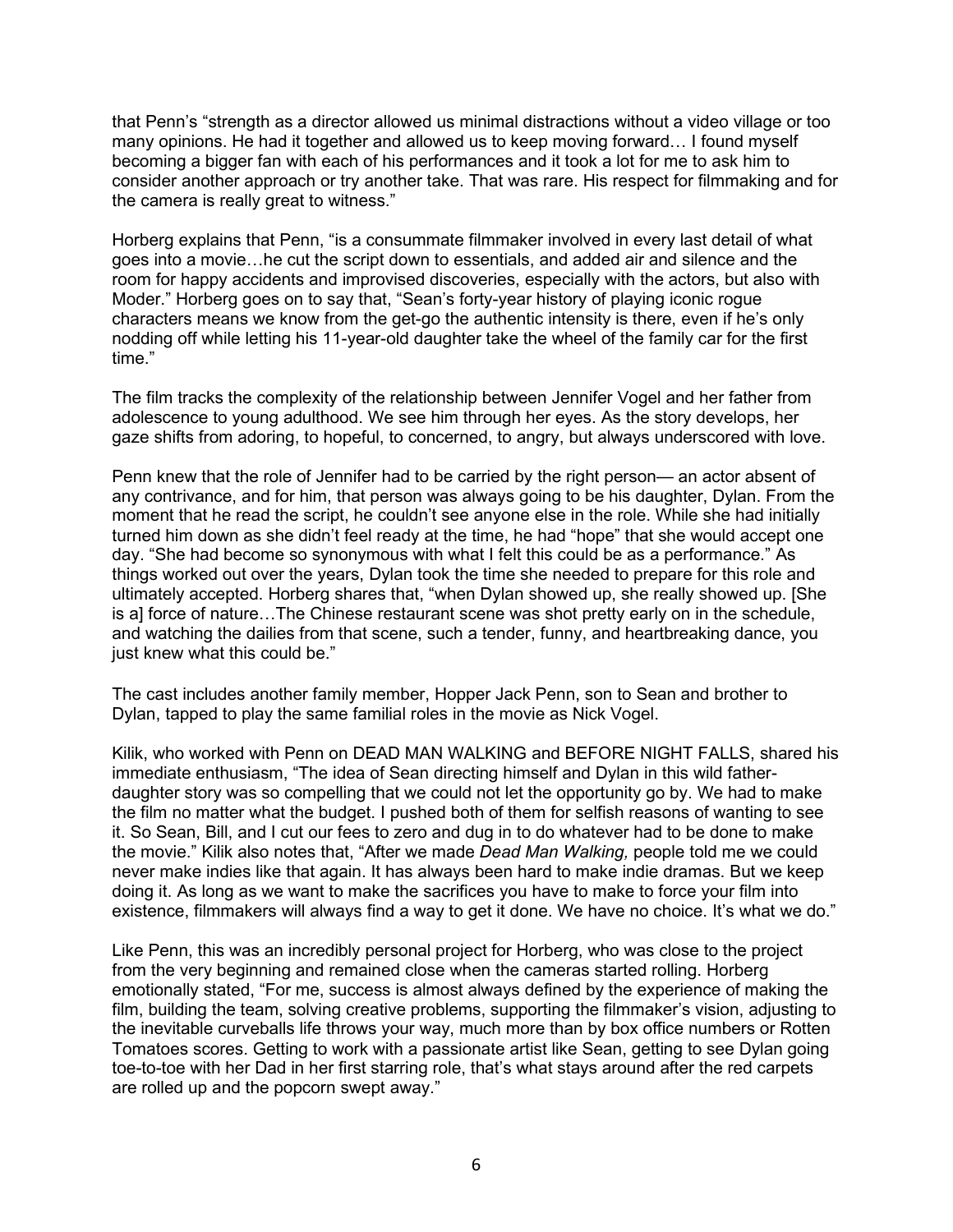Sulichin added, "It was a very prestigious, bullet-proof, top-pedigree script and a compelling story, plus Sean Penn's passion for the material was an irresistible combination to collaborate with. Very few times do you come across opportunities like this to participate in such a beautiful story."

On working with his kids, Sean Penn had nothing but admiration, saying, "Dylan is a truth machine who wowed us all from day one. It gave me a daily dose of pride to work with her. Truly thrilling. I had the best seat in the house to watch her performance. Hopper is one of these actors... you just point the camera at him and the camera falls in love. A very tender presence."

Dylan has shared that, "Working with my dad as my co-star and director was extremely intense! That said, he is truly the best scene partner and director I have ever worked with. It was nice to play around with him in that way. I felt so unbelievably supported which really allowed me to be vulnerable and essentially, emotionally naked. He really knows how to talk to actors to get what he wants; and although on set it can feel demanding, it's comforting to have someone who knows exactly what they want, from the way you part your hair to the way you enter a room. To work with my brother is such a gift, he makes it very easy. We have such a close relationship in reality and I think that chemistry is obvious in the scenes we share."

It seems the whole family is in agreement, as Hopper Jack Penn explained, "It was really great working with Dylan and my dad. I was able to relate a lot of real emotions during shooting to our lives, which brought a very genuine feel to the roles and scenes."

Like Sean and Hopper, Dylan's relationship to the film felt very personal. When thinking back to when she first read the book as a 15-year-old, she says "it felt like reading my own diary." It took 15 years for Dylan to accept the part of Jennifer, at which point she says that "reading it again at almost 30 was very nostalgic, like looking back at when I was an angst-y teenager. I felt I had really grown up like Jennifer did in the story and it felt like a parallel to my own life."

While the father-daughter relationship between Dylan and Sean in real life is more transparent, supportive and loving than the one between Jennifer and John, Dylan feels she similarly strives for an open and honest relationship with her father. Jennifer Vogel calls Dylan "a truth-seeker" who is "looking for the heart of things." Like Vogel, Dylan feels passionately about how audiences will be able to connect to this story and see parts of their own lives in it. "A big piece of it is finding your own identity…everyone is familiar with that."

\*\*\*\*\*\*

The Penns were soon joined by a stellar ensemble including John Brolin, Norbert Leo Butz, Dale Dickey, Eddie Marsan, Bailey Noble, and Katheryn Winnick as Patty Vogel.

The cast's enthusiasm about the story and script, as well as collaborating with director Sean Penn, was apparent. Brolin explained, "What drew me to *Flag Day* was both a very well-written script and my longstanding relationship with Sean. I knew his daughter Dylan was set to play the lead role, and the fluctuating trajectory that she travels, even in writing, is impressive and emotionally taxing. Manifested, especially with Sean at the helm, I knew it would be raw. I've always been drawn to more personal stories and with the actors actually having personal connective tissue, I loved that I could be there to be supportive of that in any way. I'm very happy to have been involved in something that reminds me of why I love to tell stories in the first place: its mirroring of the human fallible condition in all its electrical glory."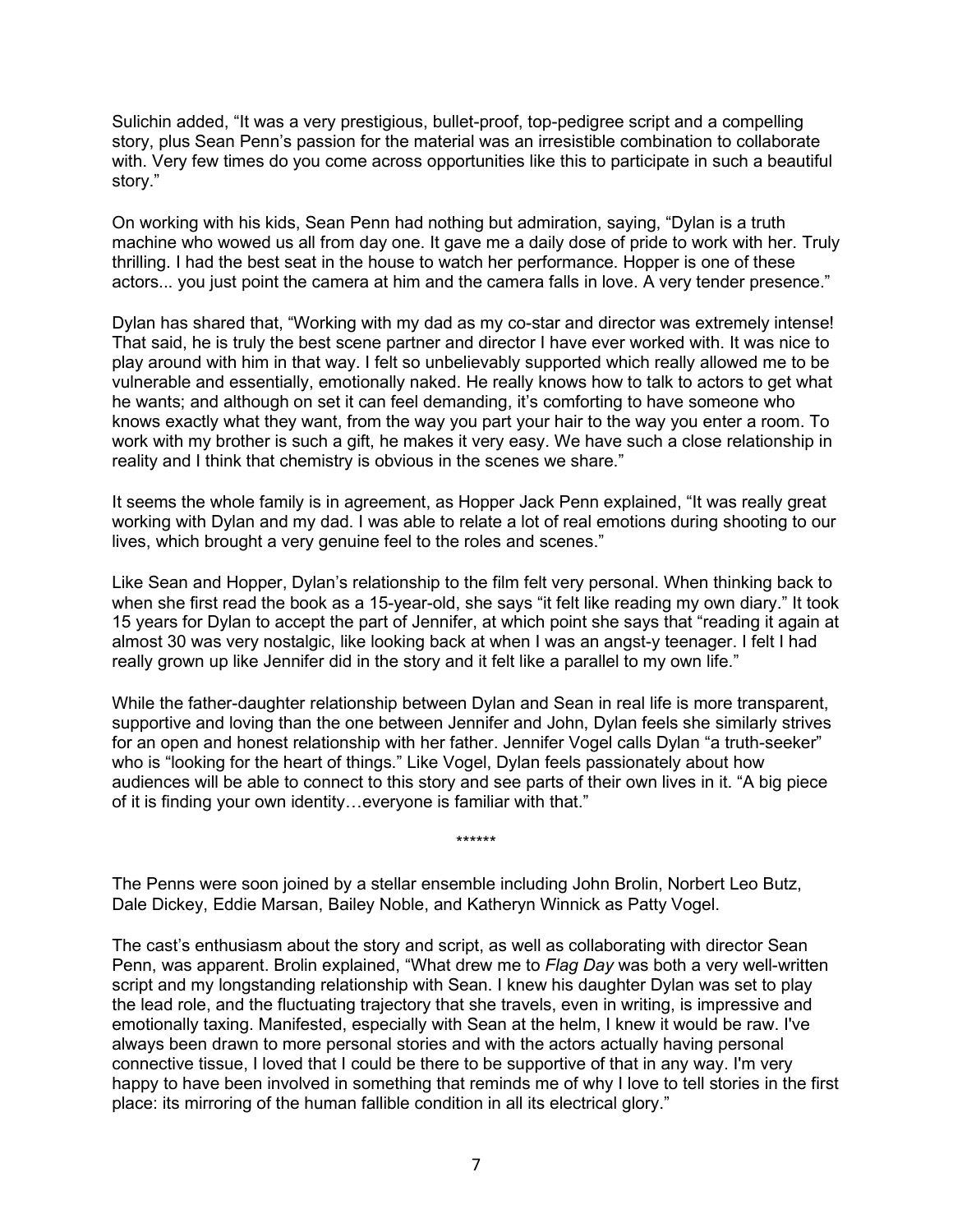Dickey shared her history, "If Sean Penn calls and offers you a job, you're going to take it. I had worked with Sean 20 years ago on *The Pledge*; it was my first big film and I just think the world of him... as a director, actor, and most importantly as a caring human being who gives so much to this world in need. The chance to work with Sean is the chance of a lifetime and I've had it twice now, so I feel pretty damn lucky."

Marsan added, "Sean is the consummate actor and director; he is an artist and phenomenal storyteller. The way he uses the performance of the actors in sequence with the camera, to acknowledge each beat of the scene was a revelation to me. Dylan was fantastic to work with and it was lovely to watch her on-set chemistry with Sean. Perhaps it's because she's grown up watching her parents at work, but there was an ease and authenticity to her that was beyond her years."

"Sean's spontaneity as an actor is what makes his work so rich. I had no choice but to stay rooted in the present moment while acting with him, which was an absolute thrill. His attention to detail in every aspect of filmmaking elevates his projects. He's a truly brilliant creative and working with him was a dream come true," said Noble. "I was immediately drawn to the rawness of Jennifer's story through the script and her memoir, *Flim-Flam Man*. And Debbie, my character, was an absolute blast to experience. She's the eternal optimist and the freest character I've ever played. She is a small spark of light within the heaviness of the story."

On Sean Penn's process, Winnick, who plays Patty Vogel, John's ex-wife explained, "I was in awe watching him juggle both the actor and director role. Being a young director myself, I was blown away by his passion, his creative eye, and his innate ability to work closely with actors and push them to limits they didn't know they even had. He gets down in the trenches with you to flush out every scene and creates a safe environment to allow you to take emotional risks. He's a true actor's director." She added, "*Flag Day* is a powerful true story filled with love, tragedy, and heartbreak. A real father-daughter journey and a coming-of-age story. It's a film that everybody can relate to, with complex family relationships, self-discovery, and forgiveness."

Penn has expressed his admiration of Winnick's talent, calling her a "very disciplined, hard worker…She was so trusting and willing to try anything." Jennifer's relationship with her mother is fraught at times; similar to the relationship she has with her father, this one is complicated, too. Winnick plays this with depth and sincerity – bringing a necessary physicality to the role that gives the scenes she is in an authenticity Penn spent a long time trying to find.

Dylan spent time asking Jennifer about her relationship with her mother. "I personally have a great relationship with my mom and we're very close – that was very different from Jennifer. It was hard to go there, because it was different than my experience. And it was interesting because Katheryn is so warm and really connects as a person, so to figure out our relationship as Patty and Jennifer, we couldn't be who we are off screen. We had to let that go. She is an ex-black belt in karate and we have a very physical scene at one point and it was so fun to do that scene with her. Because she was like, 'Just go for it!'"

The supporting cast was rounded out through a series of casting calls across Canada, with thousands of young actors auditioning to play the younger versions of Jennifer and Nick Vogel. Having caught director Sean Penn's eye with her astonishing cover of "The Sound of Silence," singer and YouTube star Jadyn Rylee was selected to portray the adolescent Jennifer in her first acting role. Rylee shared, "My experience with Sean Penn was absolutely amazing. He is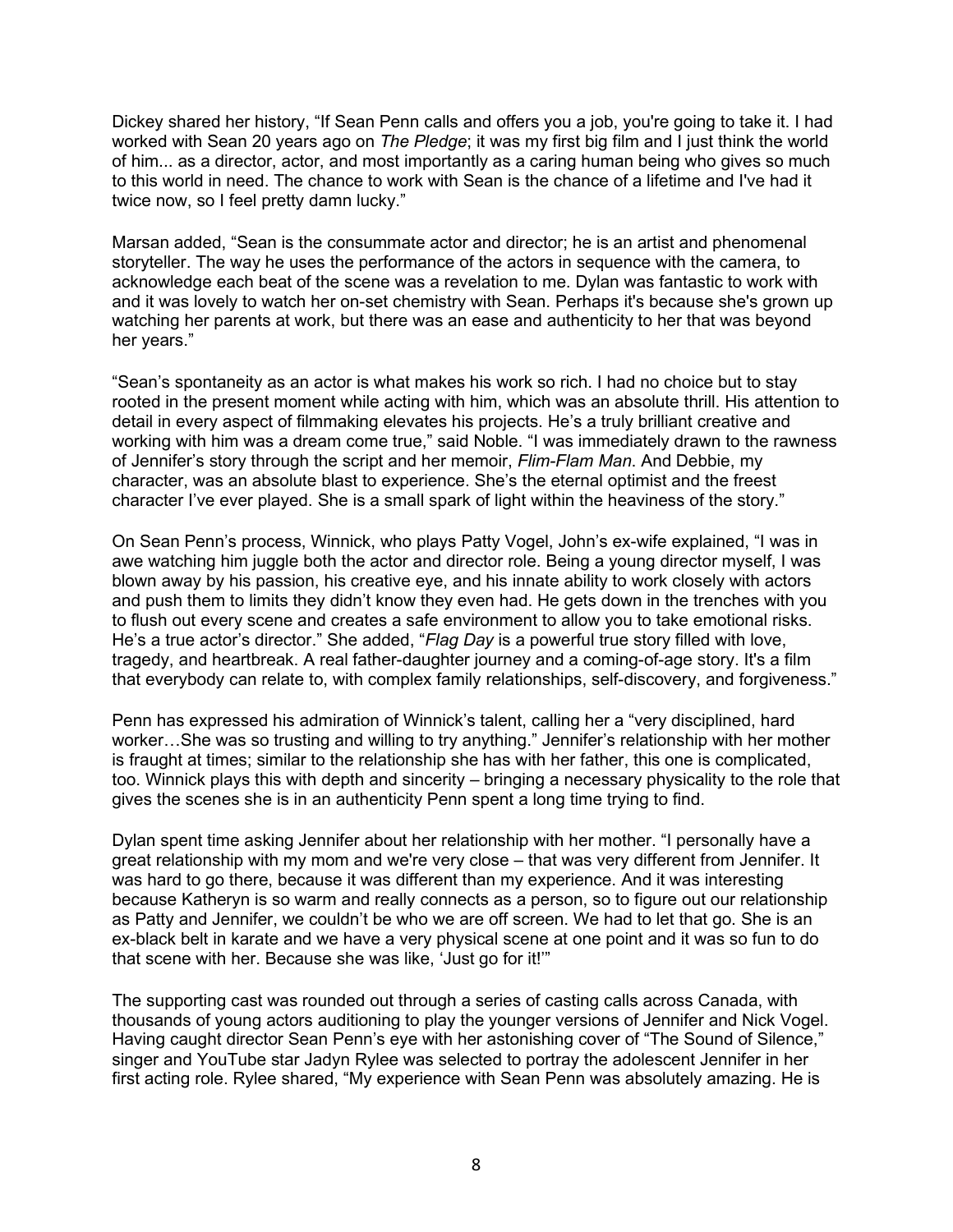funny and jokes around a lot. He made each day on set the best. He was always there to coach me along the way with my lines during the scenes. I never wanted to leave set."

\*\*\*\*\*\*

As the production team sought to recreate the American Midwest across a 20-plus year span beginning in the 1970s, they found an unexpected home in the Canadian province of Manitoba. After months of scouting locations in and around Winnipeg, the filmmakers, including Moder and 1<sup>st</sup> AD John Wildermuth, were pleased to find many locations that had been unaltered over time

and perfectly represented the look of late-20<sup>th</sup> century Minneapolis and surrounding cities, where the original story happened. Sean Penn explained, "Manitoba gave us its prairie lands of long, low light, but also Winnipeg is today a better representation of old Minneapolis than today's Minneapolis." Moder found a beauty in the rural towns around Manitoba, "Now more than ever, it is comforting to see small towns functioning with people in them."

Horberg expressed, "This film was not a one-man job. Moder and Wildermuth were ironically neighbors of Sean, which turned out to be of great benefit to us in prep, although obviously they weren't hired for that reason. Danny has been doing beautiful work for years, but I hope *Flag Day* deservedly elevates him to the front ranks of American cinematographers. I hadn't met John before this film, but I hope to never do another film without him. Besides being top professionals, they are also just great guys, who handle the high-pressure of filmmaking with grace and aplomb."

To further lend an air of authenticity to this period piece, the film was shot on 16mm Kodak stock using Arri cameras and vintage lenses. The 16mm film is not just a technical part of the film, but as Moder explains, "it [is] really a character in this... The base was to feel the soft edges of a girl growing up with the warmth and promise of life- selective focus on memories… parts here and there that make us who we are. And as the film and her life progresses… focus sharpens, the camera steadies a bit and the cooler tones set in. The camera felt like part of the era on set and helped us stay in that frame of mind."

Penn explained, "I just always loved the grain of 16mm film. No matter how you slice it, the digital image lacks that beauty of life that feels like time going by. So rather than shoot digitally and impose a filmic look in layers, we just went to the source. [Moder] was so willing to be daring and his extraordinary sense of light, color, and composition is matched only by a directorial commitment to storytelling."

Film emulsion provides a depth and perhaps nostalgia that we were looking to capture that might not have shown itself with digital. The challenge was getting the budget to work based on buying film stock and finding a reliable lab and someone that could load a mag! My experiences with Sean are truly feeling his iconic presence. At times he is measured in his descriptions, adding his powerful vocabulary to paint what he envisions. When we were spending time scouting and talking about the script, it felt like a privileged exercise to see how he approaches a project. It is interesting to hear his depth of references and feel the pace on the creative process. In today's filmmaking of intense schedules and exacting storyboards, it is unique to be able to explore while shooting."

Capturing time and place accurately, to transport the viewer into this world, was incredibly important to Penn, who made sure that no detail was left unturned. Shooting commenced in June 2019 and was filmed in four units across eight months to capture various seasons and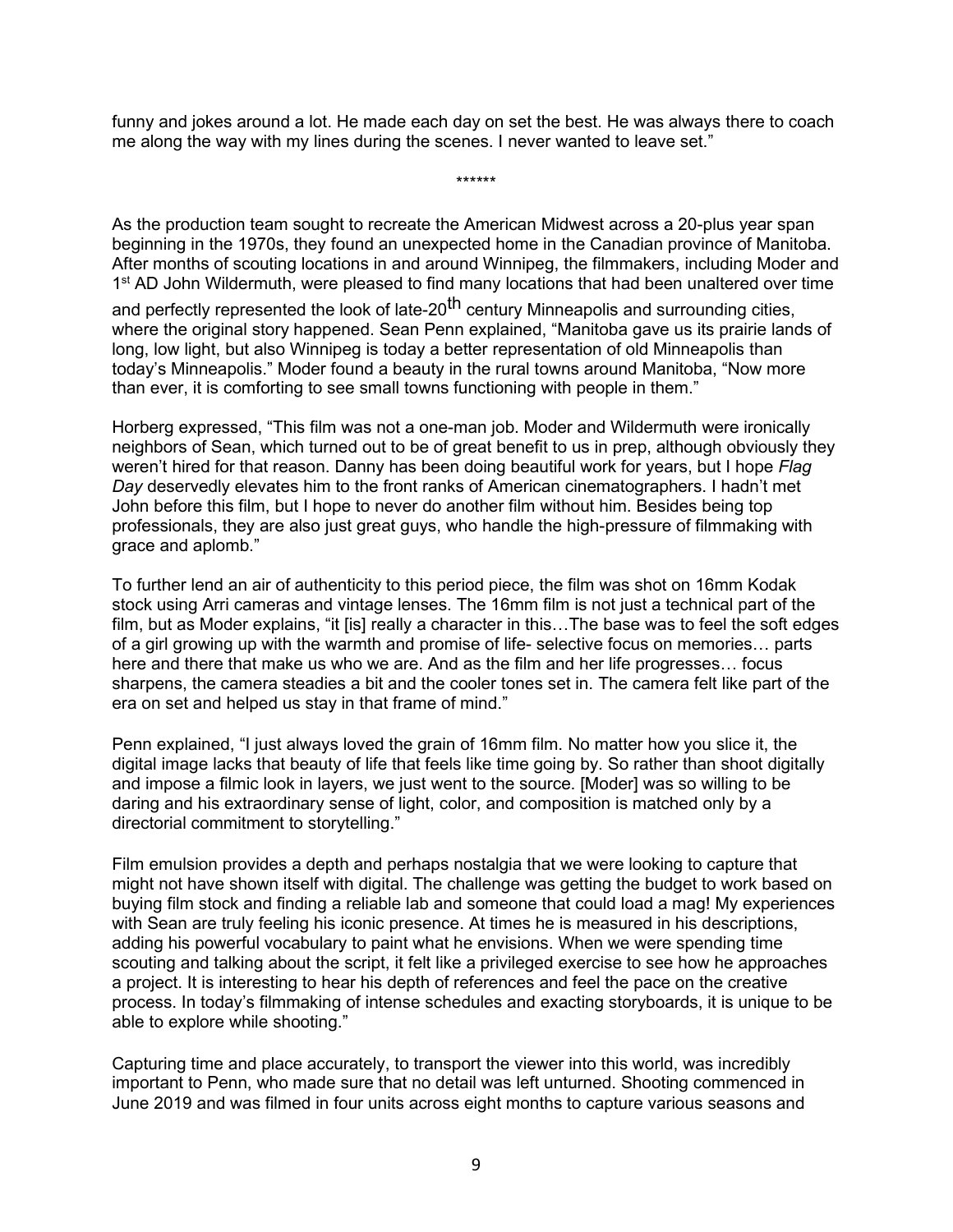weather conditions. From golden wheat fields and summer lakes to industrial cityscapes and snow-laden suburbs, shooting most of the film in Manitoba allowed the majority of scenes in the script to be filmed within a 100-mile radius. The filmmakers also traveled to Big Sur to capture the majestic California coast called for in the script.

The film's look is reminiscent of 1970s road movies such as *Scarecrow, Midnight Cowboy* and *Badlands*. Moder explains that the filmmakers did not shy away from "Malick influences…where images wash over the viewer with music to trigger an era or a personal memory." He notes Penn's strong sense of musical storytelling that enhances that Americana open road journey that is on full display in the film. Finding the locations where this could translate to the screen and envelop the viewer in that feeling was important in accurately telling a story of selfdiscovery and truth seeking. Kilik notes that Moder "is a brilliant artist who figured out how to make a 1970s film, not simply a period film shot today."

Shot entirely on location, FLAG DAY's period look was brought to life by production designer Craig Sandells and costume designer Patti Henderson, who worked to ensure the 1970s, 1980s, and 1990s were represented authentically onscreen. These were two key players who gave the production what it needed to not only allow the viewer to really immerse themselves into the time and place, but also the actors. Penn felt a massive amount of trust in both Henderson and Sandells. Of Henderson, Penn explained that he had "never worked with a more inventive or diligent wardrobe designer" on any prior film. Henderson worked closely with all of the actors, bringing an intense collaborative energy to the experience.

Horberg says, "Sean knew that landscape was character in this story, and from the golden wheat field looked over by Happy Highway Harry, to the A-Frame cabin by the lake, to the Chinese diner improbably tucked on Main Street of a prairie ghost town, to the halfway house across from the railroad tracks, he designed a portrait of late 20th Century America as the visual corollary of the Vogel family saga, the American Dream as fake and yet as beautiful as his perfectly counterfeit bills."

Where era-appropriate buildings did not exist, Sandells created custom facades and interiors in painstaking detail. In addition to custom builds on key costumes, Henderson travelled to both coasts of Canada and into the United States to find vintage, period-appropriate wardrobe for the cast.

FLAG DAY's story presented a number of large set pieces and unique production challenges. A crucial sequence in the film was shot at an actual mid-century lake house in Falcon Lake, Manitoba, but the script called for the structure to be burnt to the ground. Sandells and his team recreated a scale model of the original house, including full exteriors and interiors to allow authentic, detailed photography of the home ablaze.

Sandells shared, "I was drawn to the project because it had an amazing true story, a great script, and Sean Penn directing; it's like the trifecta for a Production Designer. I approached the period look of the film as you would a drama not a documentary; it was important to get the 'feel' of the period right."

Henderson added, "The project spanned over three decades and gave me the challenge of costuming an 'everyman' look during three very distinct eras. Subtle period is one of my favorite costuming challenges; to achieve a period look while keeping it real, yet visually correct for the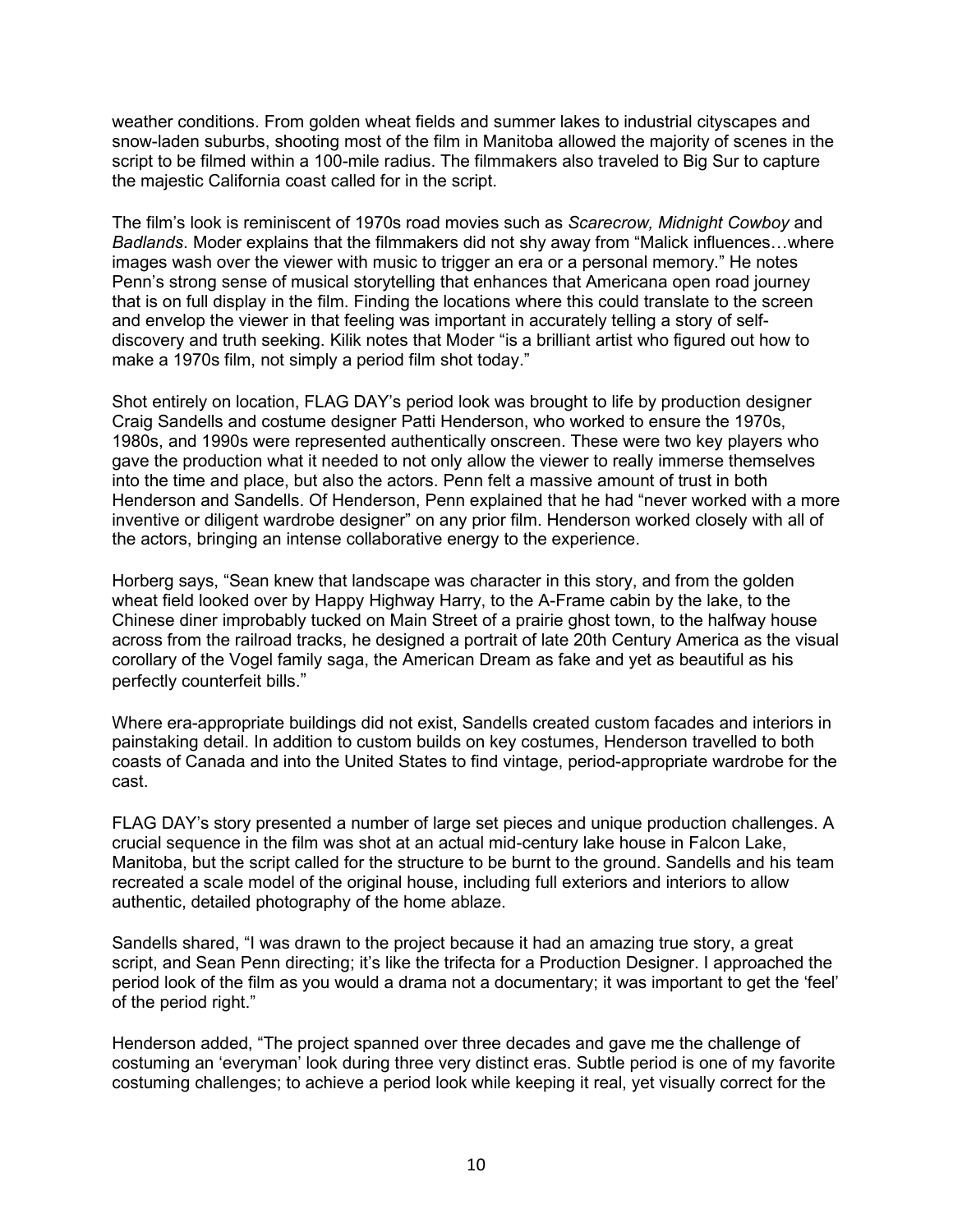ever present, critical audience. I find history fascinating and helping to visually tell these stories is where I find my passion."

With the script also calling for two large-scale American Flag Day parades, the filmmakers assembled hundreds of extras, floats, beauty queens, marching bands, and more. A large parade set in downtown Minneapolis required filmmakers to close down several city blocks in the normally bustling Exchange district of Winnipeg.

In a nod to the whimsical nostalgia of the time, the film makes use of an amphibious automobile from the mid-1960s, for pivotal flashback scenes depicting simpler times for the Vogel family. The vintage water car came by happy accident. Penn recalls: "The guy who rented us the lake house had another house up the road. And that (amphicar) was in his driveway. I had never seen one before. The next day he brought it down to set, and we shot that scene."

FLAG DAY's lyrical flashbacks were juxtaposed with the grittier elements of John Vogel's criminal life. The film's climactic chase scene required days of rehearsal, featuring a band of police officers and patrol cars, news and police helicopters, U.S. Marshals and tactical officers, gunfire, and a jaw-dropping car crash, filmed in the otherwise peaceful Birds Hill Provincial Park in Manitoba.

With post-production split between the United States, Canada, and Ireland, the film's final shape took place. BAFTA Award-winning editor Valdís Óskarsdóttir lent her signature poetic style while honoring the cast's indelible performances. Of her collaboration with Sean Penn, Óskarsdóttir shared, "The script and a chance to work with Sean immediately drew me to the project. Working with Sean was instructive, inspiring, and unconventional. It was a great experience that will last my lifetime."

The production wrapped shortly before the COVID-19 pandemic shut down the world. The break allowed Penn to "get away from the film" and allowed him the space to revisit the story and its essential elements. During quarantine he had watched THE QUEEN'S GAMBIT, produced by Bill Horberg, who encouraged Penn to bring on that series' editor Michelle Tesoro, A.C.E. to capture the expanse of the twenty-plus years of story as told through reflections by the film's protagonist, Jennifer.

"Óskarsdóttir's cutting patterns within the scenes are essentially what they had been," said Penn. "But this time, with the help of Michelle, I played with the juxtapositions on time, to create a 'memory feel' nd a story told through the eyes of how we look at our life."

Tesoro added, "Sean is a true collaborator. He is very open-minded and gives a long leash to dream up whatever creative solution is necessary to achieve his vision. His vision becomes your own and vice-versa."

Since 20+ years of John Vogel's life are portrayed onscreen and played entirely by Sean Penn, the filmmakers worked with SSVFX to de-age the younger John Vogel across the first half of the story. Their unique way of working allowed Penn's performance to shine through while still presenting a natural, believable look for the character.

\*\*\*\*\*\*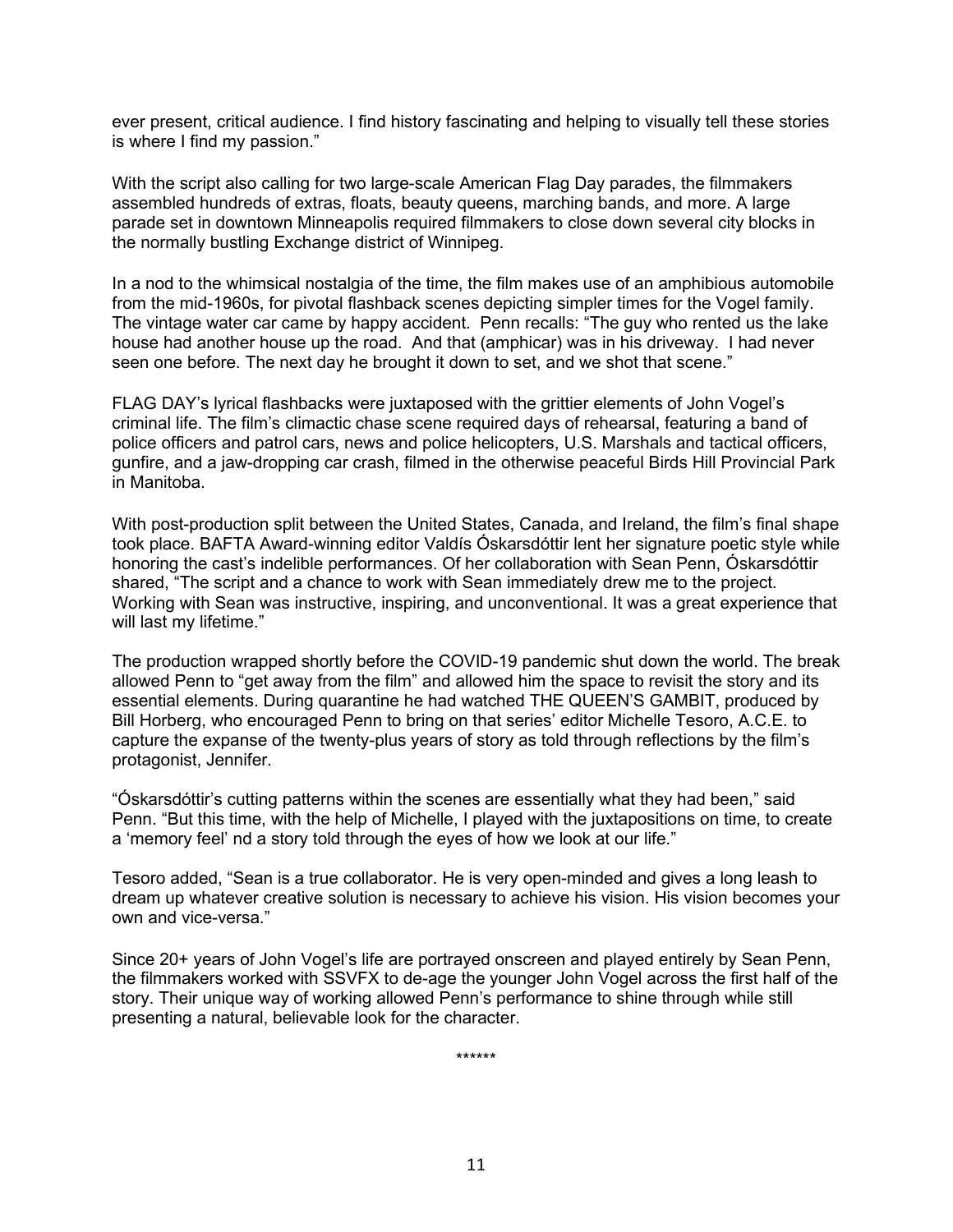Like all of the other parts of the film that were so carefully considered by Penn, the music in this film is not to be understood as an accompaniment, but rather, as a counterpart to the acting and an addition to the narration. Horberg notes that for Penn, "the music is not at the end of the filmmaking assembly line, but part of [his] vision from the beginning." To accentuate the storytelling, a group of incredibly talented artists came together to work on the music for the film. Composer Joseph Vitarelli scored the film, calling upon a host of world-class musicians including violinists Ann Marie Simpson and Charlie Bisharat. The score was mixed by legendary engineer Dave Way. Vitarelli explained his inspiration for boarding the project, "I couldn't pass up such a beautiful script and the opportunity to work with Sean again." Vitarelli and Penn had previously collaborated on Penn's directorial feature THE CROSSING GUARD. Horberg explains, "Joe Vitarelli's job was to create a score that fit into that context and enhanced it and complimented it, sometimes by contrasting with it. At times it almost felt like we were making a musical given the amount of work involved and the attention it needed and received and thank God we had one of the best-in-the-business, music supervisor Tracy McKnight, to help get it all sorted out."

To further set the tone and round out the musical landscape of the film, Sean Penn tapped another talent he had worked with in the past – Eddie Vedder, who he collaborated with on INTO THE WILD. Vedder had always been on the top of Penn's mind when he first started thinking about the music that would accompany the film and the voice he wanted to bring to the character of John Vogel.

For Vedder, soundtracks serve as reminders of films we love. "We listen to the songs we love thousands of times. But even our favorite films… we see them only a few times. The soundtrack connects us to that visceral experience."

Vedder admires Penn for his ability to find "truth." "It's not necessarily about lines between characters. It's almost more powerful when you're just looking at the person's eyes, and they're emoting what they're going through. You can hear the music and then let the actors make the magic. It's a great tool for storytelling. I think of Bud Cort driving cliffside in his modified Jaguar, in *Harold and Maude* listening to Cat Stevens… these are magical moments in film. As a musician it's great to be part of that equation, especially in films that are so powerful and meaningful."

Penn knew he wanted "a female counterpart to Dylan," a female voice that would be a throughline to Jennifer Vogel. Penn called upon Dylan to get her opinion on which artist she felt would complement Jennifer and help tell her story from a very specific female perspective. She suggested Cat Power: "I feel like she has something haunting about her voice that adds to the emotional aspect of this film." This haunting emotionality is heard in "Dream," an extremely personal song that Power wrote on the night of her grandmother's funeral. She says the song is about "memories from my childhood and times with and away from my dearest grandmother."

Other standouts from the soundtrack include "As You Did Before" performed by Glen Hansard, whom Vedder brought to the project, "My Father's Daughter" which can be heard in the film's trailer and "There Is A Girl," a touching father-daughter duet performed by Eddie and Olivia Vedder. Like Sean and Dylan, Eddie and Olivia also share a tight bond, so it was especially meaningful to have them sing on the song together. Dylan notes that Olivia "blew it out of the water." Eddie stated that having this song be included in the film added "another layer of symmetry" to the father-daughter partnerships that bring FLAG DAY to life.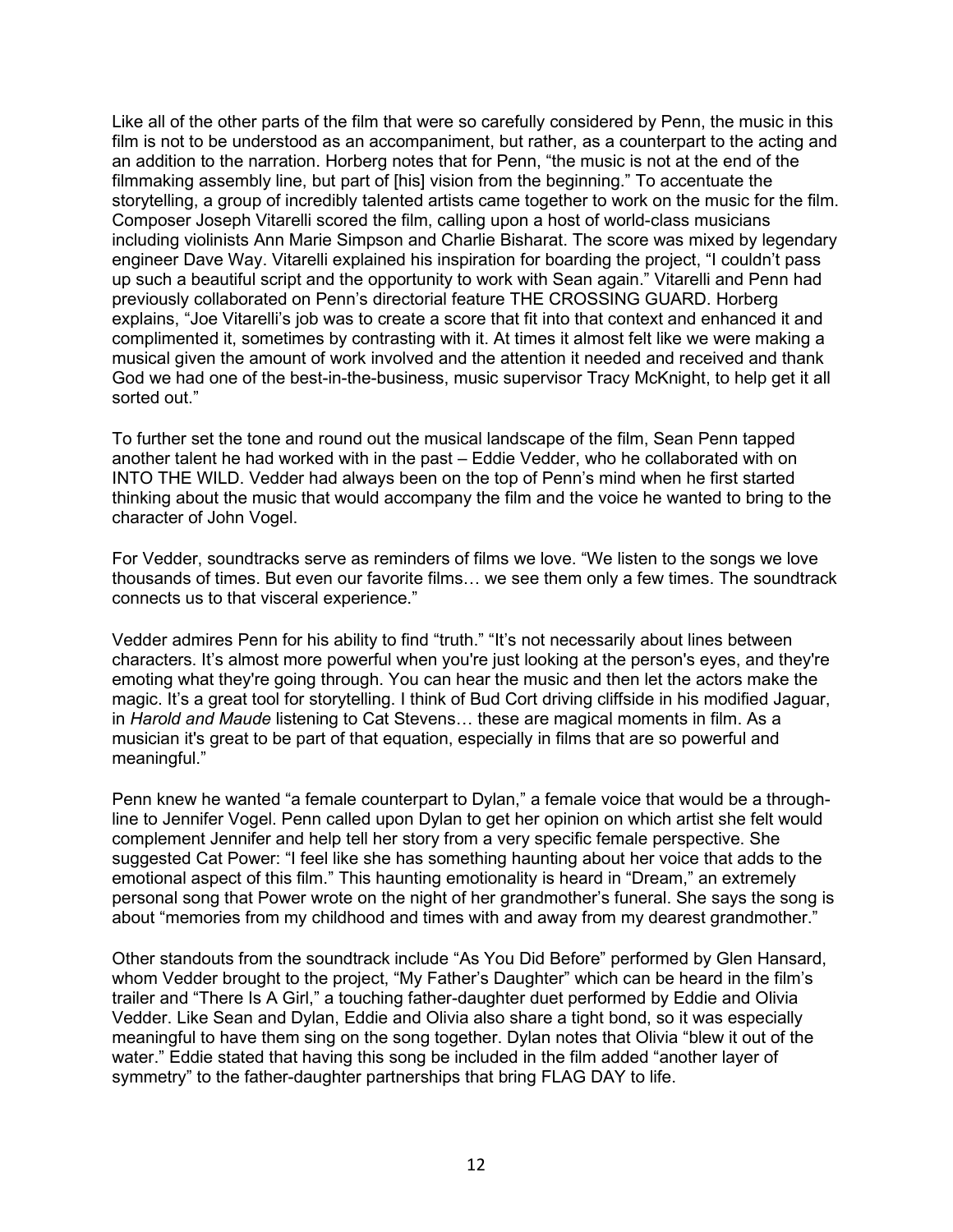Of the collaboration, Penn shared, "To have a collection of singer-songwriters like Eddie Vedder, Glen Hansard, and Cat Power is just a dumbshow of lucky. There's nothing to say. The songs and music speak for themselves. Beautiful."

Vedder emotionally states that when he first saw the film and Dylan's performance in particular, "it hit [him] like a freight train." This young woman who had grown up watching Vedder on MTV in Pearl Jam videos, had for Vedder now become a "revelation."

"There are these kind of intense scenes of family conflict like an Edward Albee play and I wasn't prepared for that," notes Vedder. "I was extremely taken and deeply moved."

But Vedder knew that he wanted to be part of the project even before seeing the movie. It brought him a lot of joy to know that Penn wanted to join forces with him again, whom he calls "one of his all-time favorite filmmakers." At the time he got the call from Penn to be part of the project, Vedder was touring with the Oscar winning songwriter Glen Hansard. Vedder notes that Hansard "was really able to get inside the characters" – a quality that Penn needed from these musicians to get to the depths of emotionality for the soundtrack. The two songwriters had a chemistry from their tours when then they started writing songs for FLAG DAY. "You'd think you'd be intimidated or limited by the boundaries of knowing exactly what you have to write about," said Vedder. "In the end, those things are really welcome to songwriters, because that's not our usual job. It's actually a cool challenge and Glen and I had many philosophical discussions: 'What was Jennifer thinking?' Or 'What is the father thinking?' And to have those conversations with someone like Glen, it's just rewarding."

Similar to Vedder, singer songwriter, Charlyn Marie "Chan" Marshall (better known as Cat Power) had a very intense emotional connection to the film as well. She found "several super uncanny similarities with Jennifer and [her] own childhood." "The first time I watched the film with Sean, I had to silently cover and hide my face due to my tears during a few scenes that really personally hit home." As far as Marshall's songwriting process, she says, "I wrote what I felt. I wrote what I saw in my mind and in my heart, as I do with any song." She states that Sean Penn knew "exactly" what the scenes needed, musically, and that he was very engaged with her process in the studio when she was recording her tracks. "He was right about what he was searching for, every time."

Later in the film, Vedder covers R.E.M.'s haunting "Drive" from their *Automatic from the People* album. After recording the track, Vedder sent it to lead singer Michael Stipe. The two are close and normally they text each other back within minutes. But this time, Vedder didn't hear back from Stipe. "I thought that maybe I'd overstepped the bounds of our friendship," laughed Vedder. "Maybe (recording that cover) was a horrible idea. But then I realized I had been texting an old number." When the song finally got to Stipe, Vedder got "a very, very meaningful thumbs up" from the R.E.M. front man. \*\*\*\*\*\*

Penn's determination to tell this story of heartbreak, hope and truth, 15 years after originally reading the script, can be felt, seen and heard. Infused with heart from the myriad collaborators on this project, from the actors to the producers, wardrobe and production design, to the editors, songwriters and everyone else who touched the film in some way and gave it the chance it deserved…the movie strikes a universal nerve, regardless of one's personal relationship, or lack thereof, to their father.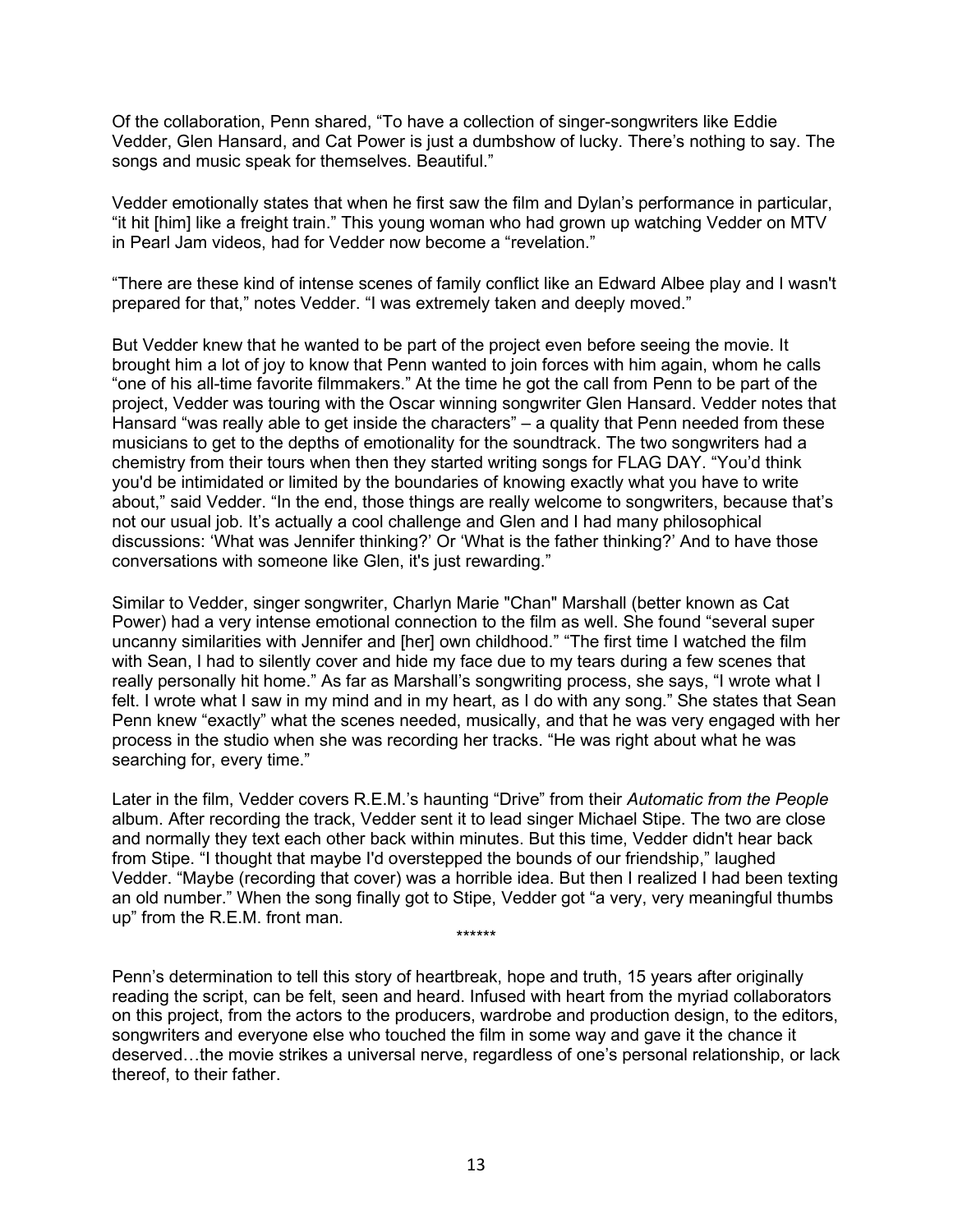Penn puts the viewer in Jennifer's position, forcing us to think about how we understand ourselves in relation to the ones that brought us into this world. How do we learn from the past? How do we reconcile wrongdoings with love, care and affection? How do we make our way through this world? What is trust? Through the exploration of relationships and the importance of place, Penn leaves the viewer with a feeling of what William Burroughs called, "surprised recognition." "The film should offer audiences the surprise that they themselves have lived, though differently, its parts."

## *A conversation with Sean Penn & Dylan Penn*

## *Let's begin by each of you telling us what* **FLAG DAY** *is about.*

**Dylan:** To me, *Flag Day* is a love story between a father and a daughter. I think that most daughters can identify with the complexity in the dynamic between John Vogel and Jennifer, because I think with two strong alpha personalities, which they definitely both are, there are power struggles between them. It is so obvious that John's mission is for his daughter to look up to him and follow in his footsteps. Unfortunately, he makes mistakes and leads this con man lifestyle. But he's still her father. He is a man who always wanted to bring his experiences to his children and that is something I connected to.

**Sean:** *Flag Day*, I guess for me, is about a slice of America that I think that many people will identify with. It is one of those stories that people will find familiar themes in their own life.

There are themes of truth and deception that I think are extremely poignant, particularly today. And then that thing that some strong, beautiful people have of being able to overcome a culture of that, whether it be the broader culture or the culture within their own home. Jennifer Vogel is such a person, and, in many ways, Dylan is such a person. She doesn't tell you what she is thinking. So, you watch her more carefully. The imagery of it came to me very naturally with the script that Jez had written. That's also part of what it's about. The way that we look at moments or flashes of our lives, some of which we remember accurately and others we don't remember.

## *On that note, how is the relationship captured in the film similar to the relationship between the two of you?*

**Dylan:** I have a great relationship with my dad. We have a very transparent relationship, which makes things very clear and honest, which is very different from John and Jennifer. I think Jennifer always strove to have an honest relationship with her dad, but that was really tough for John, given his nature as a con man. And I think as a teenager, a daughter's relationship with her father can be complicated and complex. My father and I have really grown, and we have this positive and strong relationship, whereas John and Jennifer's ended tragically.

**Sean:** As Dylan said earlier, the movie is most certainly a love story between a father and a daughter, but in a very controversial way. The bonds of love can be extraordinarily strong and real and totally corrupt at the same time. I would say that our relationship, between me and Dylan, is not at all that way, although the bond of love is certainly common.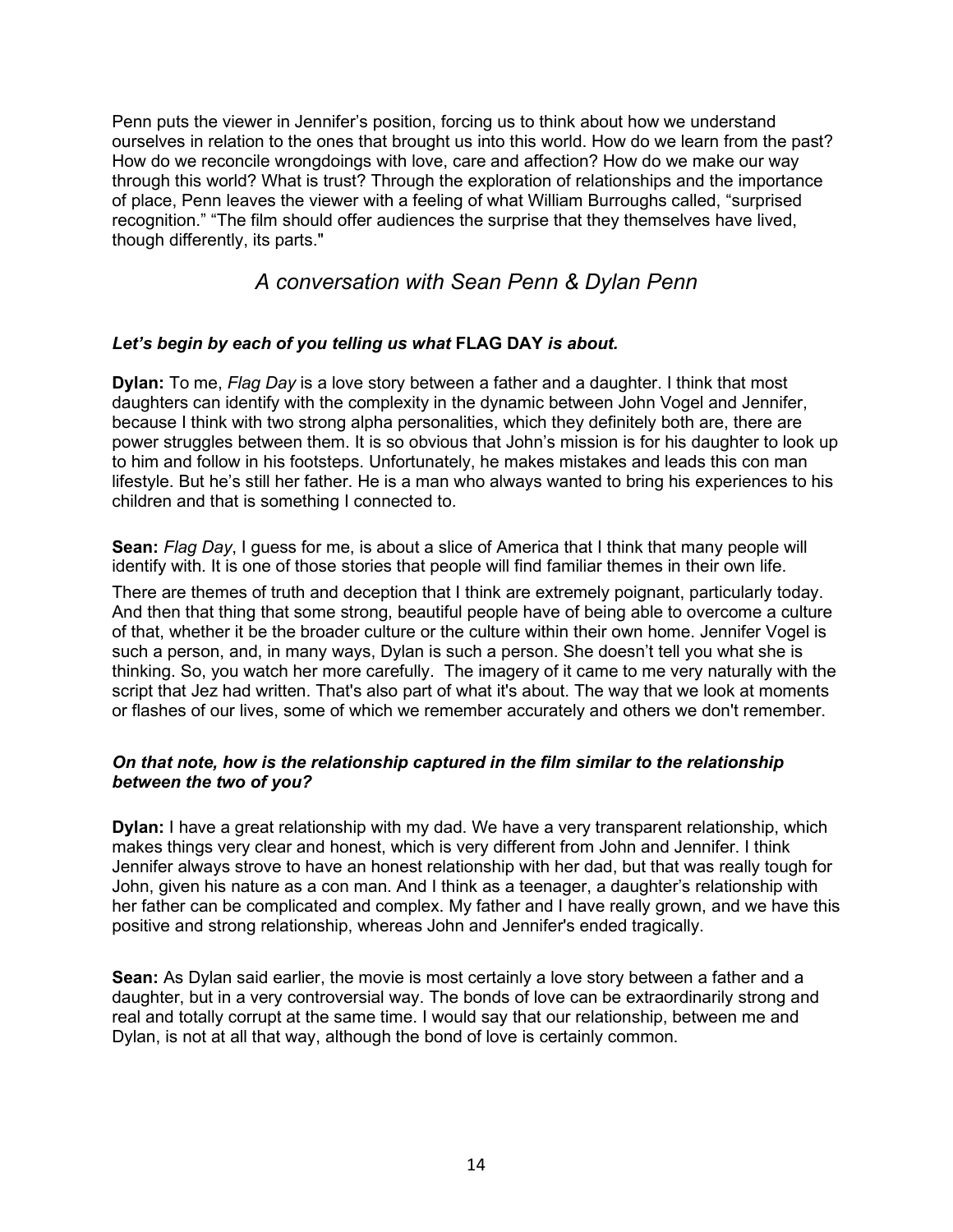#### *Sean, you have been circling this movie for around more than 15 years, and Dylan, you have been involved since your father first read the script…why did finally decide to make it and what brought both of you together for this?*

**Sean:** I wanted to make it from the first time I read it. I got a phone call one morning from Mark Rylance saying that Jez Butterworth had written a script that he wanted me to read, to see if I wanted to direct it or act in it or do both. Mark had just done *Jerusalem* with Jez on Broadway and I'd seen that and knew Jez's writing from having done *Fair Game* which he wrote with his brother. So, I read the script. The story felt like one I had been looking for. I think we have seen that cinema and storytelling has become quite contrived, and that has become alienating to me as an audience. This felt open to being made as an expression, not to impress. And I think that is why I had only ever seen Dylan in my head as Jennifer. She is the most uncontrived person I know and if she could bring that to her work as an actress, if she wanted to, then that would be a movie I wanted to make.

**Dylan:** When I read the script for the first time, I was actually trying to help my dad come up with other actors to play the role of Jennifer. I didn't feel ready to play her. Over the years, he kept approaching me about it and I kept saying no. It was also overwhelming to think about acting alongside and being directed by my father. When I finally said yes, it was because this was a role I wanted to explore, and I felt ready. I was almost 30 and in coming back to the book as an adult, I felt like I understood the full journey Jennifer went on. It felt like reading diary passages of my own and remembering how I felt then, as opposed to now.

## *What was your approach to playing Jennifer?*

**Dylan:** I re-read the book a couple more times and really started to think about Jennifer and how I would play her. I met her for the first time two weeks before production. We had dinner together and she let me ask her all of the questions that I had. Nothing was off limits which was really freeing. She made it clear that she wanted me to do my own thing with Jennifer. That was really meaningful to me. She wasn't looking for someone to mimic her or copy her character, she just wanted this story to be told. And she felt that was taken care of through the script. It felt great to have that pressure taken off of me because I felt like I could bring my own experiences into it.

## *Sean, what was your relationship like with Jennifer Vogel? How much did you work with her and get to know her?*

**Sean:** The original faith that Jennifer had given, she'd given to Jez. So, I felt empowered to accept Jez's screenplay as the principal driving factor and what my response had been to it before I had spoken to Jennifer and before I read her book. But later, Jennifer's book and Jennifer herself became a real resource. Jennifer is, as a writer, somebody very supportive and understanding of poetic license. I never felt that it was being forced back into the structure of the book. I think it always was a conversation where she was able to help me solve the fictional problems with the underlying realities. And in many cases, using the reality or using something metaphorically similar. She just became a partner. I wasn't burdened by telling a "true story." "Based on" is true, but it is intentionally not the retelling of exactly what's in the book.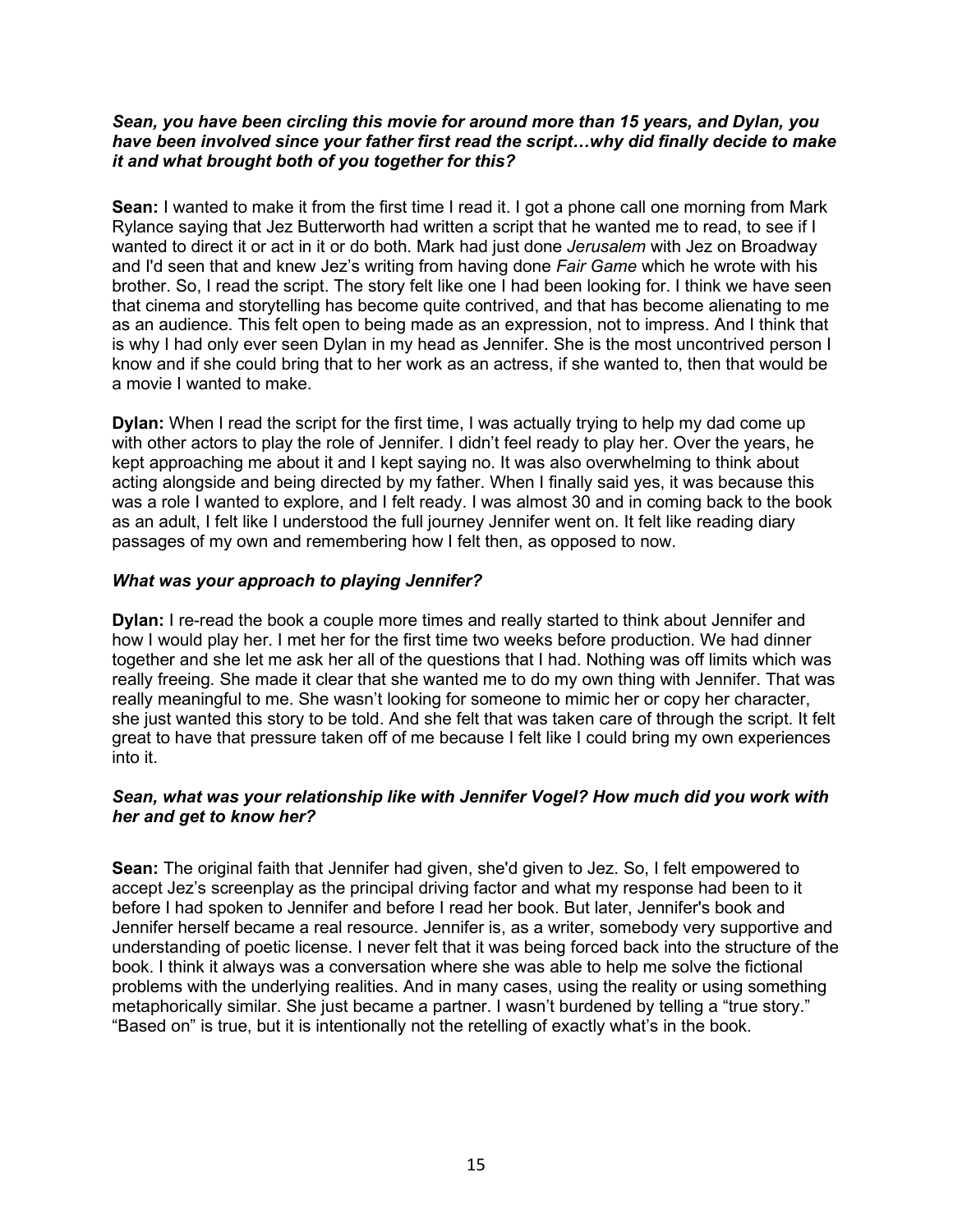## *How do both of you see John Vogel?*

**Sean:** It's really up to the audience to define – I don't want to get in an audience's way. But I will say, John Vogel is nobody's hero. There are underlying insinuations of racism, there is criminality, but like the rest of us, perhaps in a more unsophisticated way than some of us, this is a person who felt he was made a promise. The promise was of something in society that wasn't really there.

**Dylan:** I think John became who he became because he expected so much more from his country. And he didn't really get what he thought he deserved. As a character, I love him. He is a charming, mess of a human being who really tried to be a father but fell short in a lot of ways. He wholeheartedly loved his children until the end.

## *Do you see similarities / differences between John Vogel and your Dad?*

**Dylan:** Well, John was a con man, and my Dad was the guy from *Fast Times at Ridgemont High.* In all seriousness, I think my father has the integrity and the success that John wished he had. They both loved their daughters, although my relationship with my dad feels far more honest. One similarity is they both traveled a lot. When I was younger, my Dad would travel for months at a time, because that's the nature of the movie business. And as a kid, you notice and feel that separation. "Hey you're back… oh, you're leaving again." That lands on you as a kid in a powerful way.

## *What was it like for the two of you to act together? And how was it working with Hopper?*

**Sean:** We turned it into a family affair.

**Dylan:** Working with both of them was so cathartic. Me and Hopper are super close, but we couldn't be more different, and I feel like that is represented in these characters. Hopper is the funny one of the family, the real entertainer. Everyone gravitates towards him. I am a bit more stoic. He brings the fun out of me. I think we complement each other in a yin and yang kind of way.

It was incredible to work with my dad both as an actor and to have him direct me. I was apprehensive at first, because it is such an emotional relationship to portray. I know him as my dad, so to think of him as my boss is a different thing. I think that because he is an actor, he knows how to direct actors, and how to talk to us. Before deciding to do this movie, I talked to my mom who has been directed by my dad and worked opposite him and she said it was the best experience she had ever had. Everything she said was true. I felt very supported by him as a director.

My favorite scene in the movie is the scene at the Chinese restaurant, the first time I see John when I am a teenager. The scene is essentially the first time the parent realizes that their child is an adult, making their own choices. That was the first scene I did with my dad and there was a lot building up to that. When we sat down in the seat it felt so natural and it felt like a conversation we have had before, me and my dad. That moment of being honest with your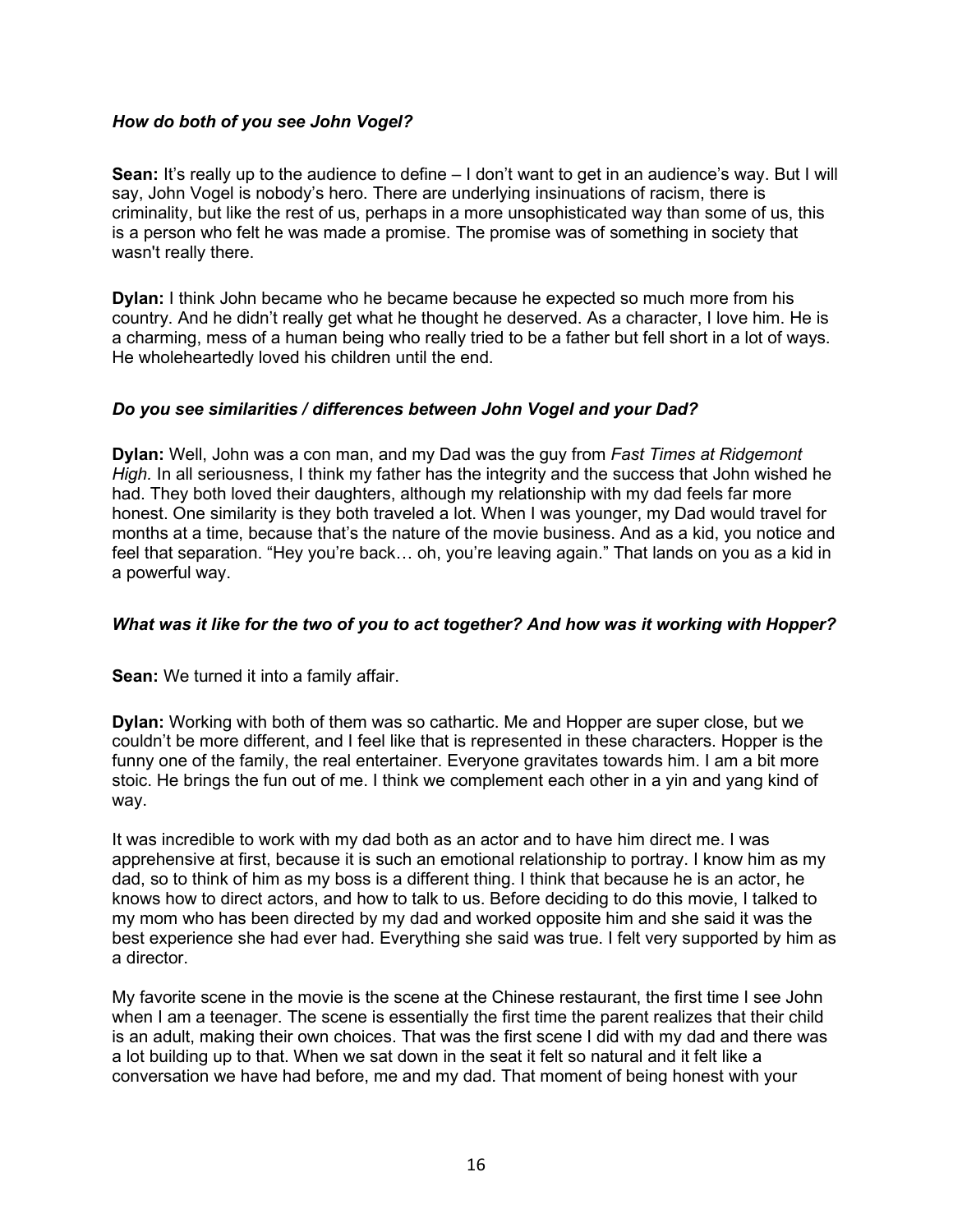parent and wanting them to be honest in response is a pivotal moment in a parent / child relationship when you are trying to be an equal with your parent.

**Sean:** That is a fantastically written scene. That is where Jez is on full display. The changes, the levels, what happens with the emotion in the scene and the humor in the scene. We came to play that day. There is very little directing involved in Dylan's performance in that scene.

In another world it would have been really interesting to get deeper into the relationship between the brother and sister. But in this case, we were so focused on the father daughter relationship that I'm just glad that Hopper was willing to come in and give us some gem moments.

## *Dylan, what was it like being directed by your dad? Did you have any apprehension?*

**Dylan:** It was a really intense, but incredible experience working with him as a director and as an actor. I was very apprehensive, because it such an emotional relationship to portray. To be directed by him and acting aside him, as a family member, in front of 50 strangers is overwhelming. Because this was our first time working together, I wasn't sure what it would be like.

There were two important conversations I had that helped me get to yes. Jon Kilik, who is one of our producers, was a huge reason why I decided to do it. Having seen me and my dad together in reality, he felt like we could be good co-workers. I also talked to my mom who has been directed by my dad and worked opposite him and she said it was the best experience she had ever had. I think because he is an actor, he knows how to direct actors, and how to talk to us. And everything she said was true.

## *Sean, this is the first film you directed and also acted in. Was that challenging?*

**Sean:** I am thrilled to have done it because what an experience to be able to work in scenes with my daughter. I had the best seat in the house to watch her performance. And I also knew when what I had done was enough to serve the scene. So that was great. I have never been very good at stereophonic thinking. And fortunately in this case I had Danny Moder working as the cinematographer and he really became a brother in arms where I could always look at him and say, "What do you think? Are we getting it?" And so I had almost a co-director in that sense.

## *Katheryn Winnick plays Jennifer's mother. What did she bring to the film? What was it like working with her?*

**Dylan:** I had a great time working with her. Katheryn is so warm and really connects as a person. We had to figure out our relationship as Patty and Jennifer and couldn't be who we are off screen. Katheryn is an ex-black belt in karate and we have a very physical scene at one point and it was so fun to do that scene with her.

**Sean:** The quality that she has in that scene was pretty apparent. Katheryn had spent eight years doing *Vikings* on TV and I knew that her background was in martial arts originally and also in business. She had arrived in acting in a very unconventional way. I was location scouting while we were still trying to cast this part. We just hadn't found anyone who really hit what I was looking for. Katheryn came up on a list and I thought, if she wants to come in, have her come in. And in her case, before we spoke, as I saw her walk in the room, I thought, I think I am going to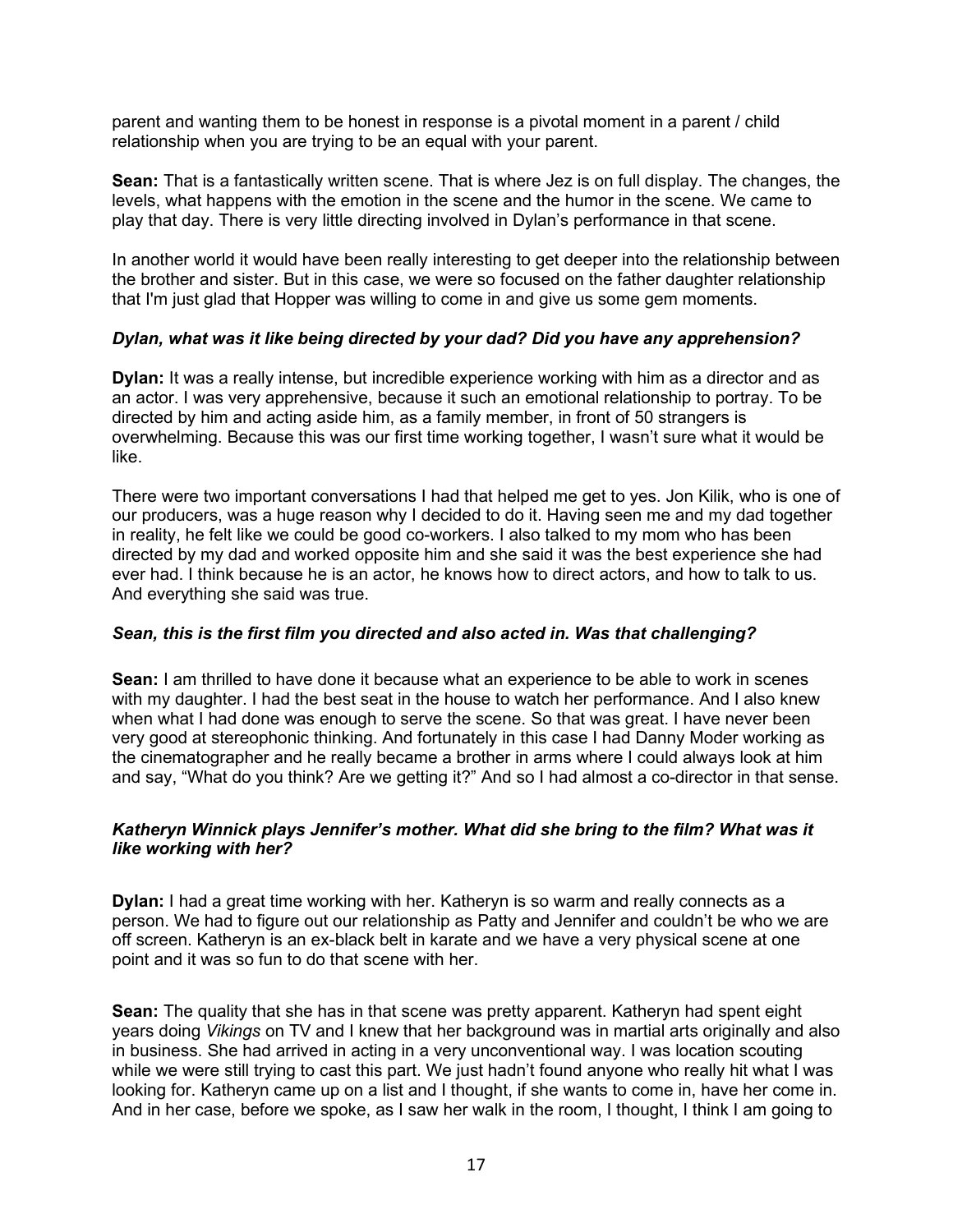cast her. There was this feeling of something just right. And I was so glad that I did because her behavior is just not acting to me. She's a very disciplined, hard worker. She really takes the job seriously and was so trusting and willing to try anything.

#### *How hard was it to see all of the patriotic images, the fireworks, the flags, knowing that at this time in America, especially when you were shooting, it was very divided. What was going through your mind in all of that?*

**Dylan:** If you think about it, John Vogel ended up as a con man in part because of the darker parts of the American dream, so much of it revolves around money and success, and the illusion of all of that. It's a story about how the pursuit of money (and being something you're not) can impact your personal relationships. I think he became who he became because he expected so much more from his country. And felt he didn't really get what he thought he deserved.

**Sean:** This is the tricky one because patriotism when viewed through a kind of black and white prism becomes a declaration of something that should exist, but often doesn't. Let me say that loving your country and feeling patriotic toward it can be two different things. I'm absolutely patriotic to what America advertises, what the country told me to be and believe in, what it told me it was— that is something I would die for. That country doesn't exist, at least not today. In terms of the advertisement of the character of the American people broadly, the decency, when you see levels of cultism that are in total defiance of that, that's a broken heart for me. I guess *Flag Day* is something of a photograph of a broken heart. The film expresses the increasingly broken heart of this country's dream.

## *Your film takes place through the seventies, eighties, and nineties. How much fun was it to you to go back and wear those clothes? The production design?*

**Sean:** I had a great production designer (Craig Sandells), an amazing wardrobe designer (Patti Henderson). They were part of the tight knit group that made this movie and who worked so hard. Patti didn't take a day off. I have very strong ideas of how I want things and if I see a better thing, I get excited. I got a lot of that from both production design and wardrobe. I had never worked with a more responsive, inventive or diligent wardrobe designer. Not only in working with me but each of the actors. When I giggle, I know I like something. And I would get giggles a lot when I would see some of the things she presented to me. It takes so much pressure off you, once you learn to trust in one of your key crew members. When you know that you are going to approve the outfit before they even walk in the door. That it will be so much better than what you had in mind. She was great. Craig Sandells and I had a really great shorthand. I think that he understood my aesthetic very well, very quickly. Those were two very key people.

## *What was the thinking behind using an Amphicar? (A car that doubles as a boat.)*

**Sean:** The guy who rented us the lake house had another house up the road and invited us to come have a drink after work. We went up there and that (amphicar) was in his driveway. I had never seen one before and I said, "What the fuck is that?" He told me and I said, "Can we use it?" The next day he brought it down and we shot it. Another happy accident.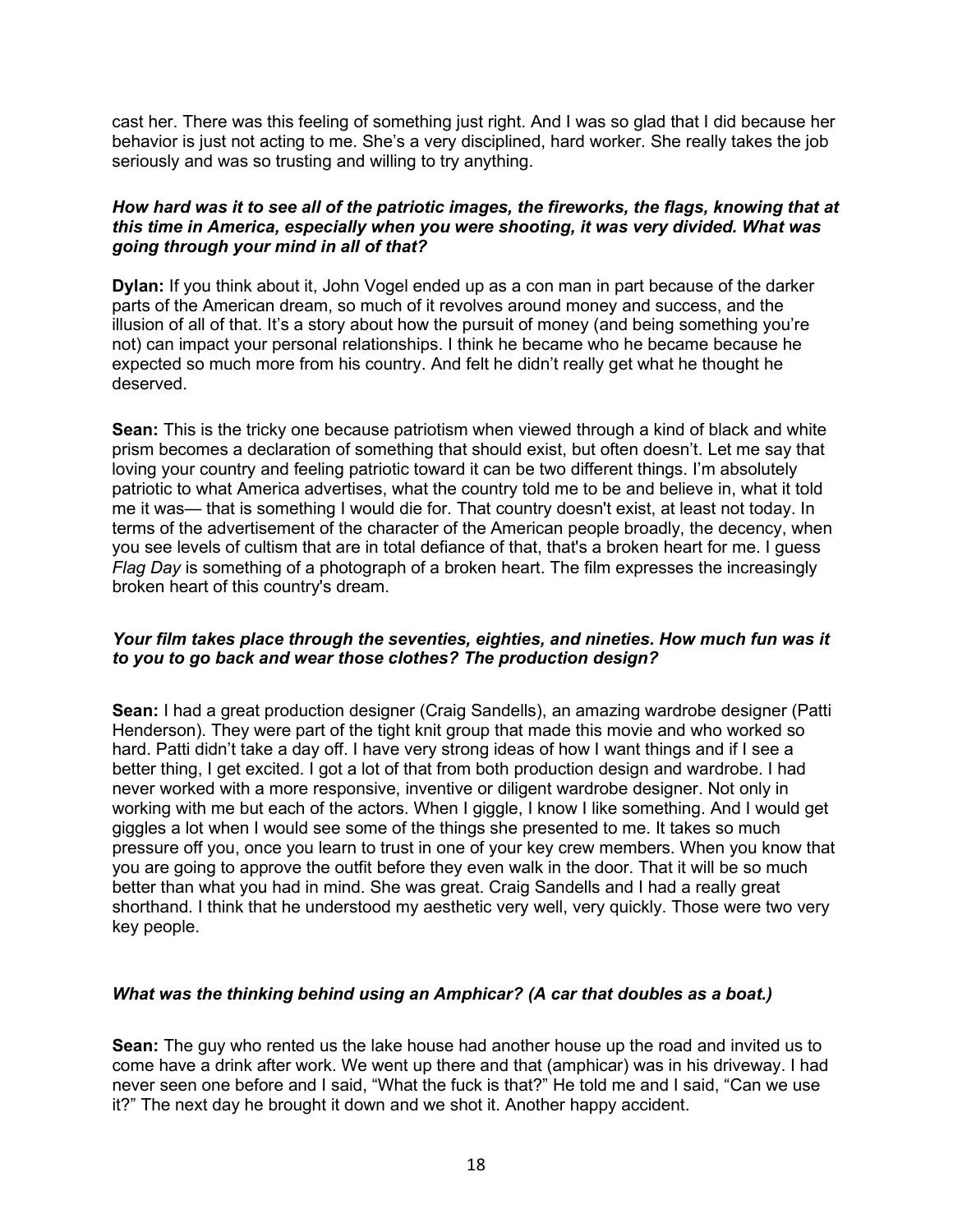## *Let's discuss the editorial process. You had two editors and worked before and during Covid.*

**Sean:** The editorial process on this film was also a big deal because I had always worked with Jay Cassidy, who was working on other things at the time. I ended up working with two incredible women – Valdís Óskarsdóttir and Michelle Tesoro. I worked with Valdís before COVID, and when COVID hit she went back to Iceland where she lives. I wanted a second shot in the editing room months later and that is when (producer) Bill Horberg brought Michelle to me. I thought her work on *The Queen's Gambit* was exceptional. She presented a restructuring idea which took all of the work that Valdís and I had done together and juxtaposed things. I was lucky to have producers who came up with the dough for us to go back into it and work on it again.

## *Did your father give you advice before you started working on the movie?*

**Dylan:** I don't think my dad would have let me take this role unless he felt completely confident in my ability. I really do feel like we were on the same page from day one about my choices for Jennifer. We did rehearsals during pre-production, which was really amazing. I've never done a play, but it felt like that's what the experience would be like, just being in the space. We were going to each set and running through the scenes. That helped a lot just to work out any kinks. There's one scene where we're celebrating John Vogel's birthday and that was really complicated because of the blocking. And being able to go in on that on the day that we had to shoot it, knowing the blocking beforehand, so that it was free to kind of ad-lib most of that scene because that wasn't really written out. He let all of us use the script as an outline and go from there and see what came naturally. Especially in these highly emotional scenes. This really helped capture that authenticity of the moments.

**Sean:** There's this sort of assumption that because one has been in the shoes of the actor, they have certain advantages as a director in helping actors. I haven't found that to be the case. I think that the part of me that's more helpful to an actor is that I'm also a writer. As a writer, you have to go through every step of the way that you're envisioning the story. You need that foundation to express the story that you're wanting to express. It doesn't mean it's the only way, but it is a foundation. A start. Once you have that foundation, you know what adjustments you need to make, and you have to be smart enough to make room for the surprises. You have to be open enough to realize that's not the way you would have played it, but it works. And this is one of Dylan's strengths. She's also not at all a sentimental actress. Dylan can't be contrived if she tried. So, that's why I wanted her for this role.

## *Dylan, take us through the scene where Jennifer goes into the counselor's office? It's the moment she can stand on her own.*

**Dylan:** I love that scene. That scene is so important because it's the first time that Jennifer has to confront the reason why she wants to be honest. It's one of the first times she realizes she isn't responsible for the things that have happened to her. I think it's sometimes hard to tell the truth when you are trying to get something out of it, especially if you've had a complicated past, like Jennifer has. But I think it's beautiful, because her writing speaks for herself and that was the most honest part of her process. I think that sets her up for the rest of her life. Because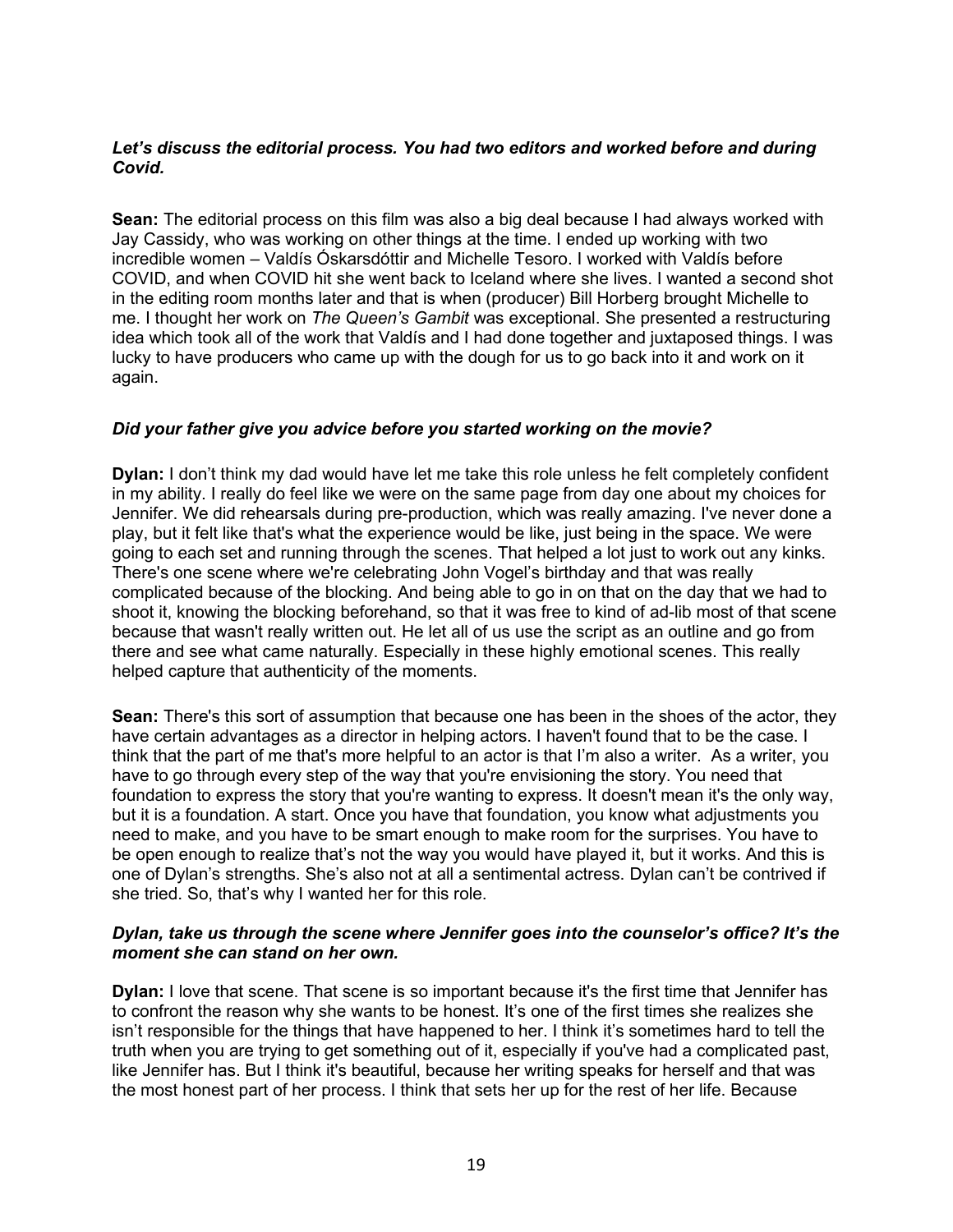she's had such a life riddled with lies, her goal is to a have a career in uncovering the truth and I think that is really beautiful.

## *How did the soundtrack come together? (Eddie Vedder, Glen Hansard and Cat Power)*

**Sean:** When I look at my movies, I consider myself, really, an American filmmaker. Being American is part of why I make films. So, among the great singers, the voice of how my soul would be represented if I could sing is Eddie Vedder. The first thing I think about when I am directing any movie is where is Eddie's place in this and would he do it. As it went along, and he started writing some songs, I knew that unlike *Into the Wild*, the character being represented here is female. I wanted principally a female counterpart to Dylan. So, Ed became the godfather of this group that included Glen [Hansard] and Cat Power. Ed, Glen and I were talking about different singers and I would come home and listen to singers like Lana Del Rey. I would close my eyes and just try to find qualities I could match in Dylan. Who to Dylan would be what Eddie Vedder is to me? At some point I had a stroke of genius to ask Dylan…

**Dylan:** And I suggested "Cat Power." I always loved the rawness of her voice.

**Sean:** Yes, and I had only heard of Cat [Power], but had never heard her songs. I did the same exercise where I am thinking about Dylan as Jennifer in this movie as I am seeing it and I heard her voice and just said, "Gold." I think it was Ed who first reached out to her. And she came over and she was game. That is how the unit was built.

## *Eddie invited his daughter, Olivia, to sing – you both have this connection with your daughters on this project. What was that like for you?*

**Sean:** One of the big themes of the movie to me is the impact on innocence. To return to that feeling. I wanted to have a young, pure, female voice at the end of the movie. And that's what Olivia brings. I found that really moving.

**Dylan:** And having Eddie's daughter, Olivia, sing on this, kind of brings the whole thing full circle. It's the musical representation of the relationship between John and Jennifer.

**Sean:** It just felt right.

## *Why is it important for you to bring people back into the theater to see this movie?*

**Sean:** It's real simple, and I've said this before, that's the girl I fell in love with. Going into a dark movie theater with strangers and seeing a movie. That's cinema. I do count myself extremely lucky to have this movie released theatrically, exclusively theatrically for a time. But I also may have to count myself very lucky that I had a chance when the chance was there for all these years, because I don't know that it's going to be here forever. I don't know where things are going to go, and I don't have a kind of blind optimism that there's going to be a hunger for thoughtful movies in movie theaters. So, we have to make the most of this experience now.

## **Your first movie premiered at Cannes, thirty years ago, when Dylan was only a few months old. What's it like being back?**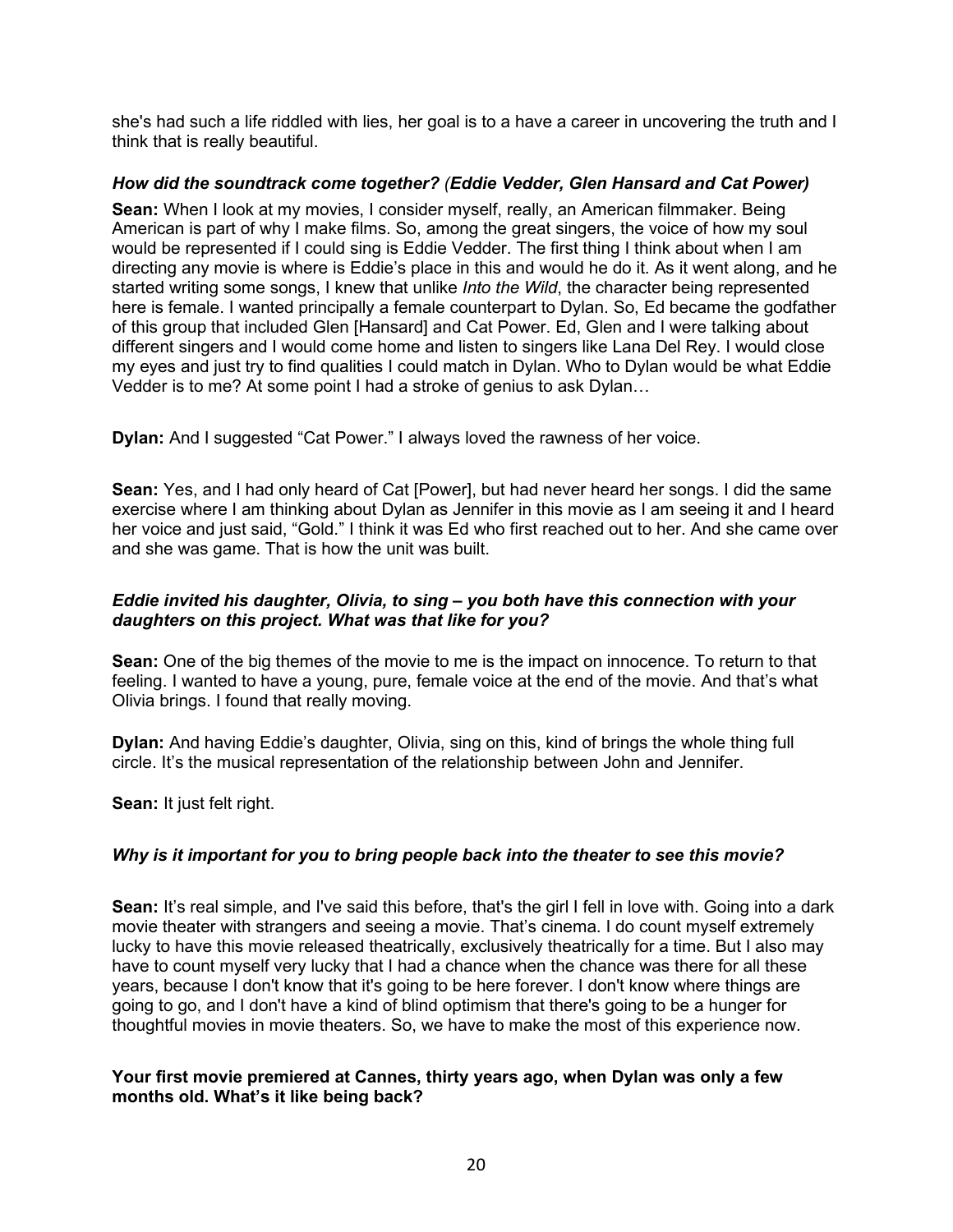**Sean:** The Cannes Film Festival represents the very best films of any festival there is in the world. And my best experience at Cannes came was when I was on the jury, because I had the time and obligation to see all the films. You get to go to the cinema and see how much talent there is around the world doing inspiring things. We can get in a silo and think, "Only Americans make good movies." But then something comes out of the Philippines and you say, "What just hit me?" It's thrilling to have *Flag Day* get a chance to be a part of that.

#### **What do you both hope audiences take from this film?**

**Dylan:** Jennifer had a deep need to uncover the truth, because her life consisted of so many untruths. That was why she wanted to go into journalism and that was my way into her. She is a truth seeker. That's what I admire that about her. And I think her story is an important one for our times.

**Sean:** I think that the goal of a movie, whether it's a painful movie, a triumphant story, the only value a movie can have is that when people leave the theatre, they feel less alone in whatever it is.

\*\*\*\*\*\*

#### **ORIGINAL SONGS**

"Dream" Written by Chan Marshall Performed by Cat Power

"I Am A Map" Written by Chan Marshall Performed by Cat Power

"I Will Follow" Written by Chan Marshall Performed by Cat Power

"As You Did Before" Written by Glen Hansard and Eddie Vedder Performed by Glen Hansard

"Rather Be Home" Written by Eddie Vedder and Glen Hansard Performed by Eddie Vedder and Glen Hansard

"My Father's Daughter" Written by Glen Hansard and Eddie Vedder Performed by Olivia Vedder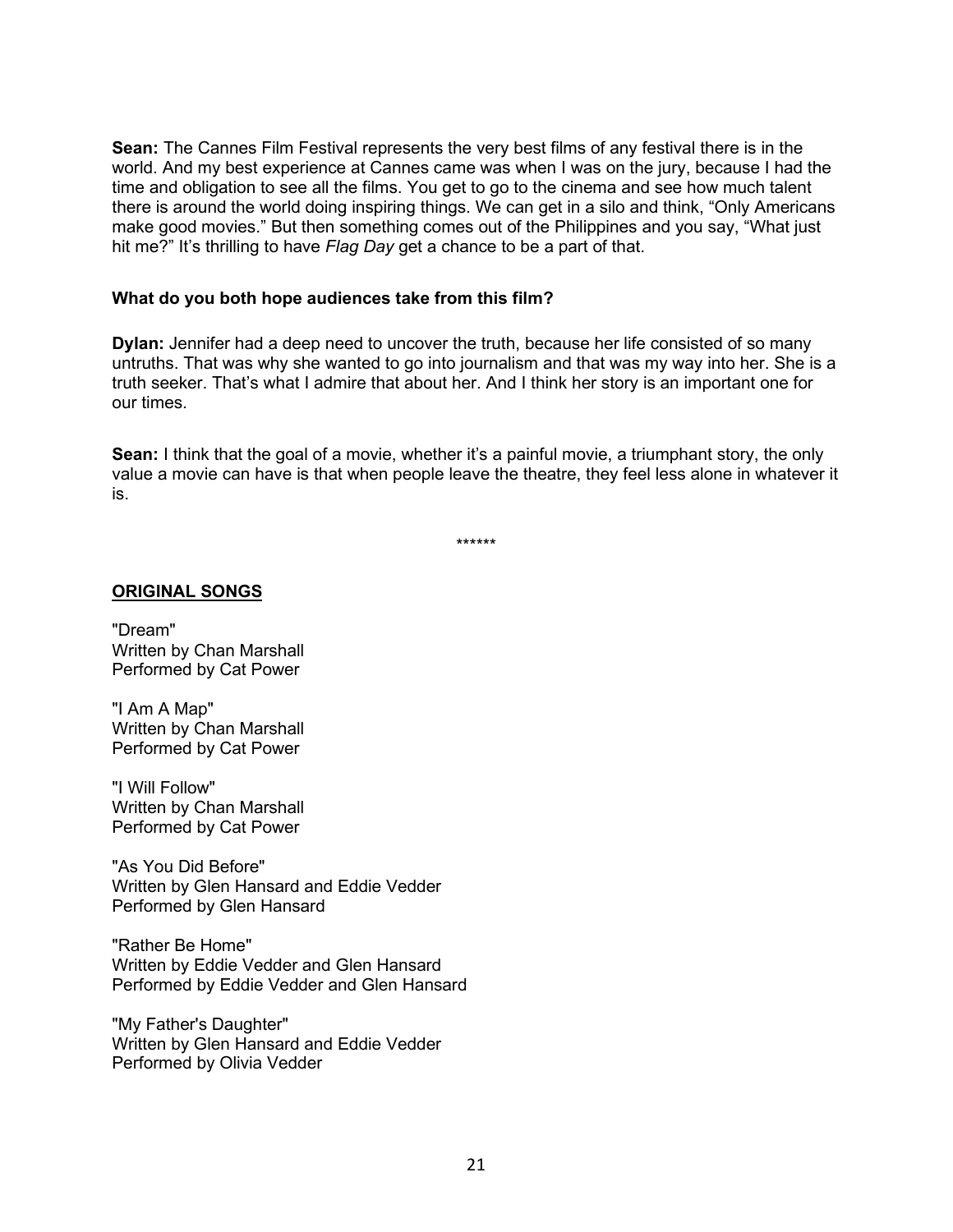"There Is A Girl" Written by Glen Hansard & Eddie Vedder Performed by Glen Hansard, Eddie Vedder & Olivia Vedder

\*\*\*\*\*\*

## **CAST BIOS**

**Dylan Penn ["Jennifer Vogel"]** Dylan Penn is an American model and actress. She is the daughter of renowned actors Sean Penn and Robin Wright. Although originally born in Los Angeles her parents decided to move and raise her in Ross, a small town in Northern California. They wanted Dylan to live a life away from the young Hollywood scene.

At age 23 Dylan has become one of the most sought after models and muses for top designers and photographers across the world. She has secured major campaigns for Ermanno Scervino, The Hip Tee in Madrid, Stuart Wetizman, The Gap, and most recently Michael Kors. Her covers include TREATS! photographed by Tony Duran, Italian Glamour alongside top model and actor Jon Kortajarena shot by Cliff Watts, L'Officiel Italia shot by Nick Hudson, Tatler Magazine shot by Yutsai, and most recently she is on the cover and has a 46 page spread in Jalouse Magazine styled exclusively by Chanel and photographed by WAFLA who are known for directing the world famous video for 'Happy' by Pharrell. This past show season Dylan was flown to Paris at the request of Karl Lagerfeld to sit front row at his coveted Paris Chanel couture fashion show. In addition to appearing in Italian Vogue (by Michel Comte), she has been featured in American VOGUE three times, one shot by Patrick Demarchelier, Norman Jean Roy, and most recently 10 pages photographed by Mario Testino. Dylan has features in American ELLE shot by Cedric Buchet, Italian Vanity Fair shot by Stewart Shining, and V Magazine shot by Chad Pitman.

In regards to her acting career in September 2014, Penn received a lot of attention for appearing alongside Poppy Delevigne in Rock Roll Ride, a video installation project (referred to as a short film by some) directed by Julia Restoin Roitfeld, as biker chicks for shoe designer Stuart Weitzman during Paris Fashion Week. The pair modeled a wide variety of the latest designs. It was the first female-directed ad campaign for the brand. In June of 2014 she played the female lead along side mega pop star Nick Jonas for his debut solo video for "Chains."

Dylan starred as Maya in 'Condemned' directed by Eli Morgan Gesner where she must escape from a deadly virus. She also appeared in opposite Michael Shannon in 'Elvis and Nixon' directed by Liza Johnson. Dylan will next be seen in a breakthrough performance in FLAG DAY opposite Sean Penn, who also directed. The drama is based on the book by Jennifer Vogel and adapted by Jez Butterworth, Dylan plays Jennifer.

**SEAN PENN [Director / "John Vogel"]** Two-time Academy Award® winner Sean Penn is an American film icon, who has given some of the most memorable performances in modern cinema. His humanitarian work is no less noteworthy.  

Penn has been nominated five times for the Academy Award® as Best Actor for "Dead Man Walking," "Sweet and Lowdown," "I Am Sam" and won his first Oscar® in 2003 for his searing performance in Clint Eastwood's "Mystic River" and his second Oscar® as Best Actor in 2009 for Gus Van Sant's "Milk." The performance as gay rights icon Harvey Milk also garnered Penn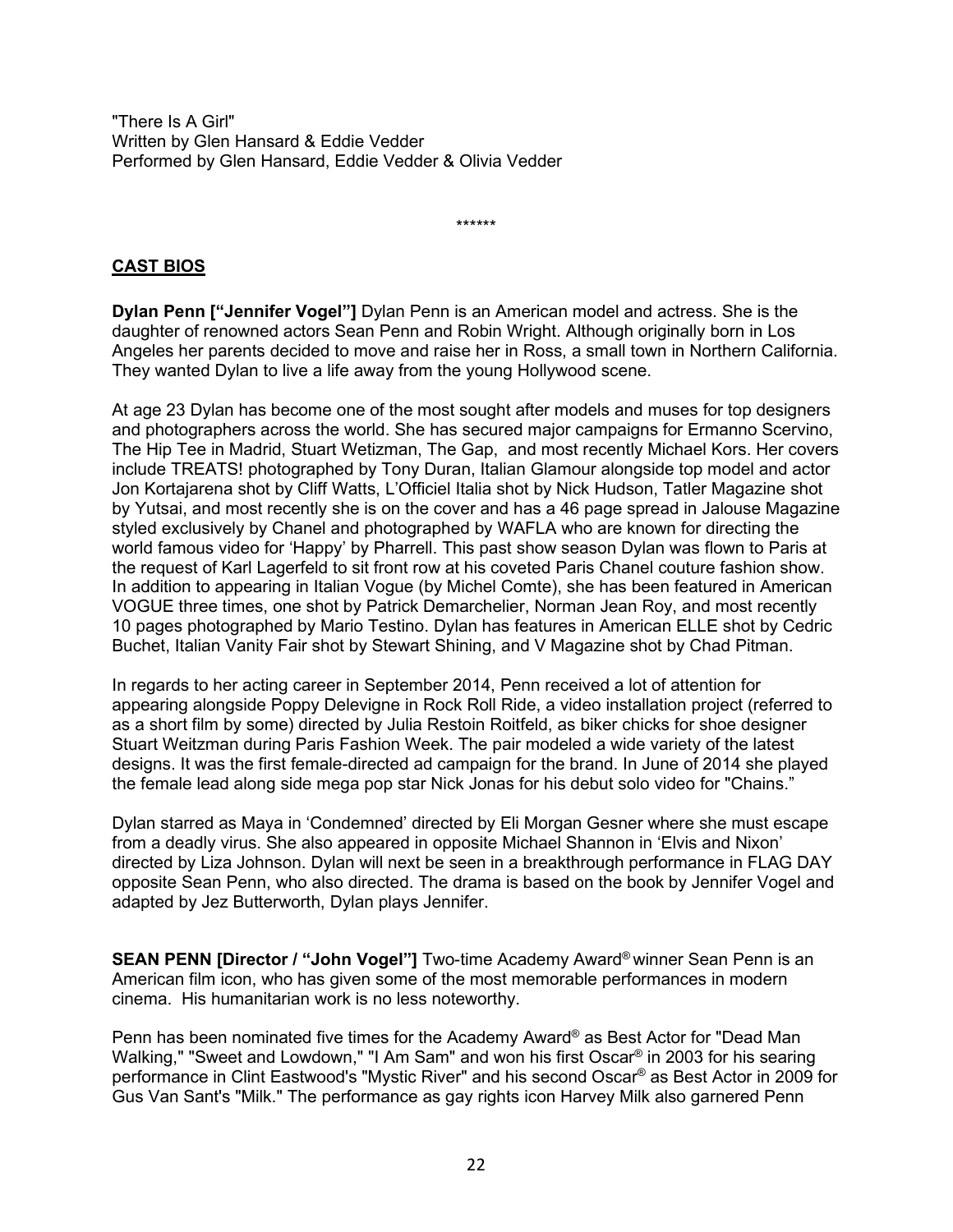"Best Actor" awards from The Screen Actors Guild, New York Film Critics Circle and Los Angeles Film Critics Association. Additionally, Penn received Best Actor awards at the Cannes ("She's So Lovely") and Berlin ("Dead Man Walking") Film Festivals, as well as being a two-time winner of Best Actor honors at the Venice Film Festival ("Hurlyburly," "21 Grams").

As a filmmaker, Penn's features include "The Indian Runner," "The Pledge" and "Into the Wild." Based on Jon Krakauer's best-selling non-fiction book, "Into the Wild" landed on numerous critics lists for the top ten films of 2007, garnered two Academy Award nominations and nominations from the DGA and WGA for Penn. Penn's latest directorial effort, "Flag Day," is based on Jennifer Vogel's memoir and stars Dylan Penn.

Beginning his career on stage, Penn's work mesmerized audiences and critics alike. Currently, Penn stars opposite Julia Roberts on Starz's Watergate series "Gaslit," in which he plays John Mitchell, the Attorney General of the United States under Richard Nixon and the chairman of Nixon's presidential campaigns. In the fall 2021, Penn starts filming "Black Flies," an adaptation of Shannon Burke's novel of the same name. Also a producer on the film, which is directed by Jean-Stéphane Sauvaire, Penn stars alongside Tye Sheridan.

In 2002, Sean Penn was presented with the Modern Master Award at the Santa Barbara International Film Festival, and in 2003, became the youngest recipient to ever receive the Donostia Lifetime Achievement Award from the San Sebastian Film Festival. In 2004, he was honored with the John Steinbeck Award for outspoken torch-bearers in the creative arts. In 2008, Penn received the Desert Palm Achievement Award for Acting, after being presented in 2007 with the Director of the Year Award for "Into the Wild" from the Palm Springs International Film Festival. Penn served as President of the jury for the 2008 Cannes International Film Festival and later that year was named a Knight in the French Legion of Honor.

In addition to a career as an award-winning actor and filmmaker, Penn earned merit in the literary space with his debut novel, Bob Honey Who Just Do Stuff, which Atria Books released in 2018. The satirical novel became a national bestseller and prompted a sequel, Bob Honey Sings Jimmy Crack Corn, which was released by Rare Bird Books in 2019.

Penn's humanitarian work first found him leading emergency relief efforts in New Orleans in the immediate aftermath of Hurricane Katrina. It was an earthquake-ravaged Haiti in 2010 which compelled him to establish the nonprofit CORE, Community Organized Relief Effort. Since its founding, CORE has continued its work in Haiti and has activated services in The Bahamas, in Puerto Rico following Hurricane Maria's devastation, and in North Carolina and Florida after Hurricane Florence and Matthew ravaged communities. In March 2020, CORE's emergency work evolved in response to the COVID-19 pandemic. With a community-based approach working alongside state and local governments, nonprofit and private-sector partners, CORE swiftly organized to provide free testing, essential resources, contact tracing programs, and administer life-saving vaccines to the underserved communities most affected by the pandemic. CORE's efforts began in Los Angeles and quickly expanded throughout California to Oakland, Atlanta, Chicago, Detroit, Navajo Nation, New Orleans, Washington D.C., and New York, among others. As of June 2020, CORE is responsible for testing 5.2 million individuals and administering 1.4 million vaccines across the US, and has expanded operations into Brazil, India, and other international territories battling with COVID-19.

For his efforts, Penn has received numerous honors and awards, among them: The Commander's Award for Service (US Army 82nd Airborne Division); 82nd Airborne Award for Meritorious Service; the Operation Unified Response JTF Haiti Certificate from Lieutenant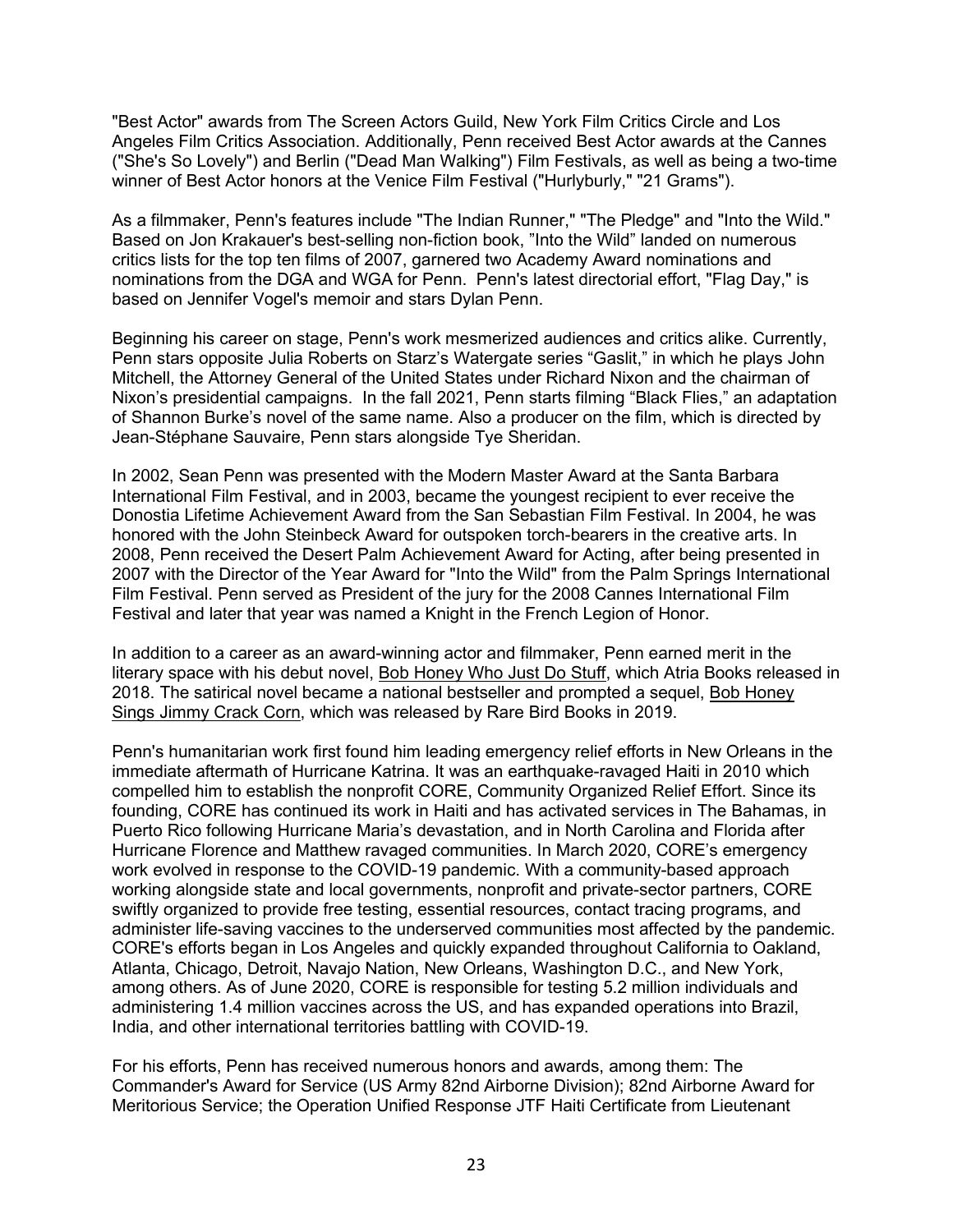General, US Army Commander P.K. Keen; the 1st Recon 73rd Division Coin of Excellence; 2nd Brigade Combat Team Coin of Excellence; Commendation of Excellence United States Southern Command; Award of Excellence by the Deputy Commander US Southern Command; the 2011 Stanley Kramer Award from the Producers Guild of America; and the Children's and Families Global Development Fund Humanitarian Award, presented by the Ambassador of the Republic of Haiti. In July 2010, Penn was knighted by Haitian President Rene Preval in a ceremony in Port-Au-Prince. In 2012, Penn was named Ambassador at Large for Haiti and was presented with this honor by President Michel Martelly. Penn was presented with the 2012 Peace Summit Award at the 12th World Summit of Nobel Peace Laureates and received the International Humanitarian Service Award from the American Red Cross.

**Josh Brolin ["Uncle Beck"]** Academy Award® nominated actor Josh Brolin is one of Hollywood's top leading men who continues to balance challenging roles in both mainstream studio productions as well as thought-provoking independents.

Upcoming, Brolin will be seen in DUNE, Denis Villeneuve's relaunch of one of the most celebrated science fiction properties of all time, alongside Timothee Chalamet, Rebecca Ferguson, Oscar Isaac, and Javier Bardem. The film will make its world premiere at the 2021 Venice Film Festival and is also set to screen at the 2021 Toronto Film Festival. Warner Bros. will release the film on October 22, 2021.

Brolin will soon begin production on Max Barbakow's BROTHERS, where he and Peter Dinklage will play a pair of siblings. Brolin will also serve as a producer on the film. He is also slated to executive produce GEORGE & TAMMY, starring Jessica Chastain, for Spectrum, reprise his role as 'Deadpool's' nemesis 'Cable' in the DEADPOOL spinoff X-FORCE, and write, executive produce and star in THE UNTITLED JOSH BROLIN PROJECT for Hulu.

Brolin is currently in production on Amazon's drama series OUTER RANGE, on which he also serves as an executive producer. Produced by Brad Pitt's Plan B Entertainment, the series centers on rancher Royal Abbott (Brolin) fighting for his territory and grappling with the unknown after discovering a mystery on his land.

In 2019, Brolin reprised his role as super-villain 'Thanos' in AVENGERS: ENDGAME, the finale of all three phases of the Marvel Cinematic Universe. The film follows 'The Avengers' and their allies as they deal with the aftermath of AVENGERS: INFINITY WAR. The blockbuster opened to rave reviews and is the second-highest grossing movie of all time.

Other recent credits include: Colin Broderick's A BEND IN THE RIVER, which Brolin executive produced, SICARIO 2: THE DAY OF THE SOLDADO, where he reprised his role as pragmatic special agent 'Matt Graver' opposite Benecio Del Toro's mercurial 'Alejandro'. The original film, directed by Denis Villeneuve, was nominated for three Academy Awards®; Joseph Kosinski's ONLY THE BRAVE, Joel and Ethan Coen's comedy HAIL, CAESAR!, opposite George Clooney, Channing Tatum, and Tilda Swinton; LEGACY OF A WHITETAIL DEER HUNTER, opposite Danny McBride and Carrie Coon, EVEREST, opposite Jake Gyllenhaal, Jason Clarke, and John Hawkes; Robert Rodriguez & Frank Miller-directed SIN CITY 2: A DAME TO KILL FOR; Paul Thomas Anderson's INHERENT VICE, an adaptation of the Thomas Pynchon detective novel of the same name alongside an all-star cast including Joaquin Phoenix, Reese Witherspoon, and Owen Wilson.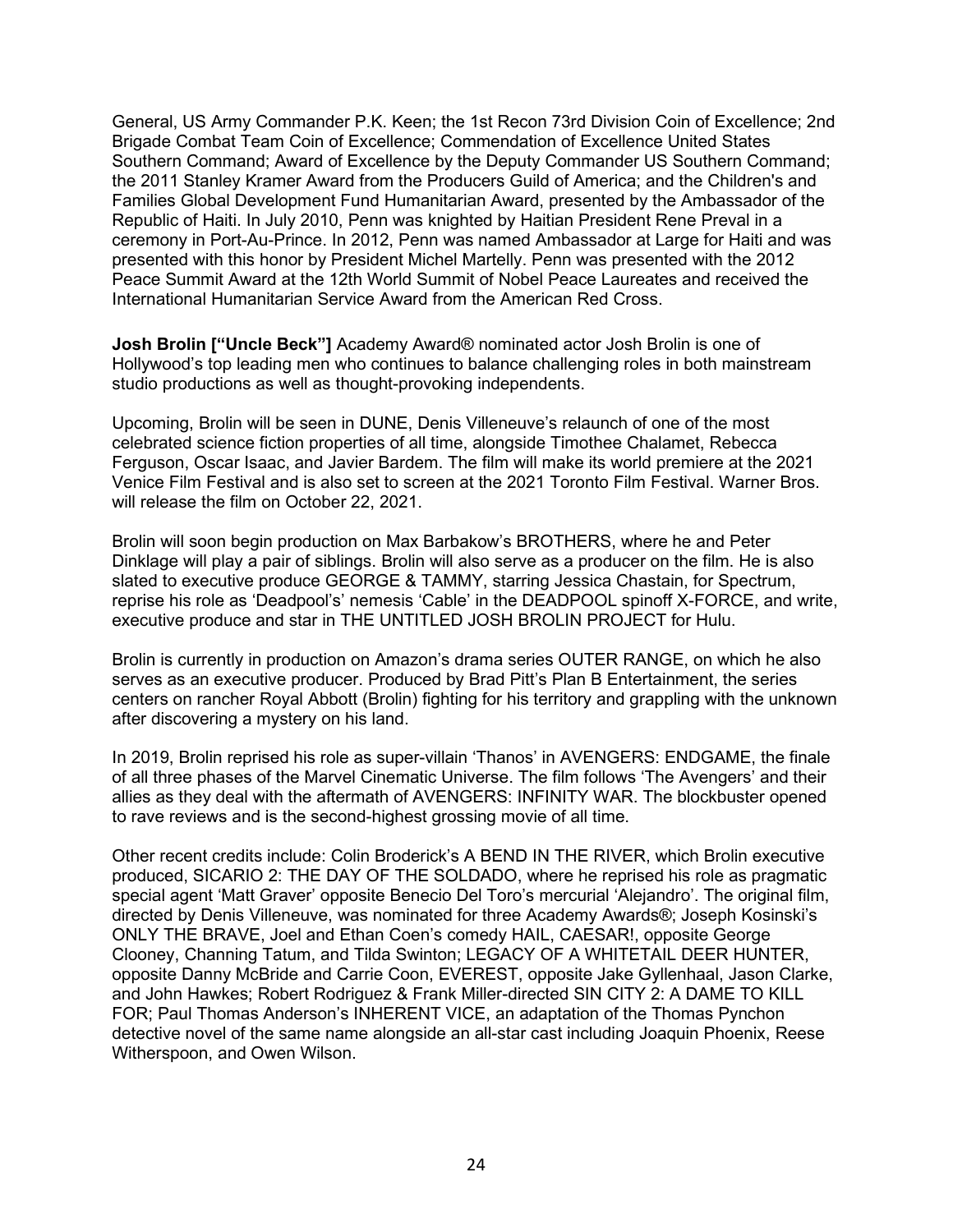In 2010, he starred in the Coen Brothers' TRUE GRIT, which was nominated for 10 Academy Awards including Best Picture, and Oliver Stone's WALL STREET: MONEY NEVER SLEEPS opposite Shia LaBeouf and Michael Douglas. He also received rave reviews for his portrayal of George W. Bush in Oliver Stone's biopic, W.

In 2008, Brolin was nominated for an Academy Award, a Screen Actors Guild Award, and received awards from the New York Film Critics Circle and the National Board of Review for his portrayal of 'Dan White' in Gus Van Sant's acclaimed film MILK. Prior to that, Brolin earned a Screen Actors Guild Award as part of an ensemble for his work in the Coen Brothers' NO COUNTRY FOR OLD MEN, which won four Academy Awards, including Best Picture and Best Director. Additionally, Brolin starred in Ridley Scott's blockbuster, AMERICAN GANGSTER and was nominated for a Screen Actors Guild Award as part of the ensemble.

Other film credits include: LABOR DAY directed by Jason Reitman; Spike Lee's OLD BOY; GANGSTER SQUAD; MEN IN BLACK 3; PLANET TERROR; part of the critically acclaimed Quentin Tarantino and Robert Rodriguez double feature, GRINDHOUSE; YOU WILL MEET A TALL DARK STRANGER opposite Anthony Hopkins and Naomi Watts; IN THE VALLEY OF ELAH; John Stockwell's INTO THE BLUE; Victor Nunez's COASTLINES; Paul Verhoeven's blockbuster hit, HOLLOW MAN; Scott Silver's MOD SQUAD; Ole Bornedal's psychological thriller NIGHTWATCH; BEST LAID PLANS opposite Reese Witherspoon, produced by Mike Newell; ALL THE RAGE; and Guillermo Del Toro's science-fiction thriller, MIMIC. Brolin also received recognition from critics and audiences in David O. Russell's FLIRTING WITH DISASTER, portraying a bisexual federal agent alongside an outstanding ensemble cast led by Ben Stiller. Brolin made his feature film debut starring in the action-comedy classic GOONIES, directed by Richard Donner for producer Steven Spielberg.

On television, Brolin made his mark as a series regular in the popular ABC series THE YOUNG RIDERS, as well as PRIVATE EYE for NBC and WINNETKA ROAD for CBS. Brolin also received critical praise in the TNT epic miniseries INTO THE WEST, opposite Beau Bridges, Gary Busey and Jessica Capshaw. In addition, Brolin starred in the title role of NBC's acclaimed political drama, MR. STERLING.

As a producer, Brolin joined Matt Damon, Chris Moore, Anthony Arnove, and Howard Zinn, in a documentary entitled THE PEOPLE SPEAK, based on Zinn's influential 1980 book *A People's History of the United States*. The film, which aired on the History Channel in 2009, looked at America's struggles with war, class, race, and women's rights, and featured readings by Viggo Mortensen, Sean Penn, and David Strathairn, among others. Brolin made his directing debut in 2008 with a short-entitled X, which he also wrote and produced. It premiered at the Santa Barbara International Film Festival before screening at such festivals as South by Southwest and the AFI Dallas Film Festival.

**Norbert Leo Butz ["Doc"]** is a multi-award winning actor whose talents span across television, film and theater.

Norbert is currently filming the NBC series DEBRIS. Most recently, Butz starred in the critically acclaimed Netflix series BLOODLINE. He also starred in MERCY STREET, the PBS medical drama, and had starring roles in the series THE DEEP END (ABC), the mini-series COMANCHE MOON (CBS), as well as the pilots THE MIRACULOUS YEAR (HBO) and PLAYING CHICKEN (FOX).

The extremely versatile Butz won his first Tony Award for his performance as "Freddy Benson" in the Broadway production of DIRTY ROTTEN SCOUNDRELS, a role that also earned him a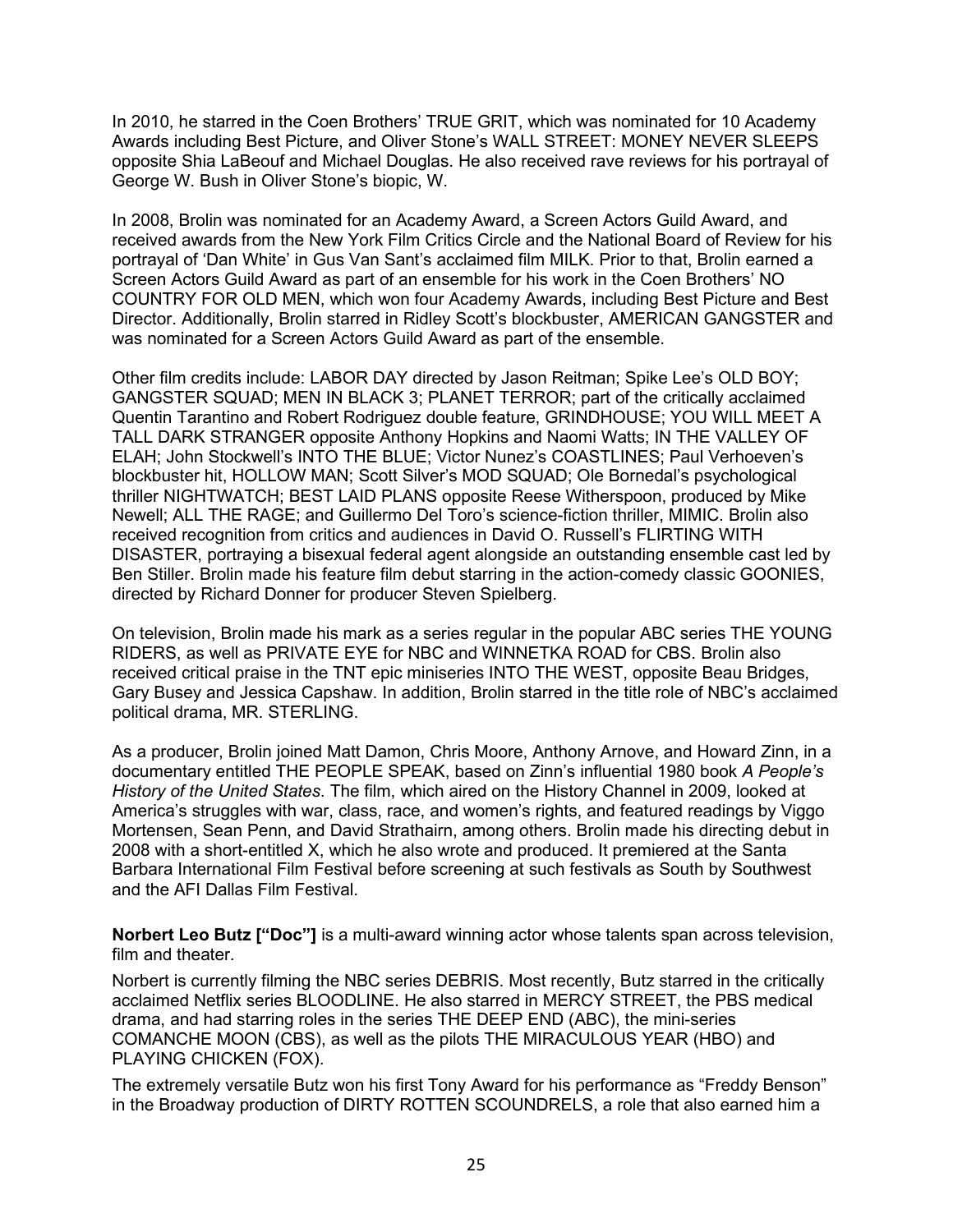Drama Desk Award, an Outer Critics' Award, an Astaire Award and a Drama League Award for Best Actor in a Musical. He garnered his second Tony Award and a Drama Desk Award for his performance as "Carl Hanratty" in CATCH ME IF YOU CAN. Butz's other Broadway credits include BIG FISH, DEAD ACCOUNTS, ENRON, SPEED-THE-PLOW, IS HE DEAD?, WICKED, THOU SHALT NOT, for which he earned Tony, Drama Desk and Outer Critics' nominations, and RENT.

Off-Broadway credits include HOW I LEARNED TO DRIVE, FIFTY WORDS, BUICKS (Drama Desk nomination), THE LAST FIVE YEARS (Drama Desk and Lucille Lortel nominations, Drama League Award), JUNO AND THE PAYCOCK, and SAVED. Butz also joined the national tours of DIRTY ROTTEN SCOUNDRELS and CABARET (Helen Hayes Award, Jefferson, Dora and Ovation Awards).

Regional theater credits include CATCH ME IF YOU CAN (5th Avenue Theatre, Seattle), four seasons at the Alabama Shakespeare Festival, Repertory Theatre of St. Louis.

His film credits include BETTER LIVING THROUGH CHEMISTRY, GREETINGS FROM TIM BUCKLEY, DISCONNECT, THE ENGLISH TEACHER HIGHER GROUND, FAIR GAME, and DAN IN REAL LIFE. Butz participated in the producing, writing and recording of The Angel Band Project's album, "Take You With Me" (now available on iTunes), for which all proceeds benefit the Voices and Faces Project. He received a BFA from Webster University and an MFA from Alabama Shakespeare Theatre.

**Dale Dickey ["Grandma Margaret"]** is a veteran of the stage and a prominent film/television actress. She has over 50 film credits – most notably WINTER'S BONE, winning the Film Independent Spirit Award for supporting actress as 'Merab.' Other films include PALM SPRINGS, FLAG DAY, HELL OR HIGH WATER, IRON MAN 3, CHANGELING, A PERFECT GETAWAY, SUPER 8, THE GUILT TRIP, DOMINO, and THE PLEDGE. She has guest starred on over 50 television shows, but is best known for her recurring work on projects such as UNBELIEVABLE, CLAWS, BREAKING BAD, TRUE BLOOD, JUSTIFIED, MY NAME IS EARL, and VICE PRINCIPALS. Born and raised in Knoxville, TN, she trained with the Clarence Brown Company at the University of Tennessee, receiving an honorary M.F.A. She continued her training while living in New York, London, and Chicago and currently resides in L.A. She's about to start production for Amazon Prime's new show, A LEAGUE OF THEIR OWN.

**Eddie Marsan ["Mr. Emmanuel"]** was born and raised in East London. His father was a truck driver and his mother a teacher's assistant.

He left school with no qualifications and served an apprenticeship as a printer before becoming an actor thirty years ago. During this time he has worked with directors such as Martin Scorsese, Michael Mann, Steven Spielberg, Terrence Malick, Woody Allen, Mike Leigh, Alejandro González Iñárritu, J.J. Abrams, Peter Berg, Guy Ritchie, Richard Linklater, David Leitch, and Adam McKay.

He won multiple awards during his career, including the British Independent Film Award for Best Supporting actor for VERA DRAKE, and a BIFA for best supporting actor as well as the London Film Critics Circle Award and the National Society of Film Critics for HAPPY-GO[1]LUCKY. He was awarded best actor at the Moscow Film Festival for JUNK HEARTS and the Edinburgh Film Festival for STILL LIFE.

He played Terry Donovan, the boxing trainer suffering from pugilistic Parkinson's for seven seasons on Showtime's award-winning RAY DONOVAN.

He is a patron for the School of the Science of Acting and Kazzum, a children's theatre company that promotes the acceptance of diversity. He is an honorary Doctor and also a patron of the British Humanist society. He was an active campaigner for the People's Vote campaign,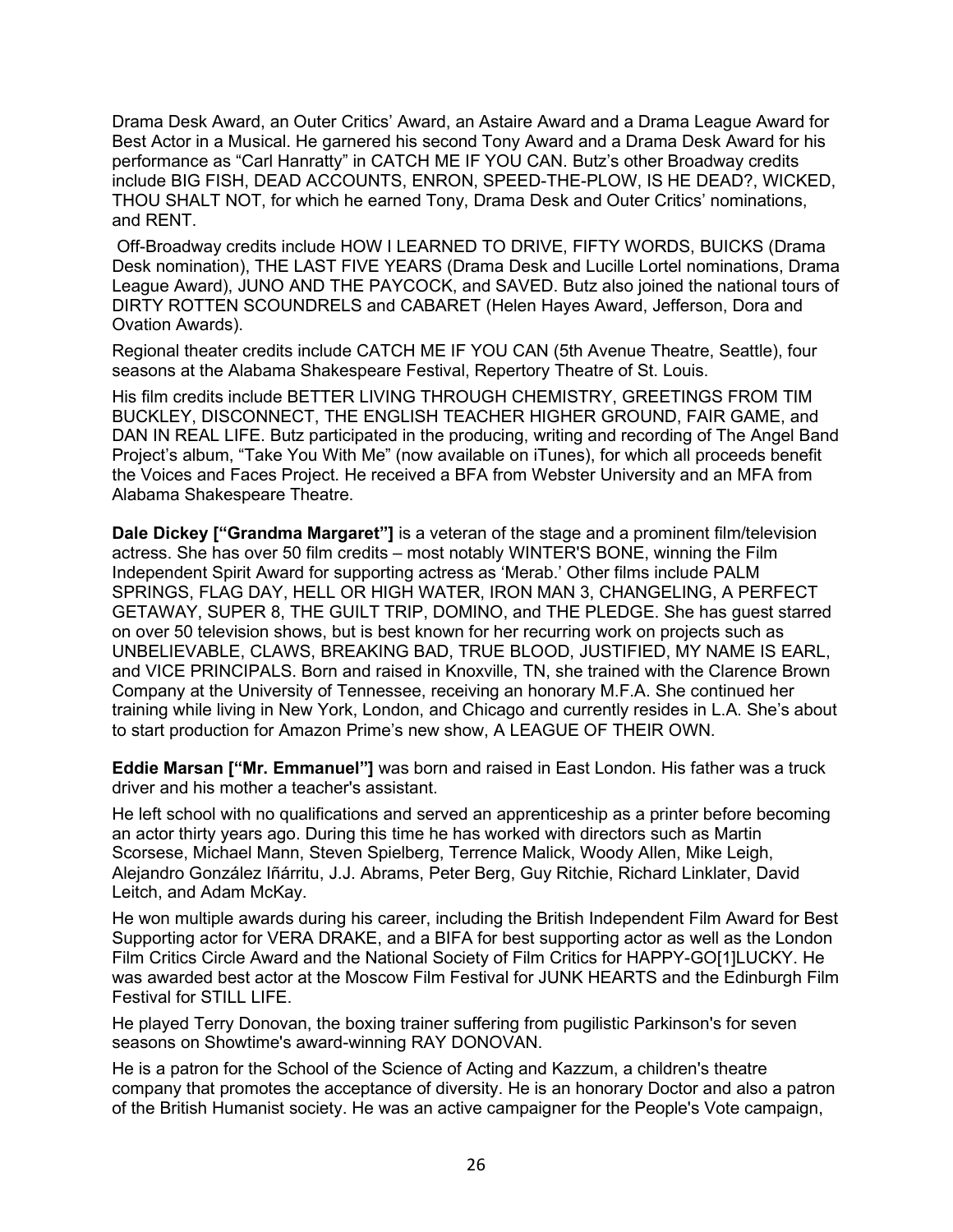calling for a 2nd EU referendum. During the 2019 UK general election he made speeches, publicly condemning the Islamophobia and Anti-Semitism of both major political parties.

**Bailey Noble ["Debbie"]** is an American actress best known for her work on HBO's TRUE BLOOD, Amazon's THE LAST TYCOON, NBC's LAW AND ORDER: TRUE CRIME, and more. Along with FLAG DAY, you can watch her in the upcoming Amazon series THEM: COVENANT and the feature APOPHENIA. She was raised in Bethlehem, PA and has lived in Los Angeles, CA for more than a decade.

**Hopper Jack Penn ["Nick Vogel"]** can next be seen starring in the lead roles in two independent films: Michael Maxxis' PUPPY LOVE and in ARAMINGO AVENUE opposite Rosanna Arquette and Dylan Penn. He also recently shot the independent film THE CLEANER opposite Luke Wilson. Most recently, he can be seen in BETWEEN WORLDS for director Maria Pulera, opposite Nicolas Cage and Franka Potente. Prior to that, he appeared in David Michod's Netflix feature WAR MACHINE, opposite Brad Pitt, Topher Grace, and Emory Cohen and Sean Penn's film THE LAST FACE opposite Javier Barden and Charlize Theron, in which he plays a young helicopter pilot doing relief work in wartorn Africa.

**Katheryn Winnick ["Patty Vogel"]** is a talented actress, director, and producer best known for her starring role as the fearless shield maiden, 'Lagertha' in the critically acclaimed, Emmy award-winning television series "Vikings." Winnick made her directorial debut in 6<sup>th</sup> and final season and received a "Best Director" nomination for the 2020 WIN Awards. Winnick's role as Lagertha also garnered her a 2019 WIN Award for "Best Actress in a Drama series," a "Best Supporting Actress" nomination at the 2015 Critic's Choice Television Awards and a "Best Performance by a Lead Dramatic Actress" nomination at the2014 Canadian Screen Awards. Entertainment Weekly says Lagertha "may be the most exciting feminist character on TV."

Winnick currently stars as 'Jenny Hoyt.' on David E. Kelly's hit series BIG SKY, which was ABC's most watched and highest-rated debut since 2017. The show will return for it's highly anticipated second season later this year.

On the big screen, Winnick recently starred in *Wander* opposite Tommy Lee Jones and Aaron Eckhart and the action thriller *Minuteman* opposite Liam Neeson. She can next be seen in Sean Penn's *Flag Day* which will premiere at the 2021 Cannes Film Festival. Winnick is also a producer on the film.

Winnick exemplifies her talent and diversity in roles when she appears, most recently in the Netflix's martial arts drama "Wu Assassins," the action thriller "Polar," a film for Netflix and "Dark Tower," opposite Matthew McConaughey and Idris Elba. Past roles include Charlie Sheen's ex in "A Glimpse Inside the Mind of Charles Swan III" (co starring Bill Murray, Patricia Arquette, and Jason Schwartzman); and alongside Al Pacino, Christopher Walken, and Alan Arkin in Lakeshore Entertainment's "Stand Up Guys". Winnick can be seen opposite Kurt Russell and Matt Dillon in the heist comedy "The Art of the Steal". Some of Winnick's career highlights include a sexy turn opposite Jake Gyllenhaal and Anne Hathaway in Ed Zwick's "Love and Other Drugs"; a fun, physically demanding role as one of the eponymous assassins in the Ashton Kutcher, Katherine Heigl action-comedy, "Killers" (in which Winnick did all her own stunts); a juicy recurring role as David Boreanaz's love interest on Fox's hit primetime TV series, "Bones"; and a subtly endearing performance in Sophie Barthes' "Cold Souls" (2009) alongside Academy Award-nominated co-stars Paul Giamatti, Emily Watson, and David Straitharn that resulted in a nod for 'Best Ensemble Cast' at that year's Independent Spirit Awards.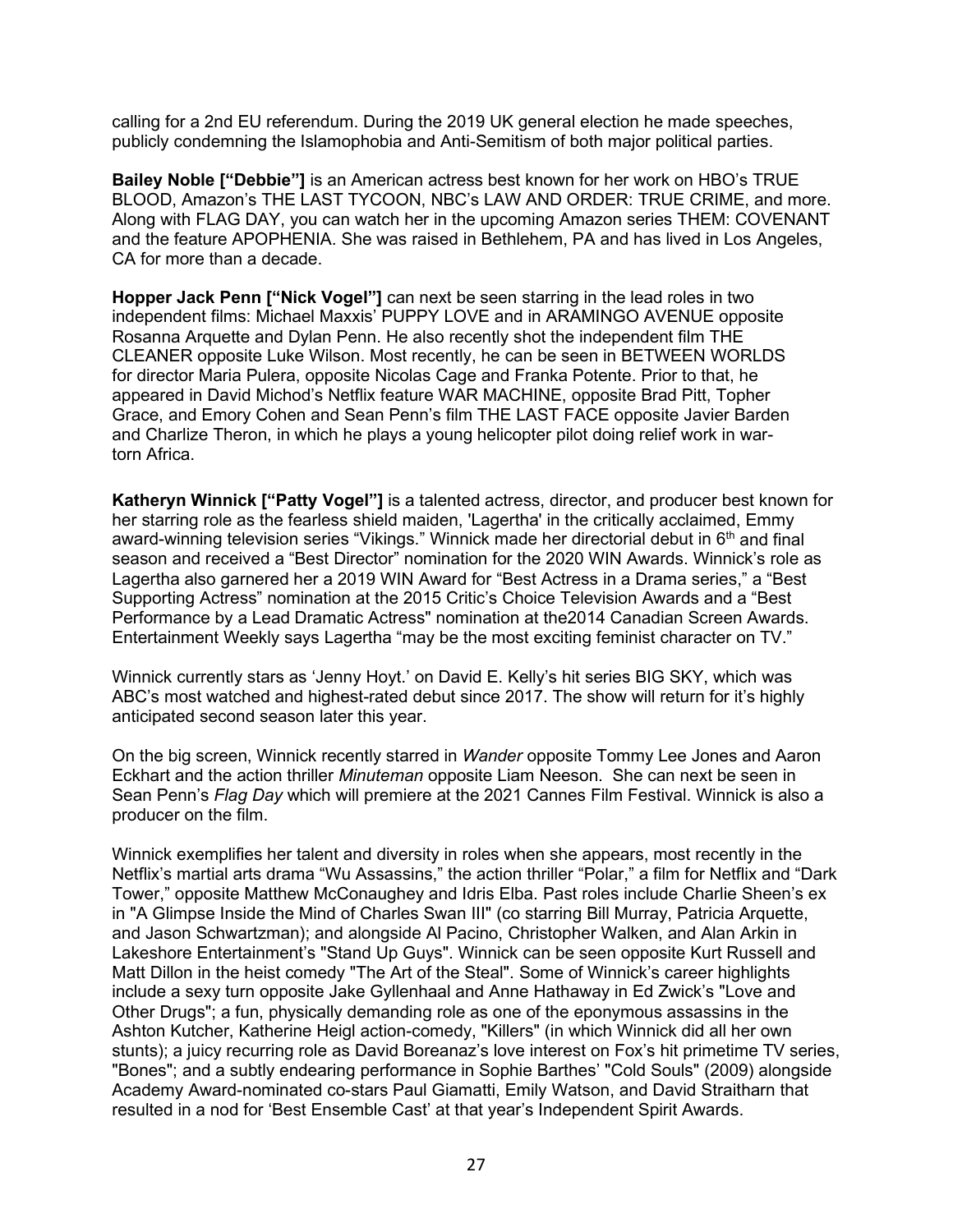Winnick demonstrates talent beyond the acting realm as an accomplished martial artist. She currently holds a third-degree Black Belt in Tae Kwon Do and a second-degree Black Belt in Karate. Winnick currently resides in Los Angeles.

**Jadyn Rylee ["Young Jennifer"]** is a Canadian actor and singer from a small town north of Toronto, Ontario. She began singing at a very young age, astonishing her parents with her version of "The Climb" by Miley Cyrus when she was only three years old. Jadyn embraced her passion and began to take formal singing lessons at the age of 6. She performed for family and friends and used her new YouTube channel to allow distant relatives to hear her songs. Through the support of friends and family, Jadyn's YouTube and social media following grew. Over time, Jadyn was featured on many internet radio stations throughout the UK, Canada, Germany and the USA. Jadyn has been fortunate enough to work with producers in Germany and Nashville that propelled her involvement in music to another level with both cover songs and original music.

Jadyn has used her voice to take a stand against social issues like mental health and bullying. Her song, "Don't Judge a Book by its Cover," co-written with Curt Ryle in Nashville Tennessee became an anthem for anti-bullying and spread the message to millions of people. In 2016, Jadyn teamed up with German producer Mike Wilbury and drum prodigy Sina and released a cover of Simon and Garfunkel's iconic song, "The Sound of Silence." This song received millions of views and eventually resulted in Jadyn's discovery by Sean Penn. After a number of phone calls and casting sessions, Jadyn was fortunate to be chosen for a role in FLAG DAY and launched her new passion in acting. Jadyn truly loved her experience working with this incredible cast and crew and has come away with lifelong friends and memories.

**Beckam Crawford ["Young Nick Vogel"]** was born in 2010 and raised in Vancouver BC where he lives with his parents, sister Isabella, and puppy Jackson.

He began his acting career at the age of 5 by accompanying his sister to an interview with Performers Management, where he was signed as well!

He was soon cast in commercials for Duracell, Toys R Us, NutriGrain, and booking.com to name a few. He has since worked a supporting role in the Netlix feature 'Hold the Dark' next to Alexander Skarsgard and the Hallmark TV movie Godwinks.

His big break came when he booked a supporting lead on the feature film Flag Day next to Sean Penn, bringing Jennifer Vogel's personal story and book 'Flim Flam Man' to life. When Beckam is not on set you'll find him on the ice playing hockey, mountain biking, martial arts, anything sports related, and spending time with his friends and family. We are excited to see what the future holds for Beckam!

## **CREW BIOS**

**Patti Henderson [Costume Designer]** has 24 years of versatile costume design experience under her belt. Throughout her exciting career, she has worked at every level within the costume design department gaining experience that she has applied to a variety of projects such as A DOG'S JOURNEY, THE CAPTURE OF THE GREEN RIVER KILLER, EASTER SUNDAY and many more. Patti's talent will be showcased once again in her two upcoming credits, FLAG DAY, directed by and starring Sean Penn, and Universal's NOBODY. In addition to her many credits, she's also worked directly with distinguished actors such as Keanu Reeves, Regina King, Samuel L. Jackson, Josh Brolin, Michael Fassbender, and Dennis Quaid; along with a multitude of acclaimed studios such as Universal, DreamWorks, AMC, Amblin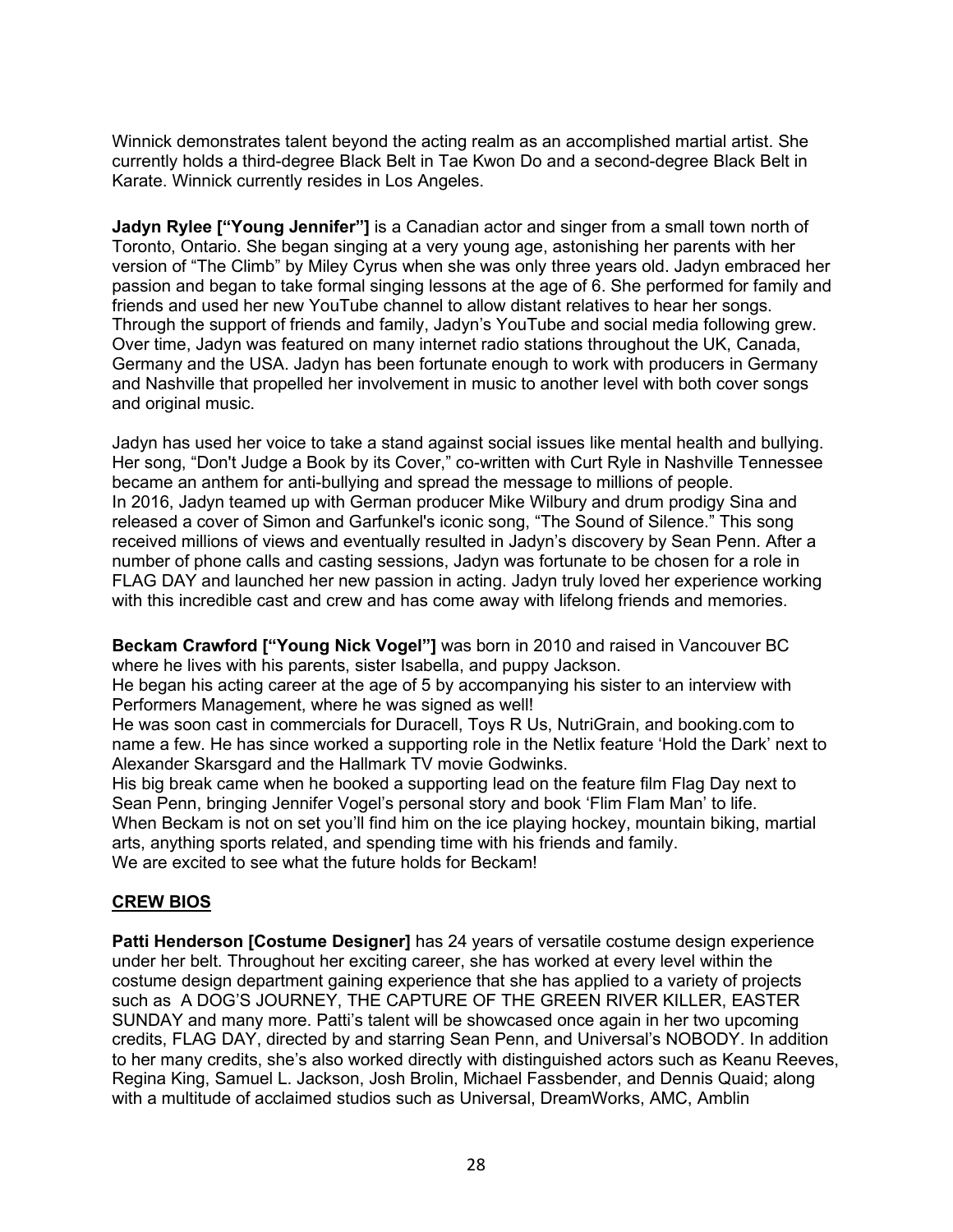Entertainment and Endeavor. Patti's design expertise encompasses a wide variety of eras and styles. She is especially skilled in period design for which she has received Gemini and CSA nominations. When she isn't working on a production, she puts her skills to work at her vintage clothing shop, Wildwoodrose Vintage.

**Joseph Vitarelli [Composer]** is perhaps best known as composer of the highly acclaimed HBO epic JOHN ADAMS, directed by Tom Hooper, as well as his iconic score to John Dahl's modern film noir THE LAST SEDUCTION, which starred Linda Fiorentino, Bill Pullman, and Peter Berg. Other film credits include the score to Nathaniel Kahn's Academy Award-nominated MY ARCHITECT; KIT KITTREDGE: AN AMERICAN GIRL, directed by Patricia Rozema and starring Abigail Breslin; SHE'S SO LOVELY, directed by Nicholas Cassavetes and starring Sean Penn, John Travolta, and Robin Wright; COMMANDMENTS starring Aidan Quinn and Anthony LaPaglia and directed by Daniel Taplitz. Vitarelli also scored the film adaptations of Jon Robin Baitz's play THE SUBSTANCE OF FIRE, directed by Daniel Sullivan and starring Ron Rifkin, Sarah Jessica Parker, and Timothy Hutton, and Neil Simon's LAUGHTER ON THE 23rd FLOOR, directed by Richard Benjamin and starring Nathan Lane.

In addition to his feature film work, Vitarelli has scored numerous films for HBO including A DOG YEAR, starring Jeff Bridges, BOYCOTT, starring Jeffrey Wright, FIRST TIME FELON, and AND STARRING PANCHO VILLA AS HIMSELF, directed by Bruce Beresford, written by Larry Gelbart, and starring Antonio Banderas. He produced the Emmy Award-winning score with Arturo Sandoval for FOR LOVE OR COUNTRY, starring Andy Garcia. He has composed music for many television series including EQUAL JUSTICE, THE BEAST and UNDER SUSPICION.

He received an Emmy nomination for his score to the NBC/Universal "maxi-series" REVELATIONS.

Joseph recently completed the score to two chapters of Louie Schwartzberg's MOVING ART for Netflix.

**Tracy McKnight [Music Supervisor]** With roles as prolific award-winning music supervisor, label co-founder, and former Head of Film Music for Lionsgate, Tracy's enthusiasm pushes her to find new ways of sharing her passions with an ever-growing audience seeking quality projects and music.

Tracy's forthcoming slate of projects include Sean Penn's new film "Flag Day" premiering at Cannes 2021; Ray Romano's untitled directorial debut; the sequel to the highly popular Netflix film – Tall Girl; and documentaries including Nat Geo's Thai Cave Rescue and a film about legendary music icon Donna Summers.

Tracy was a triple-film nominee for the 2020 Guild of Music Supervisors Awards with 1091/CNN Films' critically-acclaimed documentary Halston (Winner) , CBS Film's box office hit Five Feet Apart, and Netflix's Tall Girl & 2021 nominee of The Half of it. Her recent projects include Mona Fastvold's The World to Come, Pedro Kos' Rebel Hearts, and Edward Burns' series – Bridge and Tunnel. Tracy has established herself as a "go to" musical force for acclaimed documentaries including Nat Geo's Oscar-winning Free Solo, HBO's critically acclaimed documentaries The Vow, and Netflix's Inside Bill's Brain: Decoding Bill Gates by Davis Guggenheim among others.

Her resume of over one hundred and sixty films showcases a balance of studio projects (A Wrinkle in Time, Bad Santa 2, Draft Day, Adventureland), acclaimed documentaries (Foster,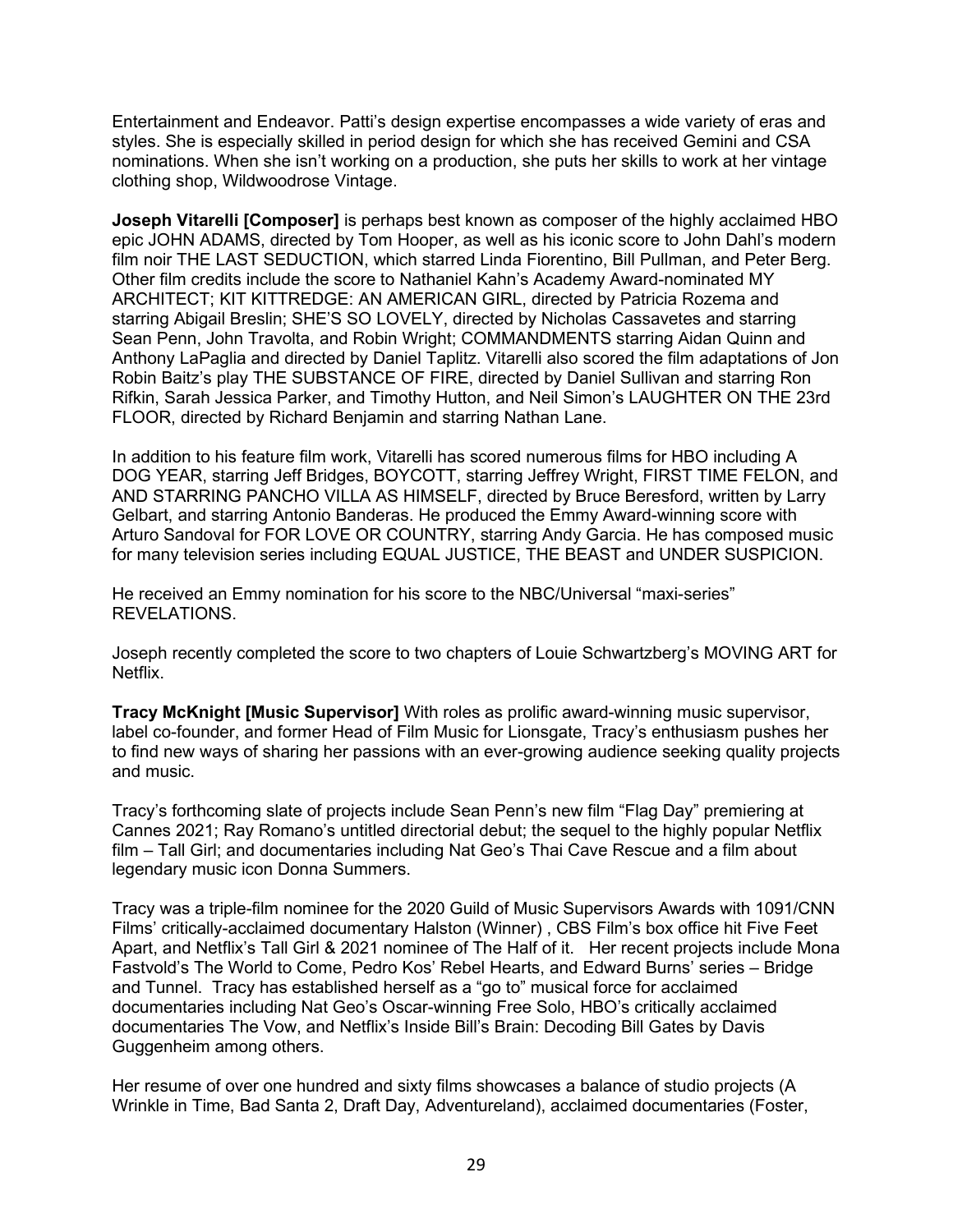Matangi / Maya/ M.I.A., Shut Up and Dribble, Say Her Name: The Life and Death of Sandra Bland), and independent films (The Messenger, Off the Black, Coffee and Cigarettes, Raising Victor Vargas).

In her past at Lionsgate, Tracy oversaw projects including The Hunger Games: Catching Fire and the franchise's first installment The Hunger Games – a record-breaking worldwide box office phenomenon. The Hunger Games: District 12 & Beyond soundtrack debuted at #1 on Billboard's Top 200 chart and was the top-selling soundtrack for 2012. Original songs written for the film were nominated for multiple awards with Taylor Swift and The Civil War's "Safe and Sound" winning the Grammy for 'Best Song Written for Visual Media.' Additionally, Catching Fire's "Atlas" by Coldplay was Golden Globe-nominated for 'Best Original Song.' She also oversaw soundtracks for Now You See Me, Red 2, A Madea Christmas, Warrior, along with director John Singleton's Abduction, The Next Three Days by Academy® Award-winning director Paul Haggis, and the hit action film The Expendables.

Tracy is on the Board of Directors for Women in Film; the TV Academy Music Peer Group Executive Committee; and serves as an advisor to the Sundance Film Festival, where she coprograms their prestigious annual concert "A Celebration of Music in Film."

**Cat Power [Songwriter]** There are few voices more deeply embedded in the iconography and mythology of American indie rock than that of Chan Marshall. Under the musical nom de plume of Cat Power, Marshall has released music for nearly 25 years now and her prowess as a songwriter, a producer, and most notably—as a voice—has only grown more influential with time.

**Glen Hansard [Songwriter]** is an Academy-Award winning singer-songwriter, and principal vocalist/guitarist for the bands, The Frames and The Swell Season. Born in Dublin, Ireland, Hansard quit school at age thirteen to begin "busking" around town. During these early years Hansard honed his craft on the street during the day and refined it for the stage at bars and pubs at night. Many of the musicians he crossed paths with during this time would go on to become band members, collaborators and life-long friends. Music and film have been a very good combination for Hansard. At the age of seventeen, he found himself not only with a record deal, but also starring as 'Outspan Foster' in the Alan Parker film, The Commitments. The film went on to huge success, but Hansard's focus was the music and shortly after his obligations to the film were done he gathered some busking friends, christened them The Frames, and recorded their debut, Another Love Song. Now charting over 20+ years as a band, having released six full length records and logging countless miles, The Frames have established themselves a dynamic and powerful band not to be missed. Hansard's more recent dalliance with music and film came thru his involvement in the project Once. Originally entitled Busker, Once featured Hansard's music as the score to the film and also in the starring role of "guy." The role of "girl" went to one of his musical collaborators, Marketa Irglova. Together the two named themselves, The Swell Season and one of their compositions, "Falling Slowly" ended up shocking the world when it went on to win the Academy-Award for Best Original Song. Since that time, The Swell Season have released a follow up record, Strict Joy and toured the world twice over. The release of his debut solo album, Rhythm and Repose (2012, Anti-), found Hansard starting a new chapter as band leader, focusing his creative energy on expanding his live show for which he's come to be known. Through the release of three more full-lengths (with a Grammy-nomination for Didn't He Ramble) and a hand full of EPs, Hansard's show has become a not-to-be-missed live event, asking the audience to follow him in a spirit of openness, invention and experimentation. 2020 found Hansard releasing a live album and working with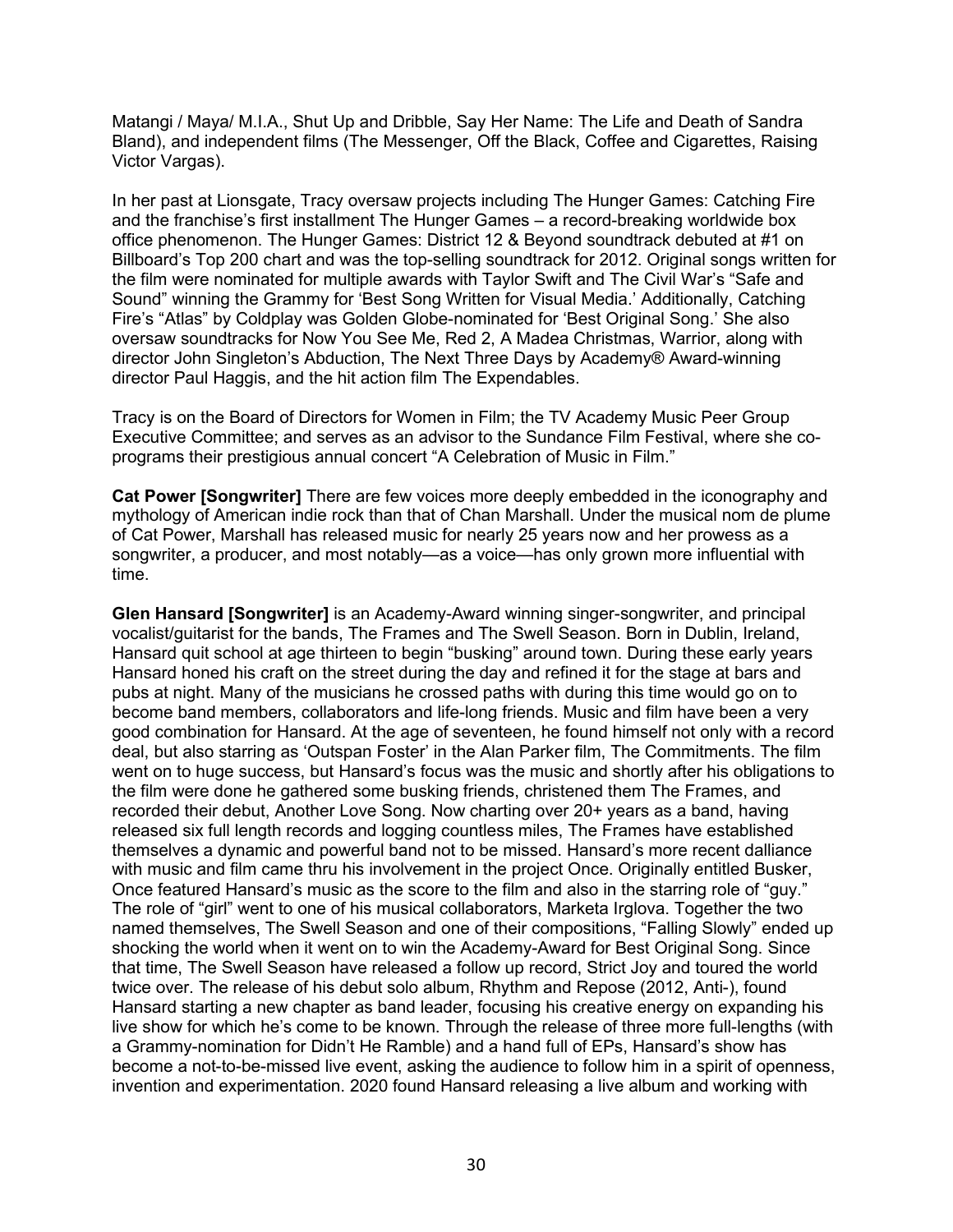Eddie Vedder and Cat Power on the soundtrack for the movie Flag Day. Hansard is currently working on music for a new solo record with a release planned soon.

**Eddie Vedder [Songwriter]** has served as Pearl Jam's frontman since 1990. His debut solo release was the 2007 soundtrack album for the film *Into the Wild* for which Vedder won a Golden Globe for the song "Guaranteed." In 2012, Vedder's sophomore solo album, *Ukulele Songs*, received a Grammy nomination for Best Folk Album. Vedder was inducted into the Rock and Roll Hall of Fame as a member of Pearl Jam in 2017.

**Valdís Óskarsdóttir [Editor]** is an editor whose work includes the first Dogme 95 film THE CELEBRATION, directed by Thomas Vinterberg; FINDING FORRESTER, directed by Gus Van Sant and starring Sean Connery, F. Murray Abraham, and Anna Paquin; and ETERNAL SUNSHINE OF THE SPOTLESS MIND, directed by Michel Gondry and written by Charlie Kaufman, starring Jim Carrey and Kate Winslet, for which Óskarsdóttir won the BAFTA Award for Best Editing.

**Michelle Tesoro [Editor]** Cutting-edge film and television picture editor Michelle Tesoro is an industry rising star, known for seamlessly weaving narrative through the artful and elegant editing of a visual story. Recently, Tesoro cut Netflix's top rated series "The Queen's Gambit," starring Anya Taylor-Joy. Tesoro's ingenuity and flair leads the audience through this epic biography series, keeping them on the edge of their seats and wanting more.

In addition to her recent work on "The Queen's Gambit," Tesoro's versatile slate also includes a variety of television, such as Netflix's Emmy-nominated series "When They See Us," directed by Ava DuVernay, "Godless," directed by Oscar nominated, Scott Frank, and starring Emmywinner Jeff Daniels, Michelle Dockery, and Merritt Weaver, Golden Globe-nominated show "House of Cards," HBO's series "Newsroom," as well as features like Focus Features' dramatic Supreme Court Justice Ruth Bader Ginsburg biography "On the Basis of Sex," directed by Emmy-winner, Mimi Leder, and starring Felicity Jones, Armie Hammer and Justin Theroux, Bold Films and Participant Media's "Shot Caller," starring Nikolaj Coster-Waldau, The Cinema Guild's SXSW Grand Jury Prize-winning film "Natural Selection," which also earned Tesoro the 2011 SXSW Award for Best Editing, and beyond.

Tesoro's unique perspective and refined expertise in composing striking narratives began as early as high school at Whitney M. Young Magnet High School, located in Chicago, Illinois and home to distinguished alumni, such as Michelle Obama. With a mission to create a positive, diverse and challenging academic and social environment, Tesoro attests her capacity for openmindedness and unending drive to push the boundaries, both of her projects and of her own potential, to the transformative years she spent at Whitney M. Young Magnet High School.

Tesoro currently resides in Los Angeles, California.

**Craig Sandells [Production Designer]** is an award-winning production designer for film and television. He has received three Academy of Canadian Cinema and Television nominations, winning a Best Production Design award for THE ATWOOD STORIES.

Recent film credits include designing the series SENTIENT for Netflix, REASONABLE DOUBT with Samuel L. Jackson and Dominic Cooper, the series BURDEN OF TRUTH for CBC and the CW, WAIT TILL HELEN COMES with Sophie Nelisse, A DOG'S PURPOSE for DreamWorks, directed by Lasse Hallstrom, THE EXORCISM OF MOLLY HARTLEY for Fox, and FLAG DAY, directed by Sean Penn.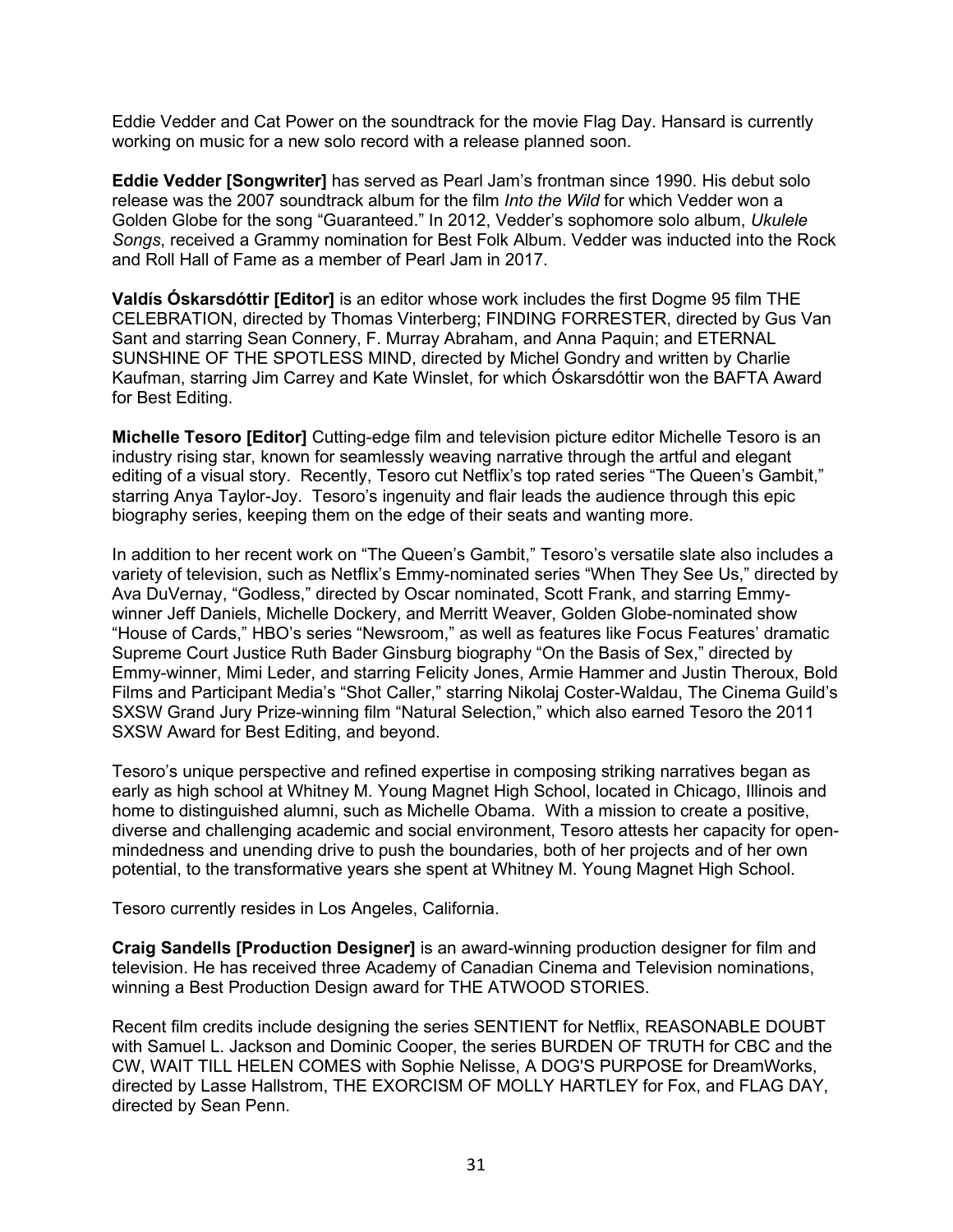Working with the CHUCKY franchise for NBCUniversal, Sandells has designed the features CURSE OF CHUCKY and CULT OF CHUCKY. He is currently designing the CHUCKY series for Syfy and USA Network.

Sandells is also a scenic and costume designer for theatre, having designed some 50 stage plays.

**Danny Moder [Director of Photography]** is an Emmy-nominated cinematographer known for his diverse work across feature films and documentary, as well as episodic and commercial projects. Film credits include SECRET IN THEIR EYES, starring Chiwetel Ejiofor, Nicole Kidman, and Julia Roberts; and Ryan Murphy's adaptation of THE NORMAL HEART for HBO, starring Mark Ruffalo, Matt Bomer, and Julia Roberts, for which Moder earned an Emmy nomination. Moder lensed Season One of Netflix's hit series DEAD TO ME, starring Christina Applegate and Linda Cardellini; THE LAST TYCOON for Amazon, starring Matt Bomer and Kelsey Grammer; and the pilot for ANIMAL KINGDOM for John Wells. His most recent film, FLAG DAY, directed by Sean Penn, will premiere in competition at the 2021 Cannes Film Festival.

**William Horberg [Producer]** is the founder of Wonderful Films, an independent film and television production company. *His latest production, FLAG DAY, adapted by Jez Butterworth and directed by Sean Penn from the memoir by Jennifer Vogel and starring Sean Penn and Dylan Penn, premieres in competition at the Cannes Film Festival and will be released by MGM/UA.* He most recently produced THE QUEEN'S GAMBIT, a seven-part series for Netflix, written and directed by Scott Frank and starring Anya Taylor-Joy, the most-watched scripted limited series in Netflix history, for which Horberg won the Golden Globe, Critics Choice, and PGA awards for Best Limited Series, as well as the Mick Jagger starring noir thriller THE BURNT ORANGE HERESY in Italy for Sony Pictures Classics. Along with Mike Medavoy and Eric Esraillian, Horberg produced Terry George's epic Armenian genocide drama THE PROMISE, starring Christian Bale, Oscar Isaac, and Charlotte LeBon.

Other Wonderful Films include the Gospel-themed musical BLACK NATIVITY, directed by Kasi Lemmons and starring Forest Whitaker, Angela Bassett, and Jennifer Hudson for Fox Searchlight. His other productions include DISCONNECT, directed by Henry-Alex Rubin and starring Jason Bateman, Hope Davis, Alexander Skarsgard, and Andrea Riseborough, and THERESE RAQUIN, starring Elizabeth Olsen, Oscar Isaac, and Jessica Lange for Liddell Entertainment. Horberg was also a producer on THE NECESSARY DEATH OF CHARLIE COUNTRYMAN, starring Shia LaBeouf, Evan Rachel Wood, and Mads Mikkelsen for Voltage Pictures, and DEATH AT A FUNERAL, starring Chris Rock, Martin Lawrence, and Tracy Morgan for Columbia Screen Gems.

Previously, Horberg was the President of Production at Sidney Kimmel Entertainment. During Horberg's tenure there, SKE, in association with Universal Pictures, financed Academy Award nominee Paul Greengrass' critically acclaimed UNITED 93, as well as executive-produced Billy Ray's BREACH. The company's other productions, which Horberg executive-produced, include Kasi Lemmons' TALK TO ME, starring Don Cheadle and Independent Spirit Award winner Chiwetel Ejiofor; Frank Oz's Audience Award-winning DEATH AT A FUNERAL; Jon Polls' CHARLIE BARTLETT, starring Anton Yeltsin and Robert Downey, Jr.; Ira Sachs' MARRIED LIFE, starring Pierce Brosnan, Chris Cooper, Patricia Clarkson, and Rachel McAdams; Craig Gillespie's LARS AND THE REAL GIRL, starring Ryan Gosling and written by Academy Award nominee Nancy Oliver; and Charlie Kaufman's SYNECDOCHE, NEW YORK, starring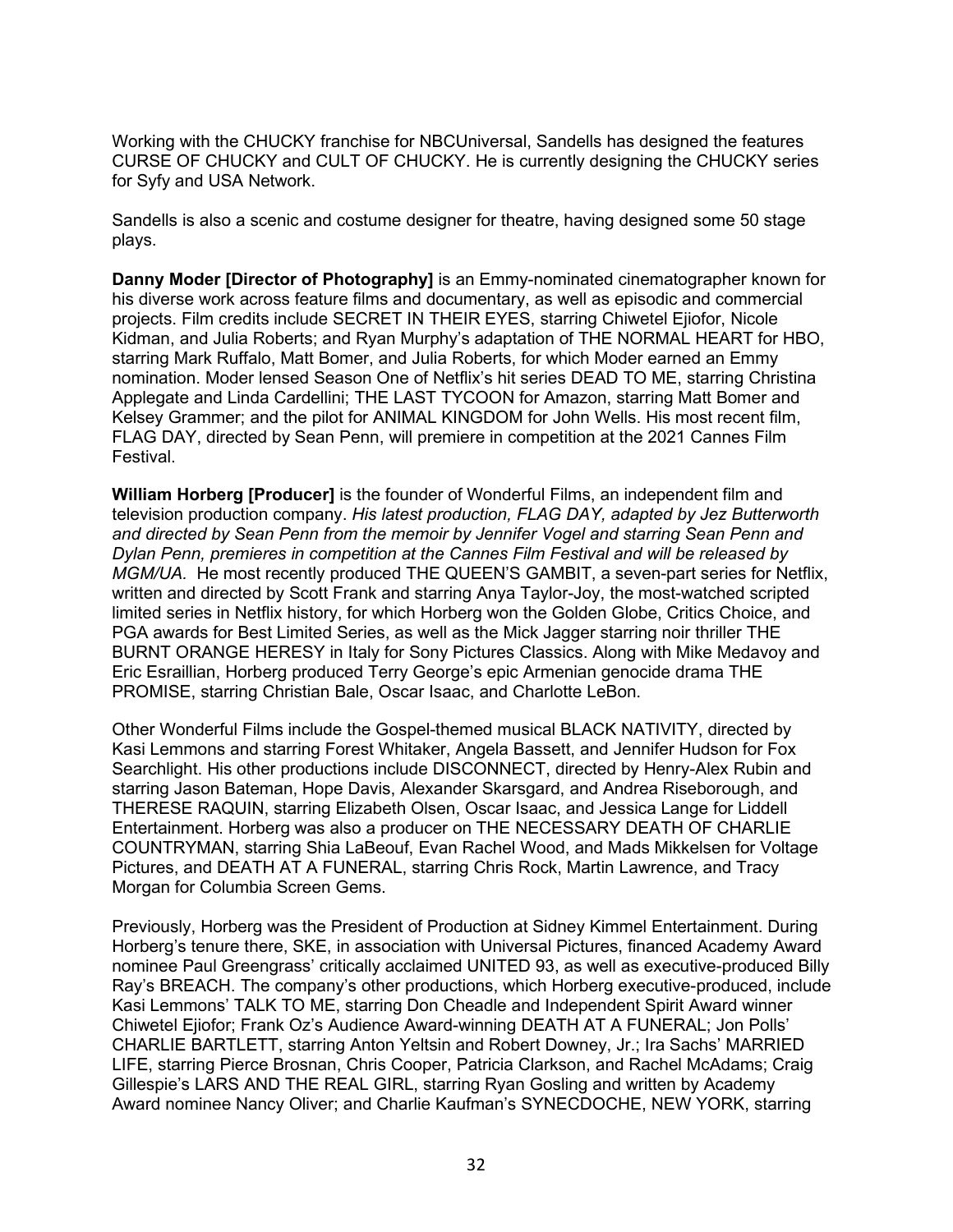Academy Award winner Philip Seymour Hoffman, Catherine Keener, Michelle Williams, and Samantha Morton.

Additionally, Horberg served as an executive producer on Greg Mottola's ADVENTURELAND (a Miramax co-production), starring Jesse Eisenberg, Kristen Stewart, and Ryan Reynolds; and Stephen Belber's MANAGEMENT, starring Jennifer Aniston, Steve Zahn, and Woody Harrelson. Horberg was also an executive producer on Focus Features' MILK, starring Academy Award winner Sean Penn and directed by Gus Van Sant. He was also the producer of Marc Forster's THE KITE RUNNER, based on the international best-selling novel by Khaled Hosseini, for Dreamworks and Paramount Vantage.

Prior to forming Wonderful, he was partnered for 12 years with Academy Award-winning filmmakers Sydney Pollack and Anthony Minghella in their film and television production company, Mirage Enterprises. During Horberg's tenure at Mirage, he produced such films as Mr. Minghella's COLD MOUNTAIN, for which Renée Zellweger won an Academy Award and THE TALENTED MR. RIPLEY, starring Matt Damon and Academy Award nominee Jude Law; Phillip Noyce's THE QUIET AMERICAN, starring Academy Award nominee Michael Caine; Tom Tykwer's HEAVEN, starring Cate Blanchett; Peter Howitt's SLIDING DOORS, starring Gwyneth Paltrow; and Steven Zaillian's SEARCHING FOR BOBBY FISCHER.

Horberg was formerly a Senior Vice President of Production at Paramount Pictures. He is the Chair Emeritus of the Producers Guild of America, East.

**Fernando Sulichin [Producer]** is a filmmaker and philanthropist.

Whilst studying in California, Fernando became interested in the film industry and the power of films to influence culture. His film career started in 1992, when Spike Lee made Sulichin Associate Producer on his film, MALCOLM X. During this production, he brokered a deal for the film crew to shoot in Mecca - an unprecedented event - and persuaded Nelson Mandela to play a cameo in the film.

Fernando has worked with Hollywood directors including Martin Scorsese, Oliver Stone, Sean Penn, Marlon Brando, and David Lynch, producing over 25 films and documentaries to date. He is the founder of two production companies that have produced numerous award-winning films, including LOVE LIZA (2003), a Sundance Prize Winner, and MARY (2004), the Venice Film Festival winner. Fernando is currently working on FLAG DAY with Sean Penn.

In collaboration with one of his production companies, Central Films, he produced Abel Ferrara's MARY (winner of the Special Jury Prize at the Venice Film Festival) and BABEL (the 2006 Cannes Film Festival's Palme d'Or Winner for Best Director, the Golden Globe Winner for Best Motion Picture and Nominee of seven Academy Awards).

He is also known for producing high-standard documentaries featuring world leaders and renowned public figures, including Vladimir Putin and Fidel Castro, who are not accessible to other filmmakers. His focus is on meaningful stories and he is driven by the curiosity to draw his own conclusions about public figures.

Fernando's passion for film motivated his work with Martin Scorsese's The Film Foundation, an organisation that works to preserve films for future generations and saw him become a key supporter of the industry.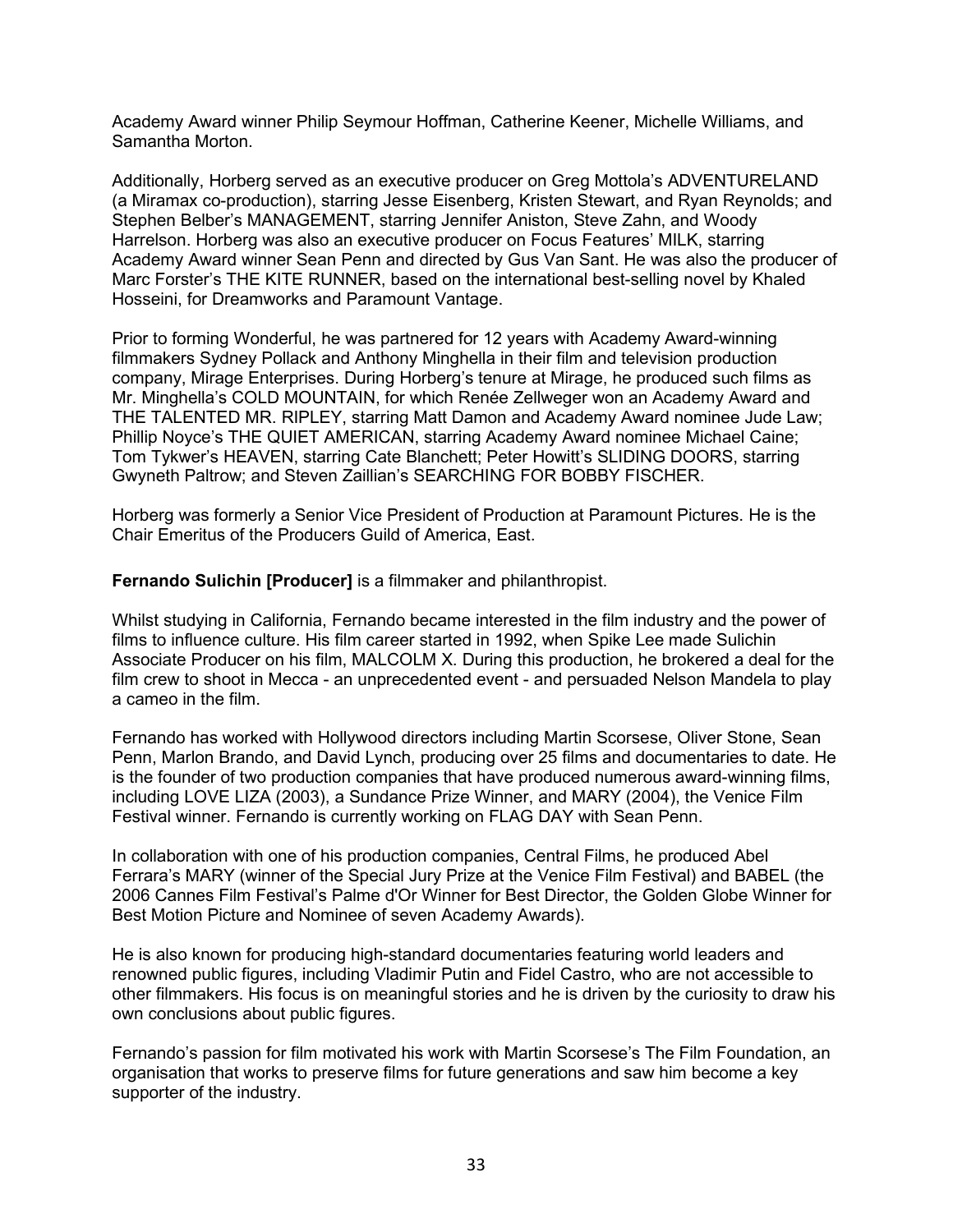Outside the world of film, Fernando is committed to many philanthropic endeavours. He is an Honorary Lifetime Member of the Nelson Mandela Children's Fund, a Patron of Fashion for Relief, and a Trustee of Faith Matters. He currently serves as Board Member of CORE (formerly J/P Haitian Relief Organization) - which was initially established to deliver humanitarian relief during the Haitian disaster in January 2010 - and was presented with The Garry Shandling Humanitarian Award by the charity.

In 2015, Sulichin was awarded the Legion of Honour for his work on a campaign to increase awareness about greenhouse gas emissions and global warming.

In 2019, Fernando was invited to be on a panel with the head of FIFA, Gianni Infantino, at the Peace to Prosperity workshop. The pair discussed how sports and entertainment can "energize the journey towards economic prosperity."

**Jon Kilik [Producer]** is a leading independent producer renowned for his collaborations with visionary directors and for films that integrate powerful stories with human values and social issues. He has partnered creatively with such directors as Spike Lee, Julian Schnabel, and Alejandro González Iñárritu -- and he has produced all four films in the HUNGER GAMES series.

Kilik partnered with Spike Lee for 16 films including the groundbreaking and Academy Award[1]nominated DO THE RIGHT THING, MALCOLM X, CLOCKERS, HE GOT GAME, 25TH HOUR, and most recently DA 5 BLOODS.

Kilik also developed and produced all of the films by artist and director Julian Schnabel: Schnabel's debut BASQUIAT, the Academy Award-nominated BEFORE NIGHT FALLS, the rock documentary Lou Reed's BERLIN, the Academy Award-nominated and Golden Globe winning THE DIVING BELL AND THE BUTTERFLY, and Academy Award-nominated AT ETERNITY'S GATE.

Kilik first worked with Alejandro González Iñárritu on BABEL, for which he received a Best Picture Academy Award nomination and won the Golden Globe for Best Dramatic Film. They reunited for BIUTIFUL, Academy Award-nominated for Best Foreign Language Film.

Kilik produced Gary Ross' inventive directorial debut, PLEASANTVILLE, and went on to work with Ross in shepherding the first installment of THE HUNGER GAMES to the screen. Their collaboration continued with the Civil War drama THE FREE STATE OF JONES.

Other highlights of Kilik's producing career include Bennett Miller's Academy Award nominated FOXCATCHER, Jason Hall's THANK YOU FOR YOUR SERVICE, Robert De Niro's directorial debut, A BRONX TALE, Tim Robbins' Academy Award-winner DEAD MAN WALKING; as well as Ed Harris' Academy Award-winning directorial debut, POLLOCK.

Kilik has also produced Oliver Stone's ALEXANDER and W., Jim Jarmusch's intimate comedy BROKEN FLOWERS, winner of the 1995 Cannes Film Festival Grand Jury Prize, and Jarmusch's Iggy Pop rock documentary GIMME DANGER.

Born in Newark, Jon grew up in Millburn, New Jersey. He graduated from the University of Vermont, then moved to New York in 1979, where he began his filmmaking career and has been a significant presence in the filmmaking community ever since. Kilik delivered a controversial and inspirational key note address about the potential for the film industry's future at the 2013 IFP Film Market at Lincoln Center. He also received honorary doctorates and delivered the commencement address at the University of Vermont (2003) and Monmouth University (2013).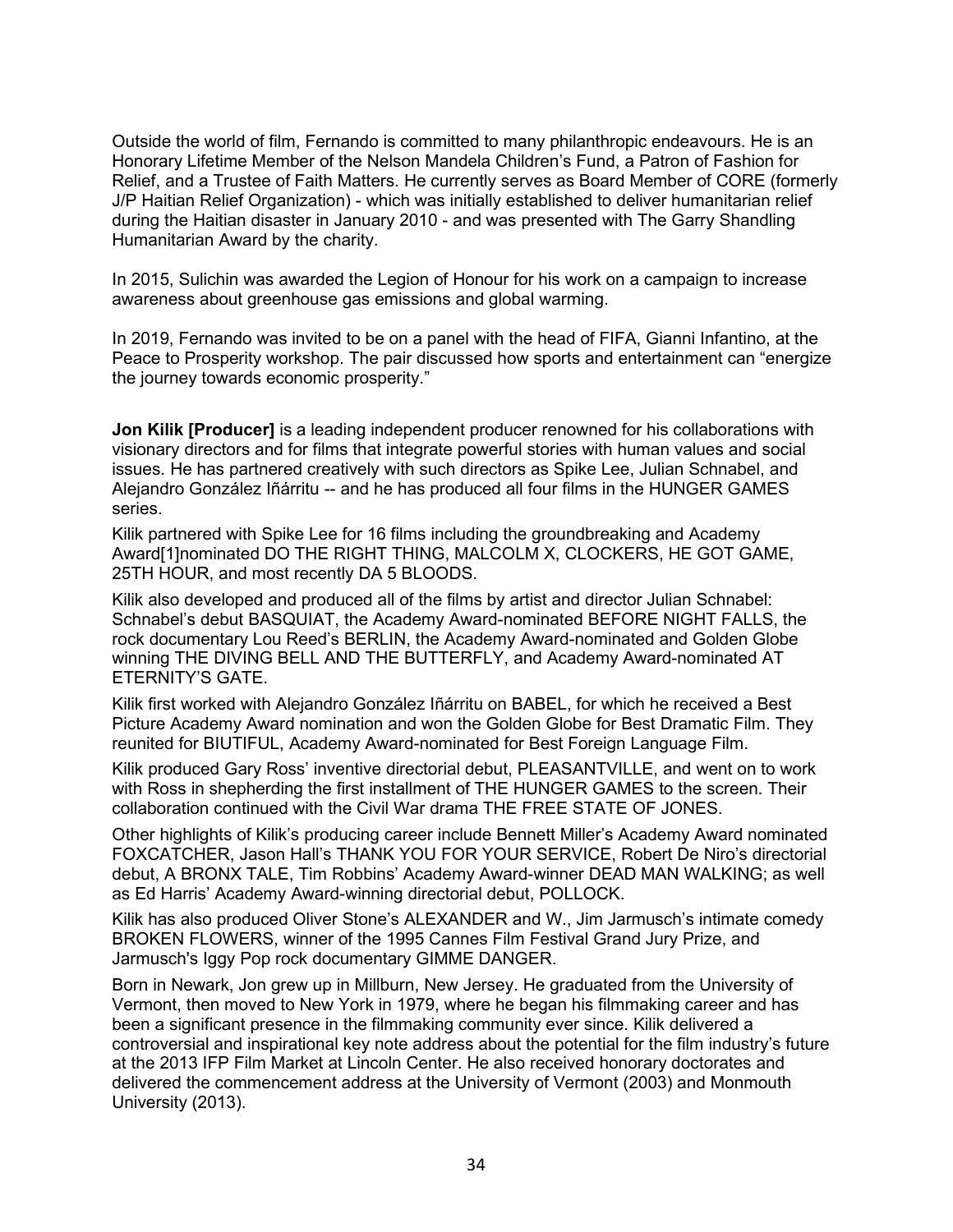**Jennifer Vogel [Book]** was born in Minneapolis, but spent parts of her childhood in small cities in South Dakota and Iowa, as well as in Seattle. She attended the University of Minnesota, where she earned a bachelor's degree in journalism. For decades, she has worked as a reporter and editor for news organizations across the country, including City Pages newspaper in Minneapolis, the Stranger newspaper in Seattle, Mother Jones magazine in San Francisco, and Minnesota Public Radio/American Public Media in St. Paul. In 2003, she returned to Minneapolis from Oaxaca, where she'd spent several months and the advance on her memoir, Flim-Flam Man, upon which FLAG DAY is based. There, she met and married her husband, a fellow journalist, bought a house, and acquired a dog. She is completing her first novel.

**John-Henry Butterworth [Screenplay]** was born in London in 1976 and studied English at Clare College Cambridge.

John-Henry's screen credits include FAIR GAME, directed by Doug Liman and starring Sean Penn and Naomi Watts; GET ON UP, directed by Tate Taylor and starring Chadwick Boseman and Octavia Spencer; EDGE OF TOMORROW, directed by Doug Liman and starring Tom Cruise and Emily Blunt; French language cult movie MALGRE LE NUIT directed by Pierre Grandrieux; and FORD V FERRARI, directed by James Mangold and starring Matt Damon and Christian Bale.

For television he co-created the upcoming adaptation of Lianne Moriarty's novel NINE PERFECT STRANGERS together with David E. Kelley for Hulu starring Nicole Kidman and Melissa McCarthy, which is currently shooting in Australia directed by Jonathan Levine.

John-Henry is represented by Fred Specktor at CAA and Alan Wertheimer at Jackoway Austen Tyerman Wertheimer Mandelbaum Morris Bernstein Trattner & Klein.

**Jez Butterworth [Screenplay]** was born in London, in 1969 and studied English at St. Johns College, Cambridge.

His first play, MOJO (Royal Court Theatre, 1995), won seven major awards, including the Olivier Award for Best Comedy. Other plays include THE NIGHT HERON, THE WINTERLING, PARLOUR SONG, JERUSALEM, THE RIVER, and THE FERRYMAN.

JERUSALEM transferred from the Royal Court to the West end, breaking box office records for a new play. It won Best Play at the Evening Standard Awards 2010, The UK Critics' Circle Award for Best Play 2010, before travelling to Broadway where it won Best Foreign Play, at the New York Critics Circle Awards 2011. It received six Tony nominations, winning two, including Best Actor for Mark Rylance. THE RIVER transferred to Broadway in 2014, starring Hugh Jackman.

His sixth play for the Royal Court, THE FERRYMAN, directed by Sam Mendes, was extended during its time in the West End. It received 15 five-star reviews in the UK daily press and won Best Play and Best Director at the Evening Standard Theatre Awards in 2017, the Critics' Circle Award for Best Play, and 3 Olivier Awards for Best Director, Best Play and Best Actress in 2018. In 2018 THE FERRYMAN transferred to Broadway and was nominated for nine Tony Awards, winning four including the award for Best Play 2019.

Jez's screenwriting credits include FAIR GAME, directed by Doug Liman and starring Sean Penn and Naomi Watts; GET ON UP, directed by Tate Taylor and starring Chadwick Boseman